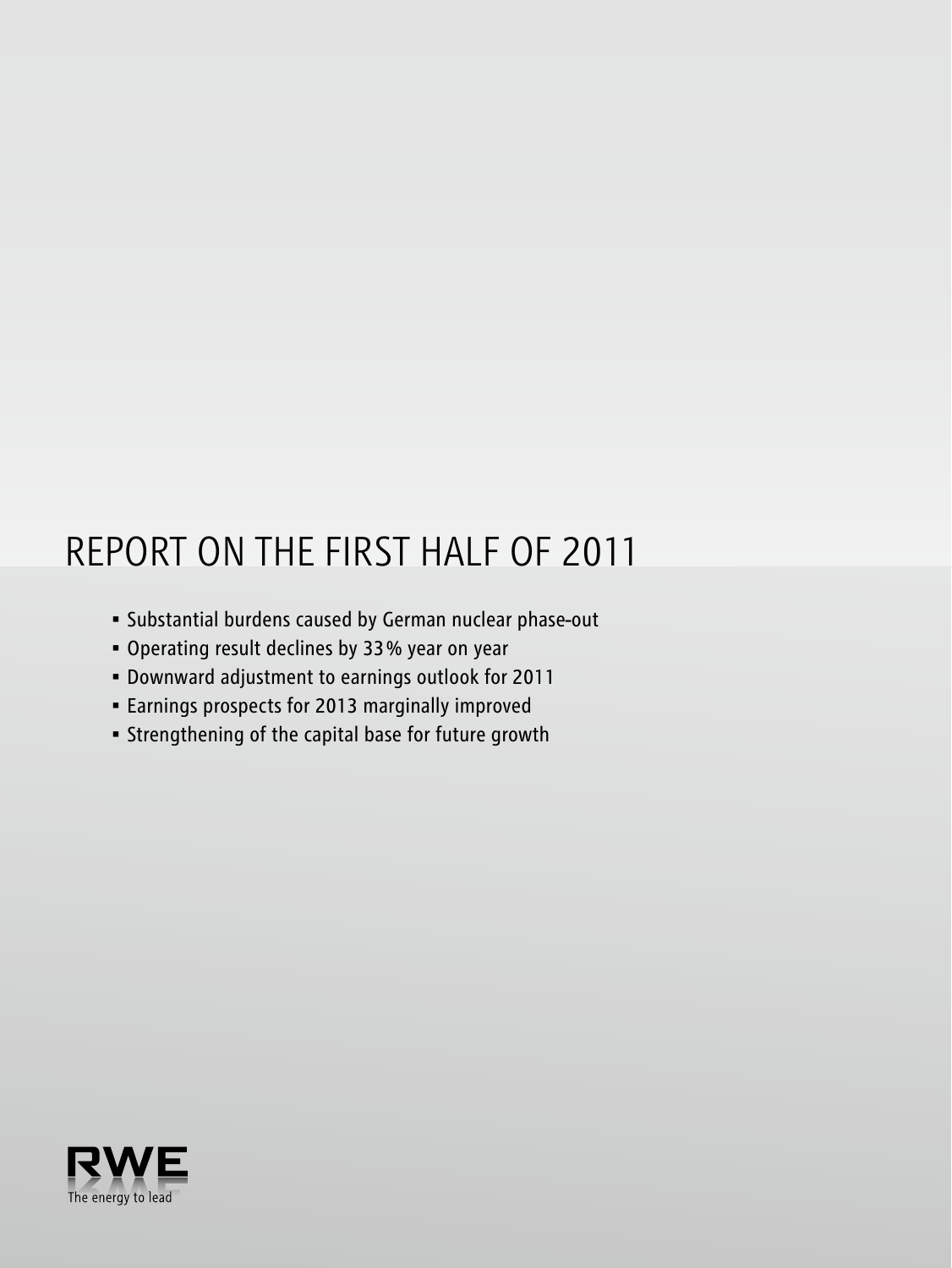## AT A GLANCE

| <b>RWE Group - key figures</b>       |                    | Jan - Jun   | Jan - Jun   | $+/-$   | Jan - Dec |
|--------------------------------------|--------------------|-------------|-------------|---------|-----------|
|                                      |                    | 2011        | 2010        | in %    | 2010      |
| External electricity sales volume    | billion kWh        | 154.0       | 155.3       | $-0.8$  | 311.2     |
| External gas sales volume            | billion kWh        | 185.3       | 225.1       | $-17.7$ | 395.4     |
| <b>External revenue</b>              | $\epsilon$ million | 27,457      | 27,354      | 0.4     | 53,320    |
| <b>EBITDA</b>                        | $\epsilon$ million | 4,622       | 6,150       | $-24.8$ | 10,256    |
| Operating result                     | $\epsilon$ million | 3,341       | 4,956       | $-32.6$ | 7,681     |
| Income before tax                    | $\epsilon$ million | 2,425       | 3,160       | $-23.3$ | 4,978     |
| Net income                           | $\epsilon$ million | 1,590       | 2,043       | $-22.2$ | 3,308     |
| Recurrent net income                 | $\epsilon$ million | 1,667       | 2,746       | $-39.3$ | 3,752     |
| Earnings per share                   | €                  | 2.98        | 3.83        | $-22.2$ | 6.20      |
| Recurrent net income per share       | €                  | 3.13        | 5.15        | $-39.2$ | 7.03      |
| Cash flows from operating activities | $\epsilon$ million | 3,139       | 1,736       | 80.8    | 5,500     |
| Capital expenditure                  | $\epsilon$ million | 2,760       | 2,567       | 7.5     | 6,643     |
| Property, plant and equipment        |                    |             |             |         |           |
| and intangible assets                | $\epsilon$ million | 2,709       | 2,497       | 8.5     | 6,379     |
| <b>Financial assets</b>              | $\epsilon$ million | 51          | 70          | $-27.1$ | 264       |
| Free cash flow                       | $\epsilon$ million | 430         | $-761$      | 156.5   | $-879$    |
|                                      |                    | 30 Jun 2011 | 31 Dec 2010 |         |           |
| Net debt of the RWE Group            | $\epsilon$ million | 30,084      | 28,964      | 3.9     |           |
| Workforce <sup>1</sup>               |                    | 72,700      | 70,856      | 2.6     |           |

1 Converted to full-time positions.

## **Contents**

| Letter from the CFO                    |    |
|----------------------------------------|----|
| RWE on the capital market              | 4  |
| Review of operations                   | 6  |
| Economic environment                   | 6  |
| Major events                           | 13 |
| Notes on reporting                     | 16 |
| <b>Business performance</b>            | 18 |
| Outlook for 2011                       | 36 |
| Development of risks and opportunities | 41 |
| <b>Responsibility statement</b>        | 43 |

| Consolidated financial statements (condensed) | 44 |
|-----------------------------------------------|----|
| Income statement                              | 44 |
| Statement of recognised income                |    |
| and expenses                                  | 45 |
| Balance sheet                                 | 46 |
| Cash flow statement                           | 47 |
| Statement of changes in equity                | 48 |
| <b>Notes</b>                                  | 49 |
| <b>Review report</b>                          | 54 |
| <b>Boards</b>                                 | 55 |
| Financial calendar 2011/2012                  | 56 |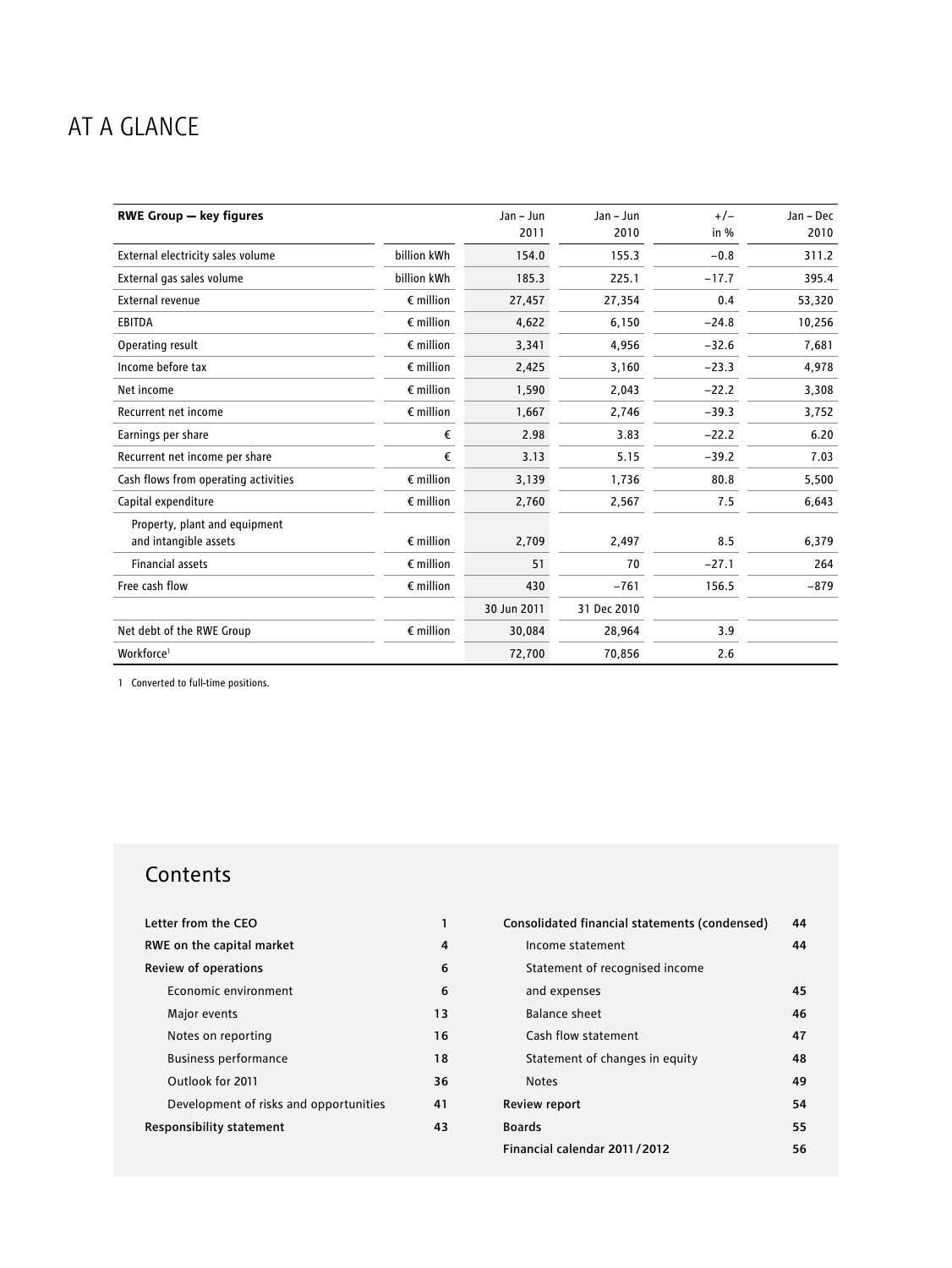»The phase-out of nuclear energy in Germany places a huge burden on us. We are reacting with a package of measures that will strengthen our financial power and enable further growth.«

Dear Tuberton,

The reactor catastrophe at Fukushima caused the German government to do an about-turn on energy policy. The lifetime extension for German nuclear power plants introduced last year was rescinded in the middle of 2011. The U-turn in policy forced eight nuclear power stations to be shut down immediately. The nine remaining facilities must be taken offline on a staggered schedule that ends in 2022. This results in additional hardships as opposed to the original phase-out plan introduced in 2002. Moreover, the German government is keeping the new nuclear fuel tax, thereby imposing more burdens on us. The government's plan envisages recouping the potential supply shortage created by the abolishment of nuclear energy through the acceleration of the expansion of renewables and highly efficient fossil-fuelled power stations, among other things. Enhanced energy efficiency and faster network expansion are further goals of Germany's energy policy.

#### What does this mean for RWE?

The resolutions passed on nuclear energy hamper our earnings significantly, as already reflected in this first-half report. More on that later. However, the German government's energy concept also presents us with opportunities, which we want to take advantage of. At the heart of our strategy, which can be described as being "more sustainable, more international and more robust," is the improvement of the efficiency and  $CO<sub>2</sub>$ balance of our generation fleet. We have been spending billions of euros on new conventional power plants and the expansion of renewables for years. Our record investment programme is on the home stretch. We have already commissioned two new large-scale power stations, and others will be added every year through to 2014. This will make RWE's power plant portfolio one of the most modern in Europe.

However, our ongoing projects are tying up substantial amounts of capital. The early end to nuclear energy and the nuclear fuel tax eliminate financial resources that we had firmly relied on when making our investment decisions. Shrinking electricity generation margins and the difficult situation in the gas midstream business are also curtailing our financial power. The aforementioned factors recently caused the rating agencies to downgrade our credit rating. The task at hand now is to maintain our solid A rating. This is extremely important to us, as an A rating secures our access to financial resources even when the capital market is going through a crisis. It is also the basis for obtaining attractive conditions for future short-term financing, e.g. for our trading business.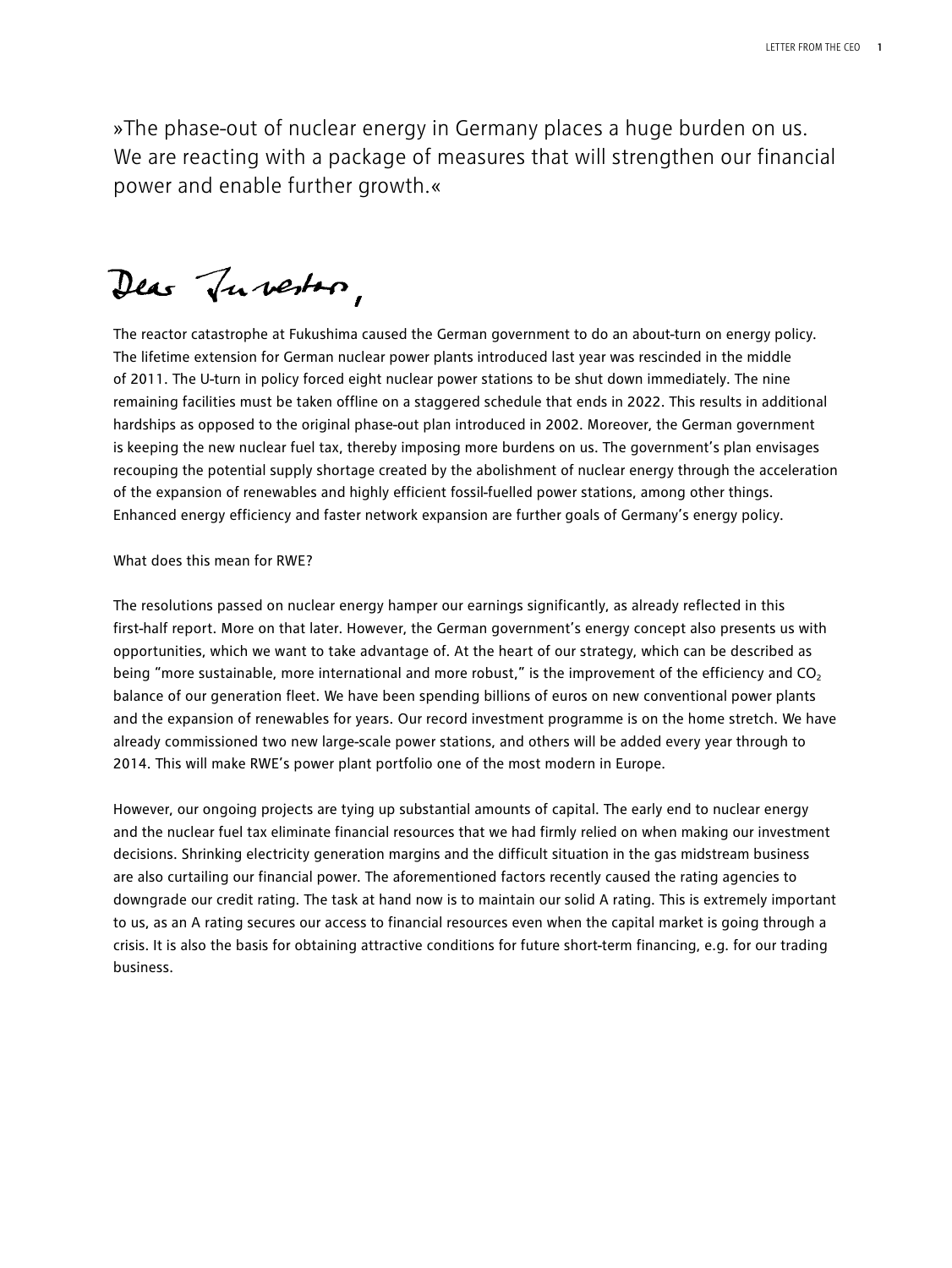The substantial political curtailment of our earning power has caused us to put together a package of measures to strengthen our financial power. We plan to take the following steps:

- We will step up the divestment programme we decided to implement in February 2011. Now our goal is to achieve a volume of up to €11 billion instead of €8 billion. We are evaluating options for a (partial) sale of RWE Dea, the Czech long-distance gas network operator NET4GAS, our stake in Berlinwasser, selected German sales and network activities and several coal and gas-fired power plants. The programme is scheduled to be completed by the end of 2013.
- We will cut our capex budget: from 2014 onwards, it will be in the order of €4 billion per annum. This is €1.5 billion less than the level of spending we have planned for the medium term from 2011 to 2013. Half of the funds are earmarked for growth projects. In this respect, we are mainly thinking of additional renewable generation capacity and the expansion of our activities in Central Eastern and South Eastern Europe.
- We will raise the target for our ongoing efficiency-enhancement programme. So far, we have planned to gradually lift annual earnings by a total of €1.4 billion by 2012 by taking measures to reduce costs and increase revenue compared to 2006. We are now aiming for €1.5 billion. Once we have concluded the current efficiency-enhancement programme, we will launch a new one, which we will present to you in March 2012 when we publish our financial statements for 2011.
- We will strengthen our equity: by issuing new shares and selling treasury shares, we will give ourselves financial leeway and safeguard our current credit rating. In total, we want to increase our equity by about €2.5 billion.

By taking the aforementioned measures, we will make RWE, your company, more powerful over the long term. However, they cannot make the burdens on our earnings from 2011 onwards disappear. These negative effects have already clearly made themselves felt in the financial statements for the first six months. The operating result of the RWE Group declined by 33 %, with recurrent net income dropping by as much as 39 %. The burdens stemming from the nuclear phase-out and the nuclear fuel tax amounted to approximately €900 million in the first half of the year. Although we have identified opportunities to cushion the earnings shortfall with improvements elsewhere, we have to make a downward adjustment to the full-year forecast we published in February. We now expect that in 2011, our operating result and recurrent net income will decline by about 25 % and 35 %, respectively. In both cases, this is five percentage points more than originally anticipated. In contrast, our medium-term earnings prospects have improved somewhat. According to our current planning, in 2013, our operating result will amount to approximately €5.9 billion and recurrent net income will total about €2.5 billion. However, these figures do not yet reflect the future sale of companies within the scope of our divestment programme.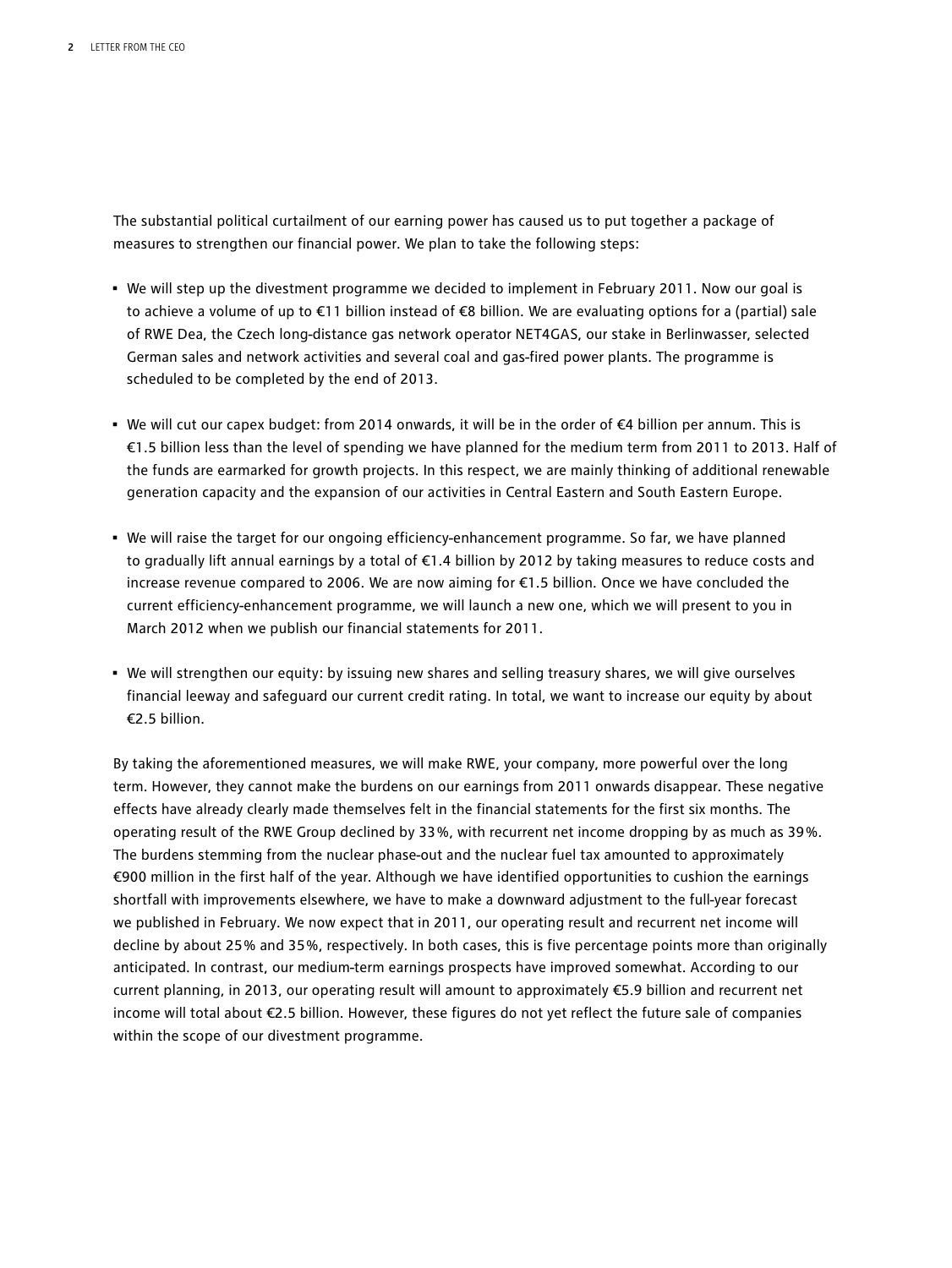It is particularly in difficult times that a company demonstrates how successful it is. I am certain that the measures outlined above will help us to prove this. In so doing, we also rely on the trust that you, our shareholders, place in us. We will continue to pay at least half of our recurrent net income out to you, thus enabling you to adequately partake of the future success of your company, RWE.

Sincerely yours,

Dr. Jürgen Großmann

President and CEO of RWE AG Essen, August 2011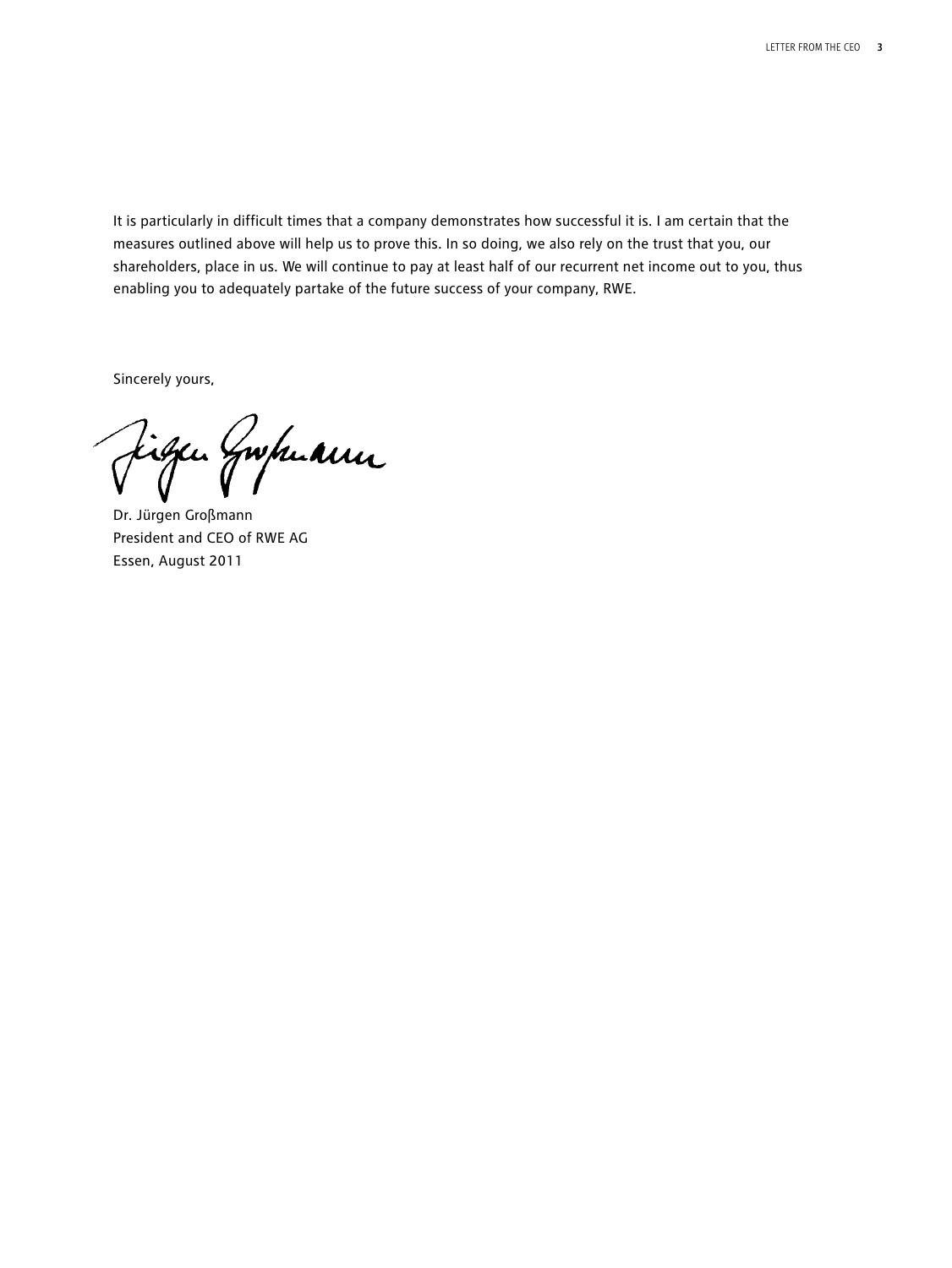### Nuclear phase-out weighs on RWE share price



Despite imminent national insolvencies in the Eurozone, sentiment on the German stock market in the first half of the year was still positive. The basis for this was the good domestic economy. Germany's lead index, the DAX, closed the month of June at 7,376 points, which was 7 % higher than at the end of 2010. Climbing above 7,500 points in May, it achieved its highest level since the beginning of 2008. On average, European utility stocks fared worse than the DAX. The sector index, Dow Jones STOXX Utilities, only gained half of one percent. The first six months were especially disappointing for RWE shareholders. On 30 June 2011, our common and preferred shares traded at €38.24 and €35.20, respectively. This corresponds to a total return (return on the change in share price plus the dividend) of −18 % and −21 %, respectively. The main reason for this is the new course set by German energy policy following the disaster at the Fukushima nuclear power plant in Japan. The law was changed to rescind the nuclear power plant lifetime extensions that were given clearance at the end of 2010 and to shut down eight of Germany's 17 reactors immediately. We have reported on this extensively on page 13.

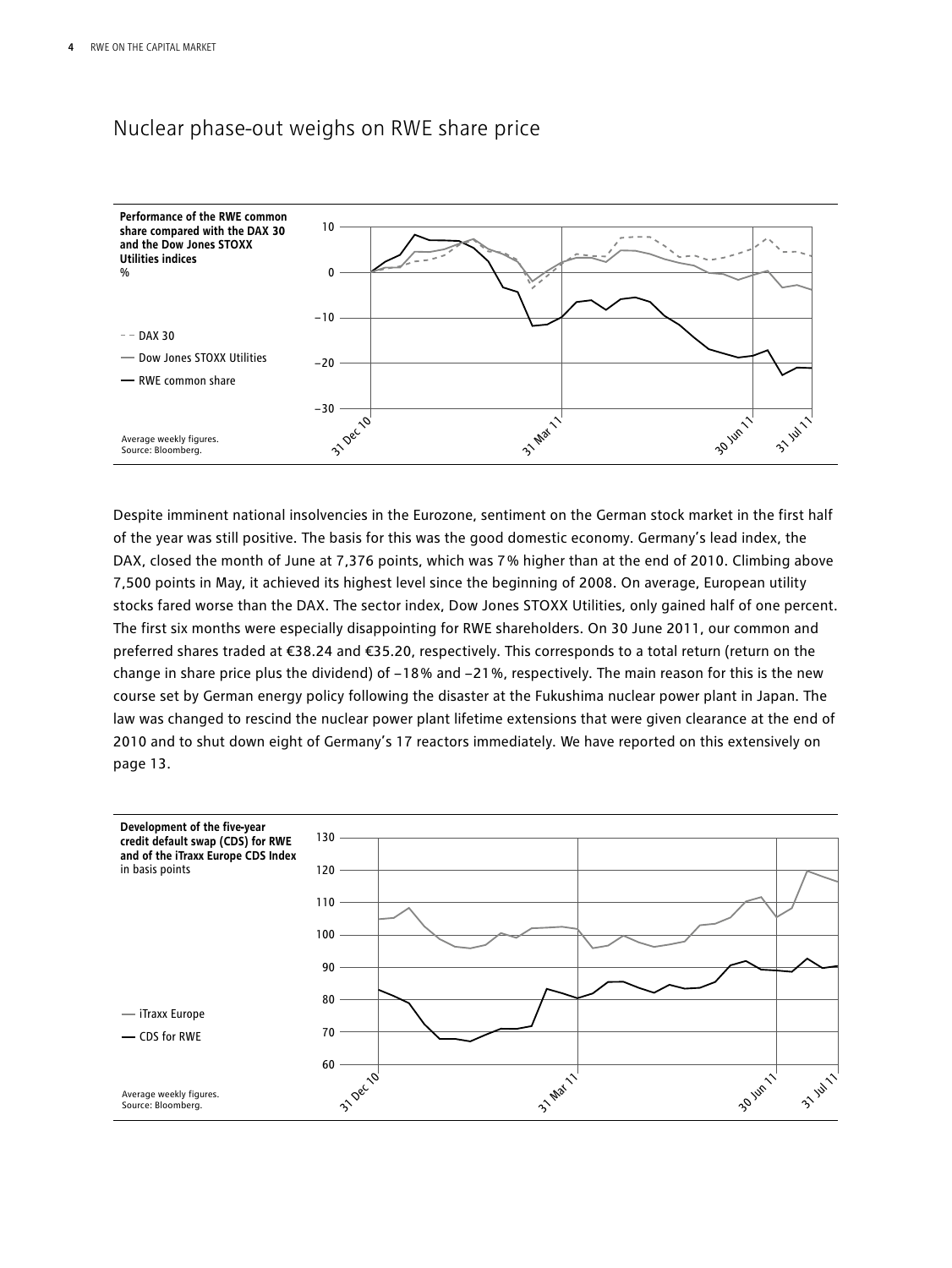The corporate bond market has recently been characterised by opposing developments. On the one hand, the interbank lending rates in RWE's core markets declined slightly. On the other hand, the risk premiums that bond issuers have to pay on top of these rates increased. This was reflected in the price of hedging credit risk via credit default swaps (CDSs). The iTraxx Europe Index, which consists of the CDS prices of 125 major European companies, hovered around the 100 point mark from January to May. However, as the sovereign debt crisis came to a head in the middle of the year, the index clearly trended upwards. The CDS for RWE started the year at over 80 points before initially falling below 70. However, against the backdrop of the events at Fukushima and the looming shortening of German nuclear power plant lifetimes, it went back up significantly. At the end of July, it was at 91 points. However, it was still much lower than the iTraxx Europe, which closed the month at 117 points.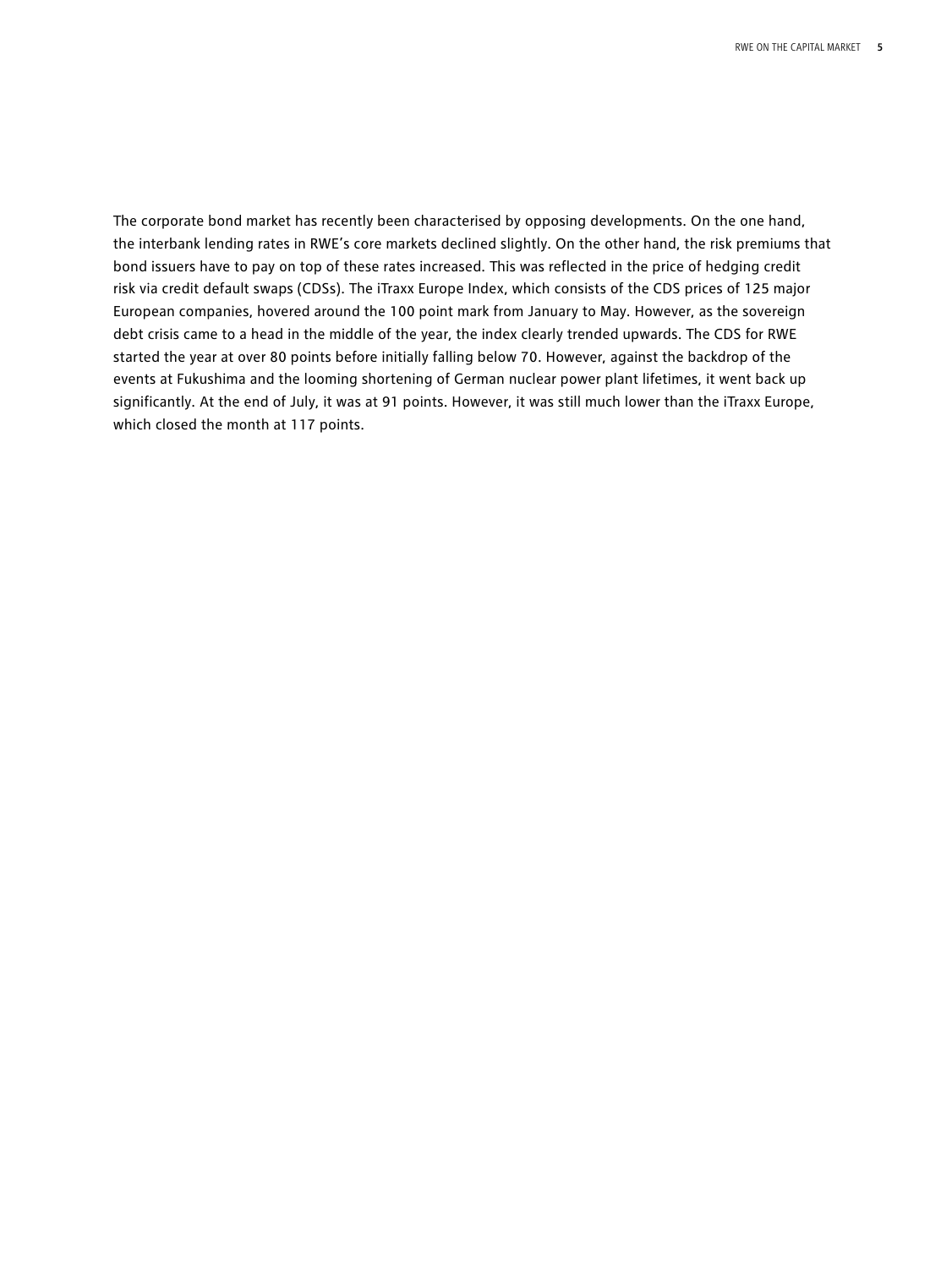## ECONOMIC ENVIRONMENT

#### **Economy loses momentum**

Following the strong recovery in 2010, world economic growth has weakened somewhat in 2011. Stimulus packages in the US and China came to an end and the massive earthquake temporarily pushed Japan into recession. Based on estimates, cumulative gross domestic product (GDP) of all OECD countries in the first half of 2011 was approximately 2.5 % higher than in the same period last year. The Eurozone is estimated to have posted a gain of more than 2 %. Germany, the largest economy in the currency area, remains Europe's growth engine. Its economic output is likely to have risen by 4 %. The main reason for this is the dynamic development of the industrial sector. Based on current data, GDP probably rose by more than 2 % in the Netherlands where the economy, which was very strong at the beginning of the year, has weakened substantially as of late. The United Kingdom, which has still not fully overcome the real estate and financial market crisis, is estimated to have posted a gain of slightly over 1%. The upswing witnessed in Poland and Hungary at the beginning of the year lost some steam, while the expansion in the Czech Republic and Slovakia continued unabated. All in all, growth recorded in these countries is likely to have exceeded the European average.

#### **Weather milder than in the year-earlier period**

Whereas the economic trend is reflected above all in industrial demand for energy, residential consumption is significantly influenced by the weather. The temperature dependency of demand for heating comes to bear in this context, reflected in seasonal revenue and earnings fluctuations, among other things. We generate around two-thirds of our gas sales volume in the winter and autumn months (Q1 and Q4). However, weather conditions also play a role when comparing various fiscal years. In the period under review, temperatures in our core markets, namely Germany, the United Kingdom, the Netherlands and Central Eastern Europe, were higher than the long-term seasonal average. In some cases, the year-earlier levels were clearly exceeded. The unusually mild month of April made an especially strong contribution to this. In addition to energy consumption, weather conditions also influence the generation of electricity, especially from wind turbines. Overall, wind levels in Germany and the United Kingdom were much lower than the long-term average, but they recovered from the very low levels seen in the first half of 2010. The situation was different in Spain, where it was much windier in the first half of 2010 than average. These wind levels have not been reached in 2011.

#### **Energy consumption: economy pushes demand up, heating requirement down**

Demand for energy in our core markets was marked by opposing factors: continued economic growth and the milder weather. Based on available data, electricity consumption in Germany in the first half of 2011 was nearly 1 % higher than in the same period last year. The Netherlands, Hungary and Poland are estimated to have posted a gain of some 2 %. Slovakia recorded an increase of just under 1 %. Conversely, demand for electricity dropped by 2 % in the Czech Republic, where the effect of the weather outweighed that of the economy. The same applies to the United Kingdom, where consumption declined by 3 %. However, progress in improving energy efficiency also played a major role in this context. There is still substantial potential for this in the United Kingdom. The development of gas consumption was largely determined by the significant decline in demand for heating purposes. Double-digit percent declines were identified for Germany (−11 %), the Netherlands (−12 %) and the United Kingdom (−16 %), and a decrease of 8 % was calculated for both the Czech Republic and Hungary.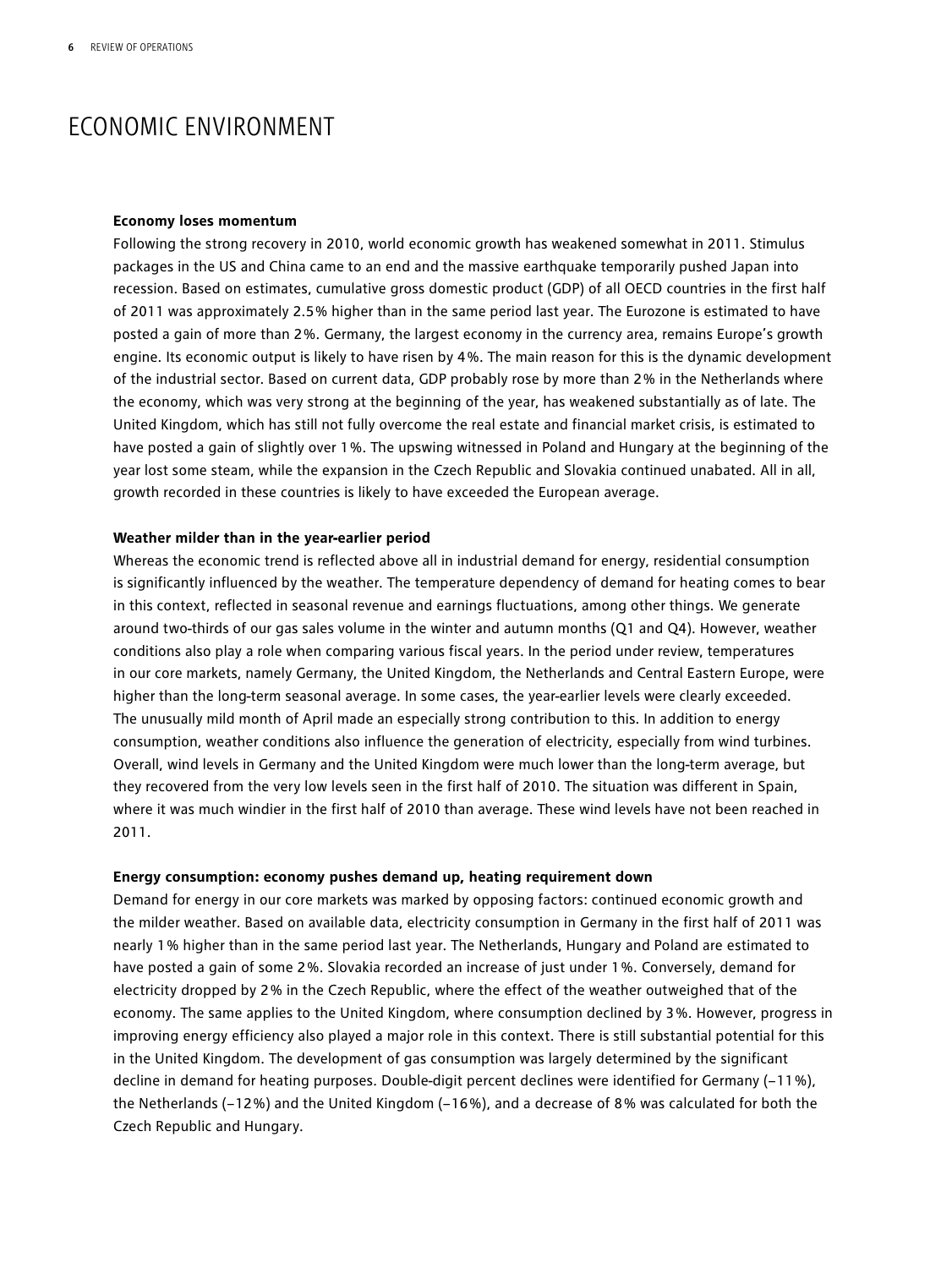#### **Oil price 45 % higher than year-earlier average**

The fuel price curve continued to trend upwards on international markets, as was the case with crude oil. In the first half of 2011, a barrel of Brent crude traded at an average of US\$112 (€79), making it 45 % more expensive than in the same period last year. However, the price increase in euro terms (34 %) was lower due to the depreciation of the dollar. Developments on oil markets were determined in part by mounting demand in Asia's fast-growing economies. Furthermore, numerous investors fearing inflation put their money in commodities, which is driving up prices. Another factor was the political unrest in North Africa and the Middle East, which resulted in production shortfalls and gave rise to the concern that oil supplies may tighten further. In the second quarter, however, the situation on the oil market eased somewhat. Contributing to this was that the consumption forecasts for the USA and China were lowered and the International Energy Agency announced that it would sell parts of its strategic reserves.

#### **Gas becomes much more expensive**

As a large proportion of gas imports to Continental Europe is based on long-term agreements linked to the price of oil, developments on the oil market also influence the price of gas. However, this typically occurs with a time lag of several months. In addition to the oil-indexed supply contracts, trades of freely available quantities with shorter terms also determine the situation on gas markets. Oil does not have a direct impact on the formation of prices for these transactions. Major trading hubs are the National Balancing Point (NBP) in the United Kingdom and the Title Transfer Facility (TTF) in the Netherlands. Since 2009, prices on these markets have been far below those in oil-indexed contracts. In the meantime, some long-term contracts have been revised. Parts of the volumes are no longer indexed to oil and are instead priced on gas wholesale spot prices.

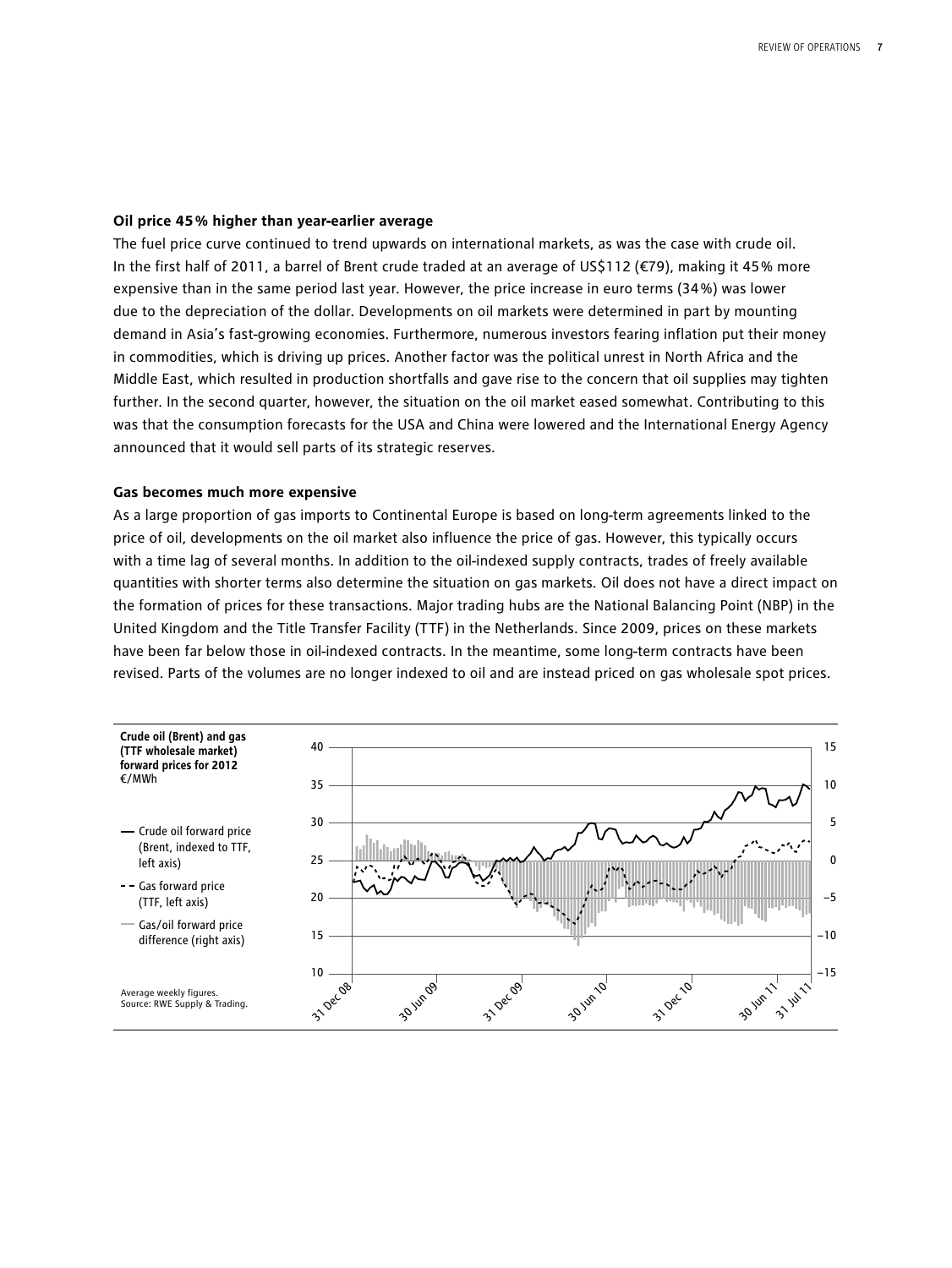Prices of gas imports to Germany in the first six months of 2011 were an average of 30% higher year on year. This was largely due to the continued boom on oil markets. The spot price on the TTF wholesale market in the period under review averaged €23 per megawatt hour (MWh), clearly up on the comparable figure in 2010 (€15). In TTF gas forward trading, contracts for delivery in the coming calendar year (2012 forward) sold for €26 per MWh. This is also much more than what was paid for the 2011 forward in the first half of 2010 (€18).



In Germany, residential gas tariffs were up 3 % compared to the first half of 2010. For industrial enterprises, they were 14 % higher, as prices in this customer segment react much faster to developments on the wholesale market. Gas also became more expensive in our other European markets. Households and industrial enterprises had to pay 6% and 23% more in the Netherlands, 2% and 27% more in the United Kingdom, 17% and 16% more in the Czech Republic and 7 % and 2 % more in Hungary.

#### **Demand from Asia causes boom on hard coal markets**

Prices of thermal coal on international markets also rose. In the first half of 2011, a metric ton cost an average of US\$124 (including freight and insurance) in Rotterdam spot trading, compared to US\$83 a year earlier. Persistently strong demand in Asia continues to dominate the situation on the market. Sea freight rates are a major component of hard coal quotations. From January to June, the standard route from South Africa to Rotterdam cost an average of US\$10 per metric ton. The comparable figure for 2010 was US\$13. In fact, demand for sea cargo has continued to increase, but this was more than offset by further expansion in shipping capacity.

The German Federal Office of Economics and Export Control (BAFA) determines the price of hard coal produced in Germany based on quotations for imported hard coal. Therefore, the BAFA price follows developments on international markets, albeit with a time lag. No figure was available for the first half of 2011 when this report went to print, but experts estimate it to be €102 per metric ton of hard coal unit. This would be €21 more than in the same period last year.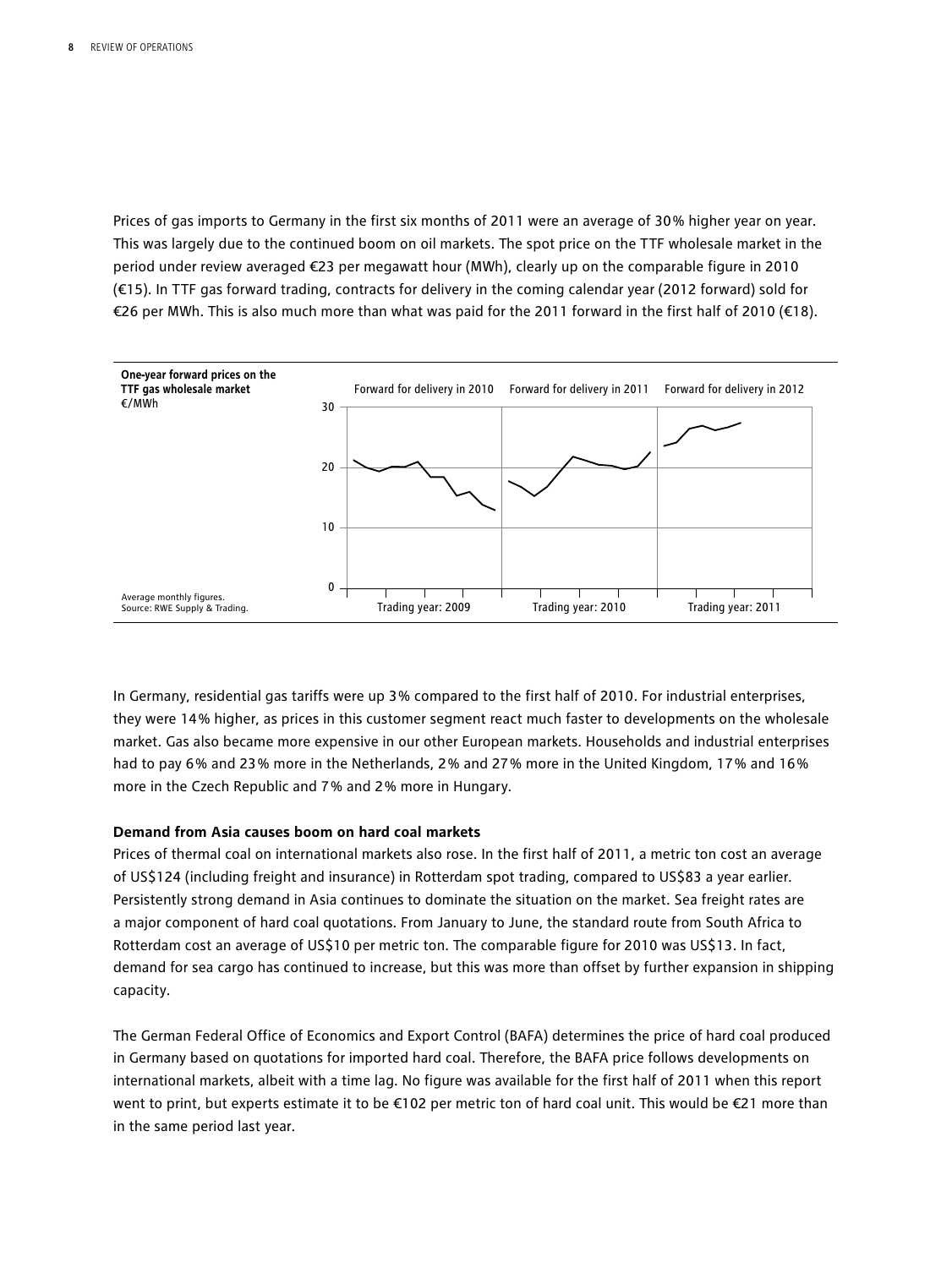

#### **CO2 emissions trading: prices collapse by the middle of the year**

European trading of CO<sub>2</sub> emission allowances (referred to as EU Allowances – EUAs) has recently been characterised by significant price fluctuations. Certificates became much more expensive at the start of 2011. EUAs for 2011, which were quoted at  $\epsilon$ 14.40 per metric ton of CO<sub>2</sub> at the beginning of the year, surpassed the €17 mark several times in the period from March to May. The reaction of the German government to the disaster at the Fukushima nuclear power plant was a major contributing factor. The cessation of operations of eight of Germany's 17 reactors, which was initially temporary (nuclear moratorium), caused many market participants to assume that Germany would accelerate the nuclear phase-out. The amendment to the Nuclear Energy Act, which has since been ratified, confirmed this expectation (see page 13). The shortfall in electricity from nuclear power stations has increased the use of hard coal and gas-fired power plants, thereby raising CO<sub>2</sub> emissions. Nevertheless, certificate prices declined significantly again in June. In July, EUAs were temporarily traded for a mere €12. One contributing factor was that the debt crisis in the Eurozone came to a head. Potential state bankruptcies and drastic austerity measures may have a substantial impact on economic growth and demand for emission allowances. The publication of a draft EU directive to improve energy efficiency also put prices under pressure as its implementation would further dampen CO<sub>2</sub> emissions. In addition, Poland blocked the EU's plans to lift the emission reduction target for 2020 from 20 % to 25 % (compared to 1990). Furthermore, it became known that the European Investment Bank intends to auction off certificates for the third trading period, which stem from the new entrant reserves, as early as autumn 2011.

Averaged for the first half of the year, EUAs for 2011 traded at €15.90. This is €1.80 more than what was paid for 2010 certificates in the year-earlier period. Certified Emission Reductions (CERs) which cost an average of €12.10, did not experience any noteworthy changes in price compared to 2010. CERs are credits earned from emission-reducing measures taken in developing and newly industrialising countries. European companies may cover domestic emissions up to a predetermined level by submitting such certificates.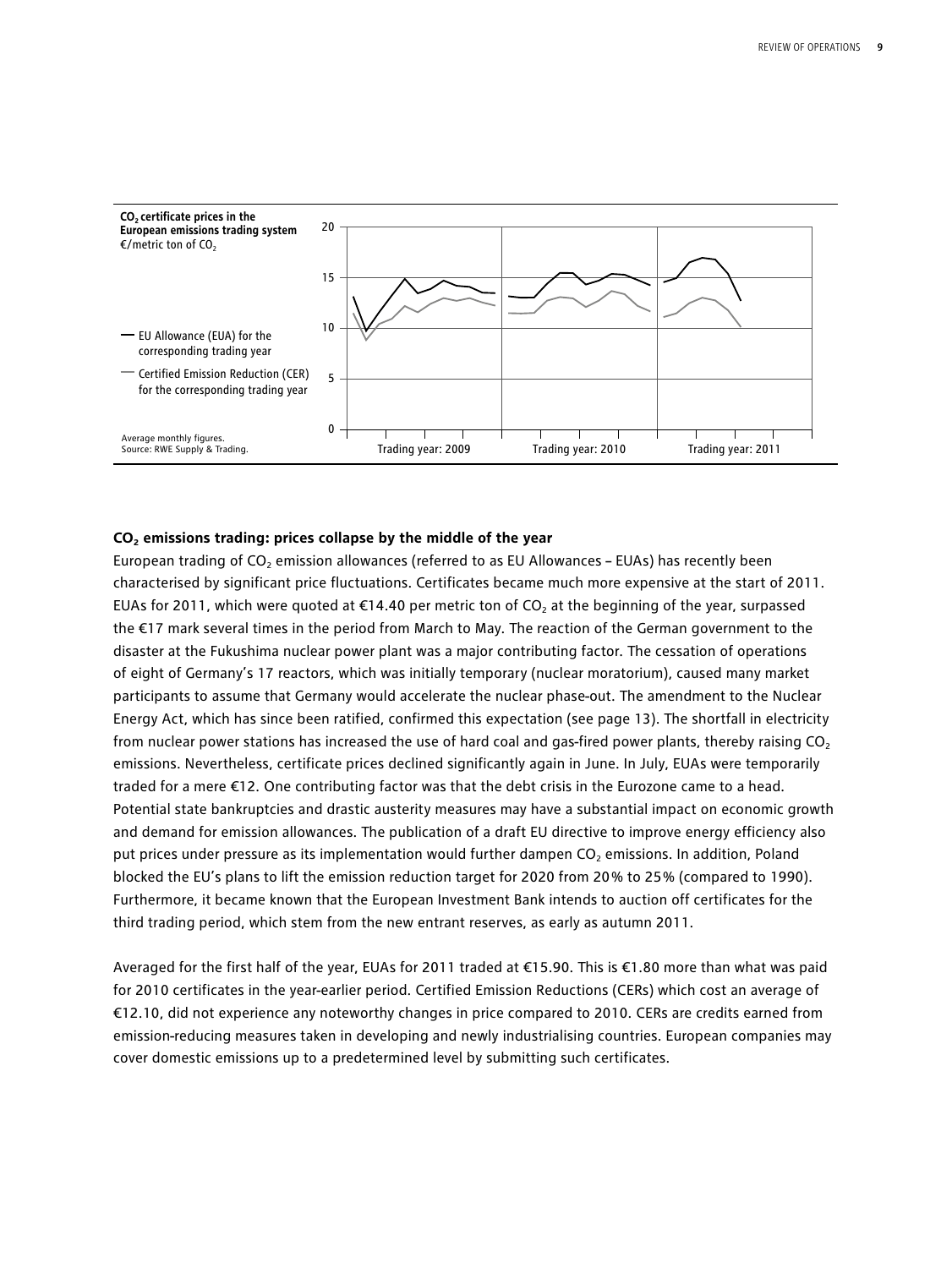

#### **Higher wholesale electricity prices**

The rise in fuel prices and the German nuclear moratorium clearly left their mark on electricity wholesale markets. In spot trading at the EEX Energy Exchange in the first six months of 2011, base-load power sold for an average of €53 per MWh, while peak-load electricity was settled for €62 per MWh, as opposed to €41 and €51 in the first half of 2010. Quotations in German electricity forward trading were also up. This is because market participants expect to see the higher fuel costs continuing in the medium term. In addition, the decisions taken by the German government regarding the nuclear phase-out had an impact on quotations. Supply contracts for the coming calendar year (2012 forward) traded for an average of €56 per MWh of base-load power and €69 per MWh of peak-load power. This was €6 and €3 more than what was paid for 2011 forwards in the same period last year.

We sell forward nearly all of the output of our power plants in order to reduce volume and price risks. Therefore, current electricity prices only had a minor impact on our income in the period under review. What is much more decisive is the price at which we concluded electricity contracts for delivery in 2011 in preceding years. In the 2009/2010 trading period, the 2011 German base-load forward traded at an average of €52 per MWh.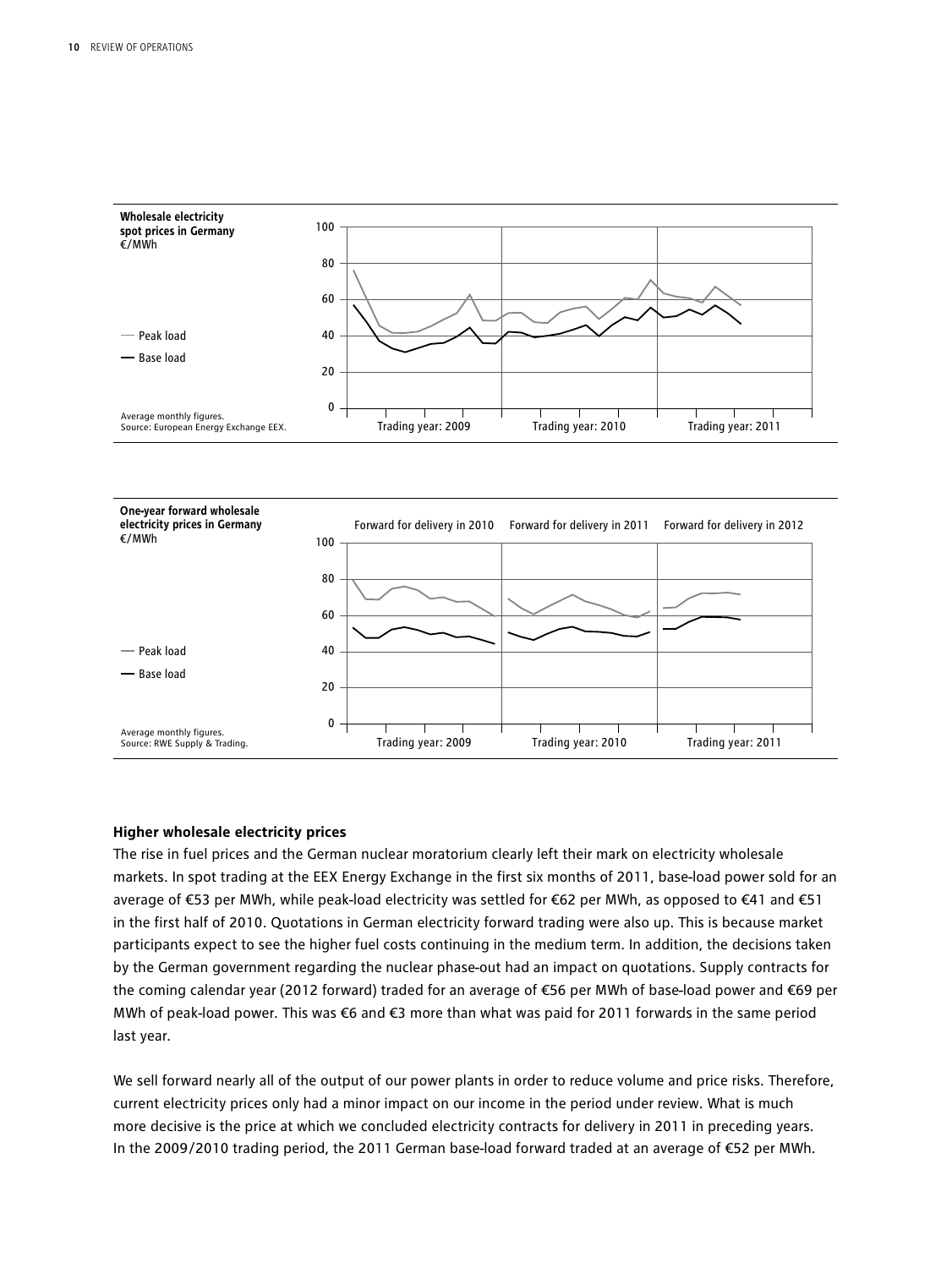The comparable average for the 2010 forward in 2008/2009 was €59 per MWh. Electricity was therefore €7 per MWh cheaper for 2011 than for 2010. This is partly due to the development of fuel prices, which reached record levels in the middle of 2008 before falling significantly. Another reason is the unexpectedly strong expansion of renewable energy, in particular solar power. Until fairly recently, many market participants were of the opinion that there would be a steady increase in excess generation capacity in Germany. However, due to the accelerated nuclear phase-out, this opinion has begun to change.

When concluding electricity forward sales, we usually procure the fuel and  $CO<sub>2</sub>$  emission allowances required to generate the electricity or secure their prices at the same time as signing the supply agreement. First and foremost, this applies to the output of our hard coal and gas-fired power plants. The earnings of these power stations are predominantly influenced by clean dark spreads (hard coal) and clean spark spreads (gas). These are calculated by deducting the cost of the respective fuel used and of emission allowances from the price of electricity. On average, the spreads we realised through forward sales for 2011 were lower than last year's comparable figures. This also applies to electricity generated by our German lignite-fired and nuclear power stations, the fuel costs of which are relatively stable. Therefore, the spreads of these plants usually trend in the same direction as electricity prices.

In the German end-customer business, electricity prices rose further. Many supply companies bought electricity at prices that were lower than in 2010. However, levies included in power bills in accordance with the German Renewable Energy Act (REA) rose significantly. This is due to increasing amounts of electricity from renewables being fed into the grid as a result of the continued expansion of wind, biomass and, above all, solar generation capacity. Therefore, electricity tariffs charged to households and small commercial enterprises were an average of 7 % higher than in the first half of 2010. Prices paid by industrial companies, which were an average of 10 % higher, normally track developments on the spot market.

Quotations for UK wholesale electricity were also up. The average price on the spot market was £49 (€56) per MWh of base-load power and £55 (€63) per MWh of peak-load power, increasing by £12 in both cases. In the UK electricity forward market, contracts for delivery in the 2012 calendar year were settled for an average of £55 (€63) per MWh of base-load power in the first six months of 2011. Compared to what was paid for the 2011 forward in the same period last year, this also corresponds to a rise of £12 . Peak-load power rose in price by £13, climbing to £62 ( $€71$ ) per MWh.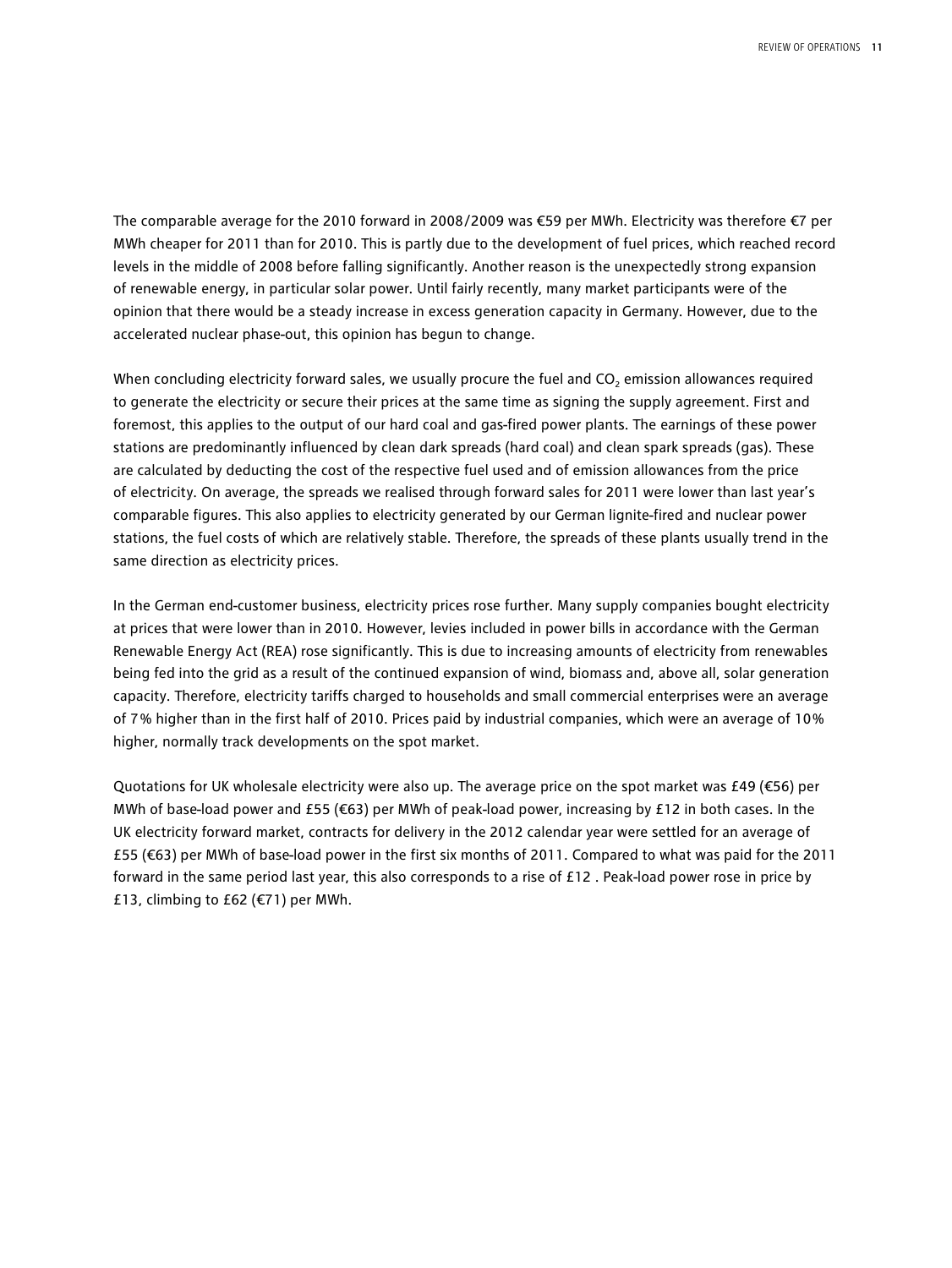

Most of the electricity we generate outside Germany is also sold forward. As our generation portfolio in the United Kingdom largely consists of hard coal and gas-fired power plants, the earnings trend is significantly influenced by the clean dark spreads and clean spark spreads realised by RWE npower. The former were better and the latter were slightly weaker than in the first half of 2010.

The majority of UK energy suppliers raised their electricity tariffs for customers at the end of 2010 or earlier this year. As a result, prices for households and small commercial enterprises were an average of 5 % higher than in the first six months of 2010. Industrial customers were subjected to a similar rise in tariffs.

In the Netherlands, wholesale electricity prices displayed a development similar to that in Germany. The clean dark spreads and clean spark spreads we realised there were down on last year's comparable levels. In the end-customer business, prices were marginally up, increasing by 2 % for households and 3 % for industrial customers.

End-customer prices in our Central Eastern European electricity markets displayed varied developments. Households had to pay 2 % more in Poland and 5.3 % more in Slovakia, whereas in Hungary, they paid 2.1 % less. Electricity supplied to industrial customers in Poland and Slovakia was 0.7 % and 4.5 % more expensive, respectively, whereas in Hungary, it was 12 % cheaper.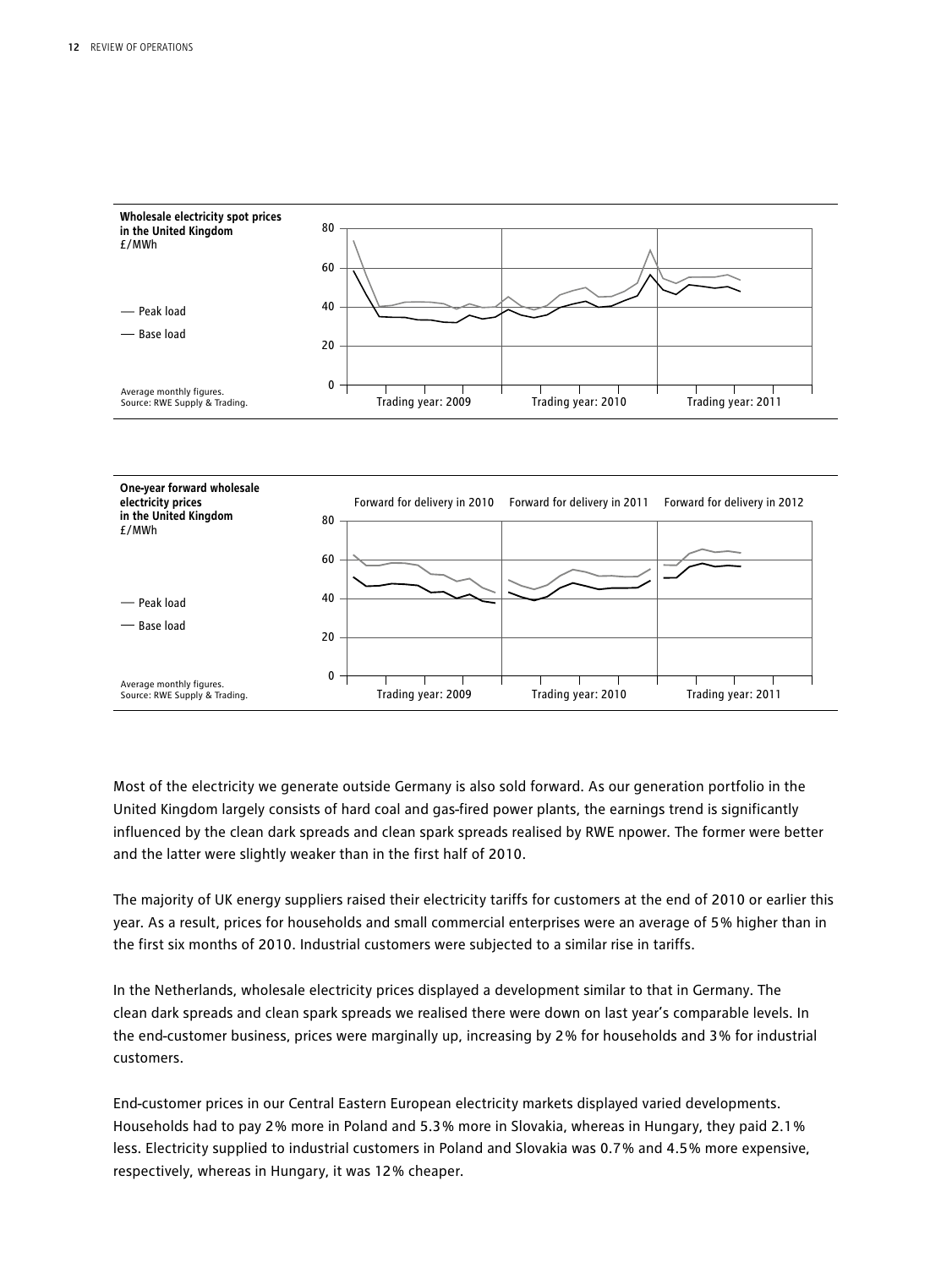## MAJOR EVENTS

### In the period under review

#### **Germany accelerates nuclear phase-out**

On 30 June, in reaction to the disaster at the Japanese nuclear power plant at Fukushima, the German Lower House passed an amendment to the German Nuclear Energy Act, which came into force in August. The lifetime extension for nuclear power stations introduced last year was made obsolete. The situation is exacerbated by the fact that shut-off deadlines have been set for each reactor. The eight reactors, which were ordered to cease operation for an initial period of three months (nuclear moratorium) must stop producing electricity for good. By September, the German Federal Network Agency is to decide whether one of these power plants should remain on stand-by until 2013 in order to be able to react to supply shortages. The nine remaining German nuclear power stations must be taken offline by the end of 2015 (Grafenrheinfeld), 2017 (Gundremmingen B), 2019 (Philippsburg II), 2021 (Grohnde, Brokdorf, Gundremmingen C) and 2022 (Isar II, Neckarwestheim II, Emsland). The rescission of the lifetime extension eliminates the payments the nuclear power plant operators would have had to make to the climate and energy fund. The intention was to finance the fund with some of the additional profits that would have been earned as a result of the nuclear power plants' prolonged operation. However, the German government is maintaining the tax on nuclear fuel which will expire at the end of 2016.

The nuclear phase-out is accompanied by a set of laws, which were also approved at the end of June and are designed to promote the intensified use of renewable energy, efficiency-enhancing measures and an accelerated expansion of the network infrastructure. The German government aims to double the share of total generation accounted for by green electricity to 35 % by 2020 at the latest. The German Renewable Energy Act now envisages more attractive subsidies for offshore wind turbines. Operators of these plants will be entitled to higher feed-in tariffs in conjunction with a shorter subsidy period. The climate and energy fund's financing gap caused by the rescission of the lifetime extension is to be bridged using funds obtained from auctioning CO<sub>2</sub> certificates from 2013 onwards. The fund will be used to finance measures taken to promote electric cars, energy storage and the modernisation of buildings to optimise energy consumption, among other things. Additional funds are to be earmarked for providing relief to energy-intensive manufacturing companies.

#### **Standard & Poor's and Moody's downgrade RWE rating**

In the middle of the year, Standard & Poor's and Moody's, the two leading rating agencies, lowered their credit ratings for RWE by one notch to A- and A3, respectively, with a "negative" outlook. The reasons given for the downgrades include the political decisions concerning the nuclear phase-out in Germany and the difficult market conditions in the gas business. The rating downgrades do not have a major influence on our financing costs.

#### **Wood pellet factory in Georgia commences production**

In the middle of May, RWE Innogy commissioned a plant for manufacturing wood pellets in the US state of Georgia. The factory has an annual production capacity of 750,000 metric tons, making it one of the largest worldwide. Initially, the wood pellets will mainly be used in our hard coal-fired power station in Amer (Netherlands). Some of the plant's units already co-fire up to 30 % biomass. This proportion should be increased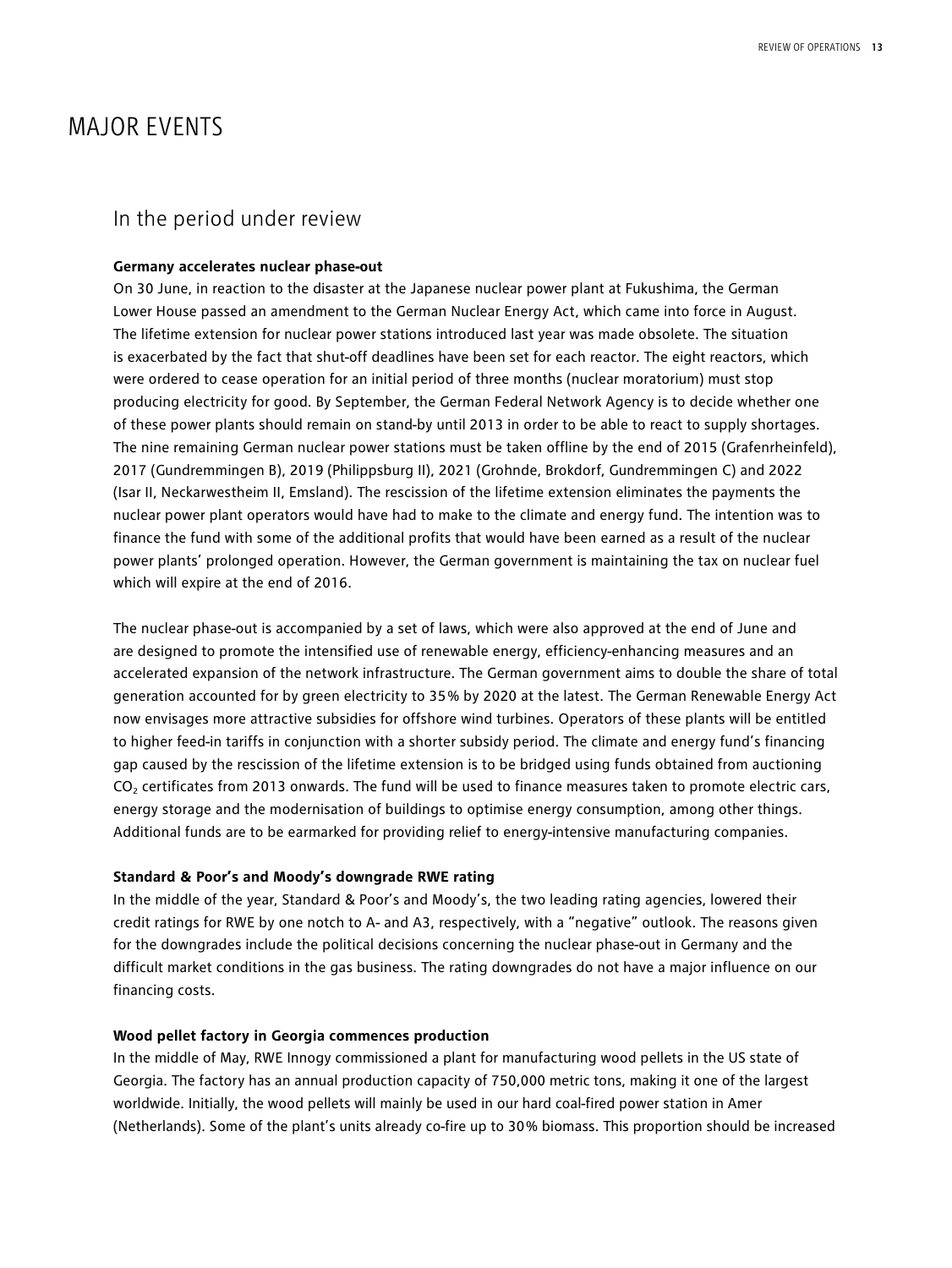considerably in the years ahead. Furthermore, we are currently converting our hard coal-fired power station at Tilbury (UK) to a biomass-only facility. Once converted, it will have an installed capacity of 750 MW. About half of the plant's raw material requirement will be covered by the Georgia factory.

Further major events have occurred in the period under review. We presented them on pages 11 and 12 of our report on the first quarter of 2011.

### After the period under review

#### **Supervisory Board appoints Peter Terium future Chairman of the Executive Board of RWE AG**

Peter Terium, Chairman of the Board of our subsidiary Essent, has been appointed to the Executive Board of RWE AG as Deputy Chairman with effect from 1 September 2011. This was decided by the Supervisory Board of RWE AG in its meeting on 8 August. Dr. Jürgen Großmann will leave the company with effect from 30 June 2012 and hand company leadership over to the 47-year-old Dutchman. Mr. Terium held positions at KPMG and Schmalbach-Lubeca AG before joining RWE in 2003, where he started as Head of Group Controlling after which he became the CEO of RWE Supply&Trading. Once he takes office as Chairman of the Executive Board of RWE AG with effect from 1 July 2012, his Deputy will be Dr. Rolf Martin Schmitz. The 54-year-old Rhinelander has been a member of the Executive Board of RWE AG since 2009 and is responsible for the operating management of the Group companies.

#### **RWE plans measures to strengthen financial power**

On 8 August, we introduced a package of measures designed to strengthen RWE's financial power and give the company new growth prospects. It envisages increasing the divestment programme launched in February 2011 from €8 billion to up to €11 billion. We are evaluating options for a (partial) sale of RWE Dea, the Czech long-distance gas network operator NET4GAS, our stake in Berlinwasser, selected German sales and network activities and several coal and gas-fired power plants. The programme is scheduled to be completed by the end of 2013. We will reduce our capex budget to approximately €4 billion per annum from 2014 onwards. This is €1.5 billion below the annual average level of spending from 2011 to 2013. Half of the funds will be set aside for growth projects. In this regard, we are primarily thinking of additional renewable generation capacity and the expansion of our activities in Central Eastern and South Eastern Europe. We have set a more ambitious target for our ongoing efficiency-enhancement programme. We previously wanted to achieve annual earnings contributions totalling €1.4 billion by 2012 compared to 2006. Now we are aiming for €1.5 billion. Furthermore, we will launch another cost-cutting campaign on conclusion of the current programme. Our package also envisages the issuance of new shares and the sale of treasury shares. In so doing, we intend to raise our equity by a total of about €2.5 billion. However, the timing of the implementation of this measure depends on the development of stock markets among other things.

#### **RWE sells majority of Amprion**

A consortium of financial investors consisting of insurance companies and special pension funds will acquire 74.9 % of our German transmission system operator Amprion. This was contractually agreed in the middle of July. The consortium is being led by Commerz Real AG, a subsidiary of Commerzbank AG. It also includes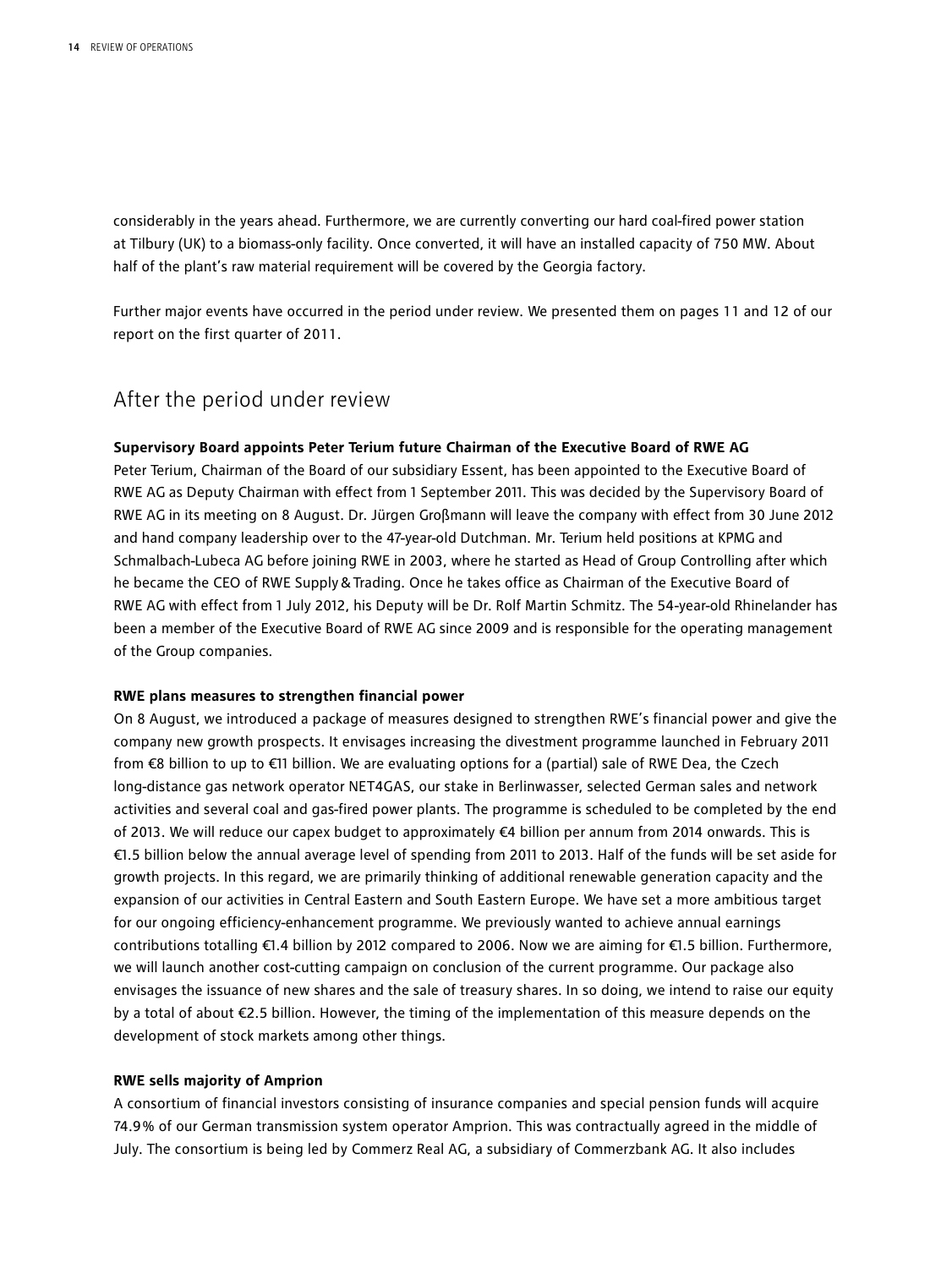companies belonging to Munich Re, ERGO, Swiss Life and Talanx as well as the Westfalen-Lippe Physicians' Pension Fund. RWE and Commerz Real will be part of the consortium initially, but their stakes are to be sold to other investors in the near future. The sales price for Amprion is based on the valuation of the company as a whole of some €1.3 billion, including €370 million in net debt (valuation date: 1 January 2011). This is roughly in line with the company's regulated asset base and corresponds to eight times recurrent EBITDA. The transaction is pending the approval of the responsible cartel office. It will provide us with relief in terms of net debt and capital expenditure. Amprion plans to spend more than €3 billion on the maintenance and expansion of network infrastructure over the next ten years. In the investor consortium, we have found a reliable, financially sound partner for this.

#### **RWE and Gazprom aim for strategic partnership in electricity production**

In the middle of July, Gazprom CEO Alexey Miller and RWE President and CEO Jürgen Großmann signed a memorandum of understanding for a strategic partnership in the European power plant sector. Under the terms of the MoU, the parties will conduct negotiations on how to include both new and existing hard coal and gas power plant capacity in Germany, the United Kingdom and the Benelux countries in a joint venture. It is envisaged that Gazprom negotiate with us exclusively for three months about the implementation of energy projects of this nature. The memorandum also addresses our long-term purchase agreements with the Russian gas company, which are currently the subject of review negotiations. RWE and Gazprom confirm that they intend to achieve a mutually satisfactory conclusion.

#### **RWE and Delta agree on investment in Dutch power plant operator EPZ**

At the beginning of July, we reached an agreement with the former shareholders of Essent and with the energy utility Delta N.V. regarding our investment in EPZ, the Dutch electricity generator. EPZ operates the 485 MW Borssele nuclear power station, a 406 MW hard coal-fired power plant and a small number of wind turbines. RWE will take a 30 % stake in the company, enabling us to market a commensurate share of the electricity generated by EPZ. We had originally agreed with Essent's former shareholders to acquire 50 %. This corresponds to the stake in EPZ held by Essent before the takeover by RWE. Delta N.V. will increase its shareholding in EPZ from 50 % to 70 %. The agreement puts an end to the litigation that has been pending since the Essent acquisition. The new shareholder structure is still awaiting approval from the responsible cartel office, among others.

#### **Billion euro electricity contract with the German Railway**

RWE will supply Deutsche Bahn with electricity generated by hydroelectric power plants for a period of 15 years. This was agreed in a contract exceeding €1 billion at the end of July. From 2014 onwards, we will provide Deutsche Bahn with 0.9 billion kilowatt hours (kWh) per annum, enough to run one-third of the ICE and IC trains which are part of the long-distance fleet. Through certificates of origin, we will guarantee that RWE Innogy hydro plants will feed the quantity of electricity into the grid required for the physical supply of electricity to Deutsche Bahn.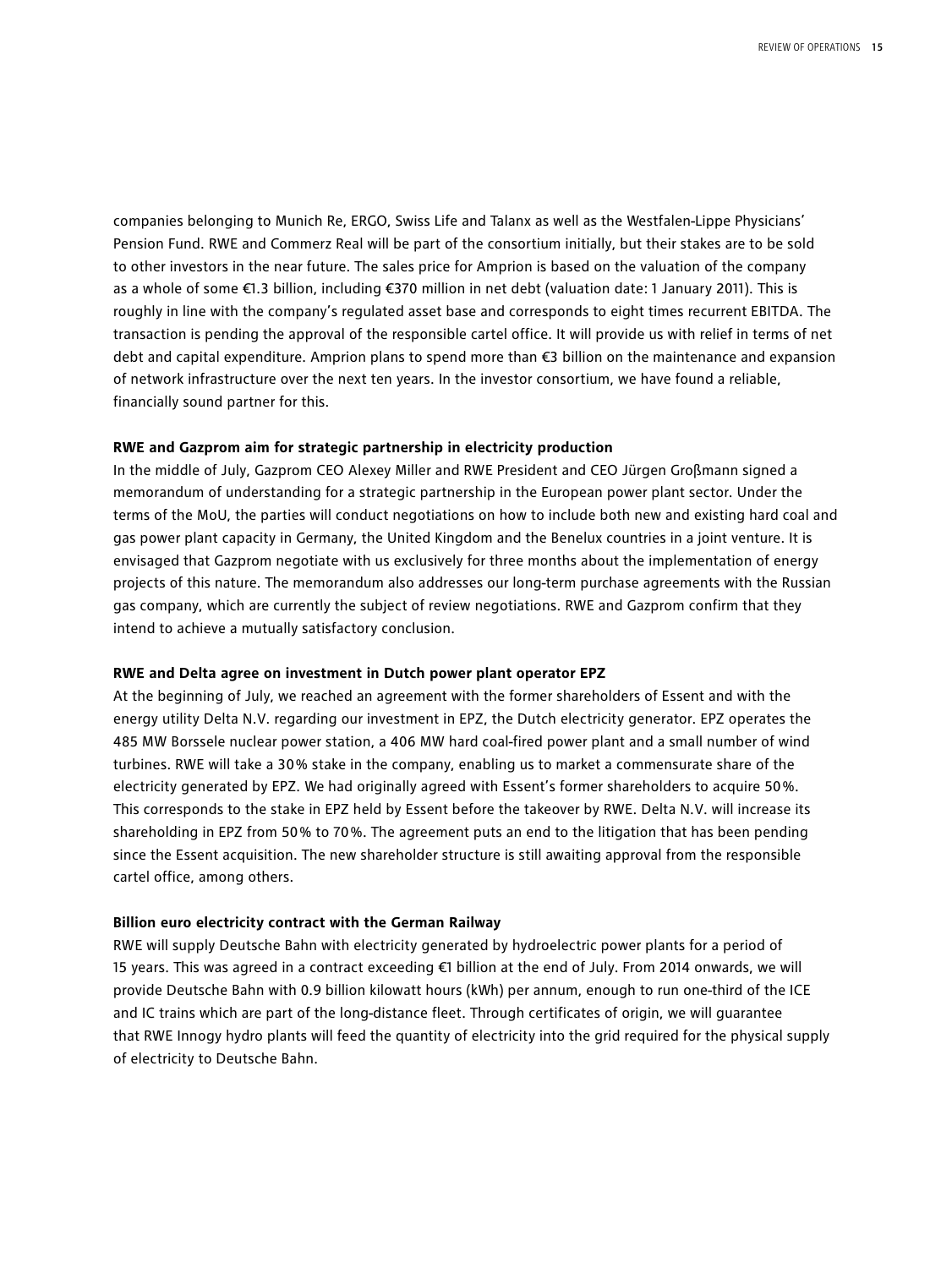## NOTES ON REPORTING

#### **Commentary on the segment structure**

With effect from 1 January 2011, several reorganisation measures, which we described on page 69 of the 2010 Annual Report, became effective. However, they did not change the Group's segment structure. As before, the RWE Group is made up of the following seven divisions.

- Germany: This division consists of the Power Generation and Sales/Distribution Networks Business Areas. The first one includes RWE Power's activities and the second one encompasses RWE Deutschland (formerly RWE Rheinland Westfalen Netz). RWE Vertrieb (including eprimo, RWE Energiedienstleistungen and RWE Aqua), RWE Effizienz, the investments of the former RWE Rheinland Westfalen Netz (including RWE Gasspeicher) and our German regional companies are managed via RWE Deutschland AG. The regional companies operate their own electricity generation facilities to a small extent, as well as overseeing the network and end-customer operations. The Sales/Distribution Networks Business Area also includes some non-German activities: our minority interests in Austrian-based KELAG and Luxembourg-based ENOVOS as well as our water operations in Zagreb, Croatia, which are run by RWE Aqua.
- Netherlands/Belgium: This is the division under which we report on Essent, which was acquired as of 30 September 2009, and RWE Energy Nederland, which is now part of Essent. Some of Essent's activities have subsequently been assigned to other divisions. We started disclosing the company's energy trading under Trading/Gas Midstream on 1 January 2010, and since 1 January 2011, the latter has also encompassed parts of Essent's gas midstream business. Wind-based generation has been assigned to the Renewables Division since 1 January 2010, and the German gas storage activities have belonged to the Germany Division since 1 April 2010.
- United Kingdom: This segment comprises RWE npower, i.e. our UK generation and supply businesses, with the exception of electricity production from renewables, which is overseen by RWE Innogy.
- Central Eastern and South Eastern Europe: This division encompasses our activities in the Czech Republic, Hungary, Poland, Slovakia and Turkey. In the Czech Republic, we focus on the supply, distribution, supraregional transmission, transit and storage of gas. In 2010, we started marketing electricity there as well. In Hungary, we cover the entire electricity value chain, from production through to the operation of the distribution system and supply, and are also active in the gas and water supply businesses via minority stakes. Our Polish operations consist of the distribution and supply of electricity. In Slovakia, we are active in the electricity network and electricity end-customer businesses via our minority interest in VSE and in the gas supply sector via RWE Gas Slovensko. In Turkey, we are building a gas-fired power station with a partner. The newly established RWE East, headquartered in Prague, Czech Republic, started managing the companies belonging to the Central Eastern and South Eastern Europe Division in 2011. One exception is NET4GAS, which runs our long-distance gas network business in the Czech Republic. To comply with regulatory requirements, it has been assigned directly to the scope of responsibility of the President and CEO of RWE AG. However, NET4GAS is still part of the Central Eastern and South Eastern Europe Division for reporting purposes.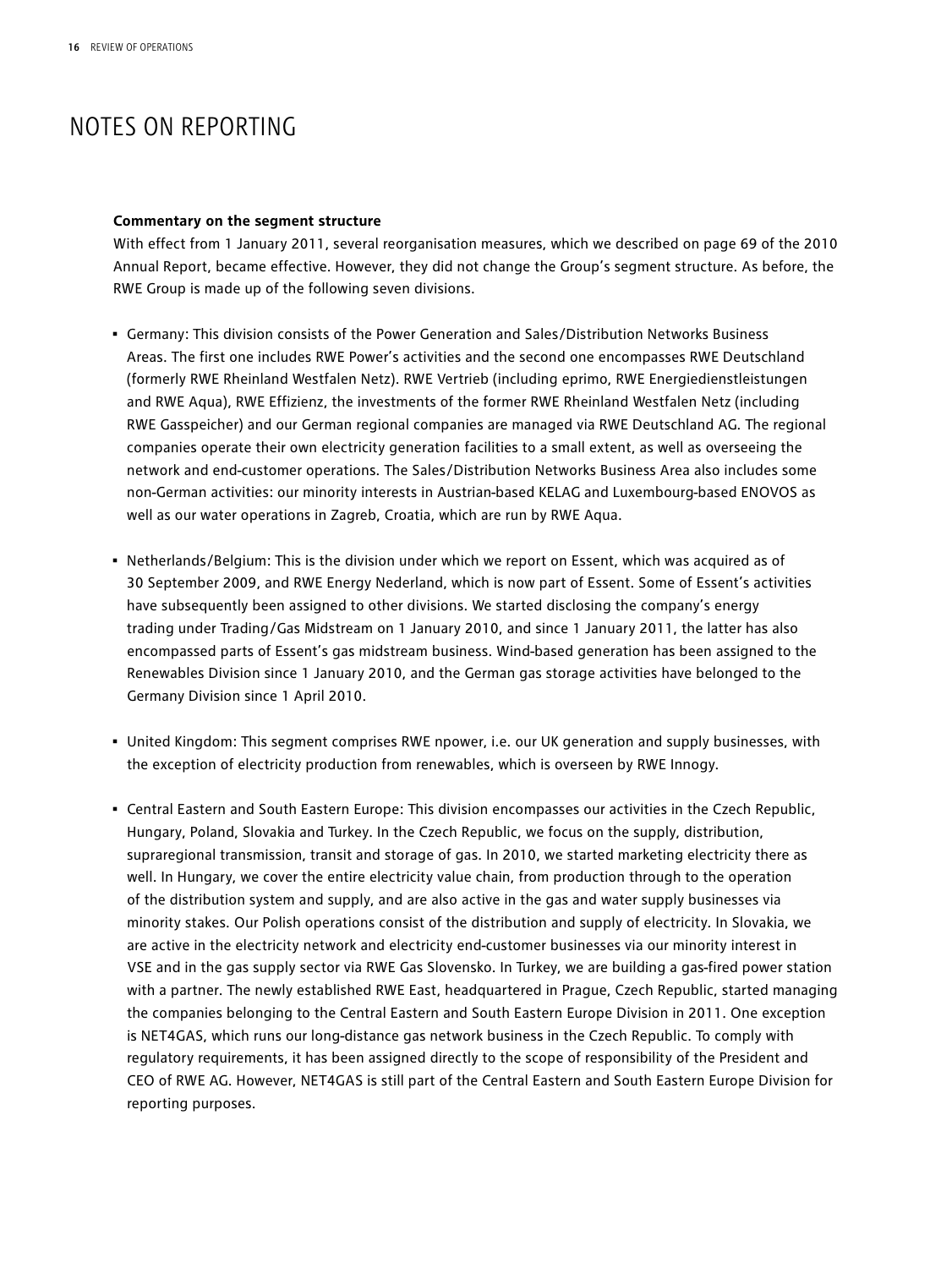- Renewables: This division comprises all of the activities of RWE Innogy, which specialises in electricity and heat production from renewables.
- Upstream Gas&Oil: This segment consists of RWE Dea's business. The company produces gas and oil, focusing on Europe and North Africa.
- Trading/Gas Midstream: This is the item under which we report on RWE Supply & Trading, which is responsible for our energy trading activities and most of our gas midstream business. Furthermore, the division supplies major German industrial and corporate customers with electricity and gas. However, parts of the key account business were transferred to RWE Deutschland with effect from 1 January 2011.

The 'Other, consolidation' item includes the Group holding company, RWE AG; RWE Technology; and our internal service providers, namely RWE Service, RWE IT and RWE Consulting. We also report the electricity transmission system operator Amprion, the majority of which will soon be transferred to a financial consortium, under this item. Thyssengas, the long-distance gas network operator we sold on 28 February 2011, is still considered in the January and February figures.

#### **Full consolidation of the German regional utility NVV**

At the beginning of the year, RWE Deutschland took management control of NVV AG pursuant to a contract. Headquartered in Mönchengladbach, NVV is one of the leading utilities in the Lower Rhine region. So far, it has been an associated company of RWE Deutschland and has been accounted for using the equity method. We are now considering it and its majority interests (including Niederrheinwerke Viersen, NEW Netz and Stadtwerke Tönisvorst) in the consolidated financial statements as fully consolidated companies with effect from 1 January 2011.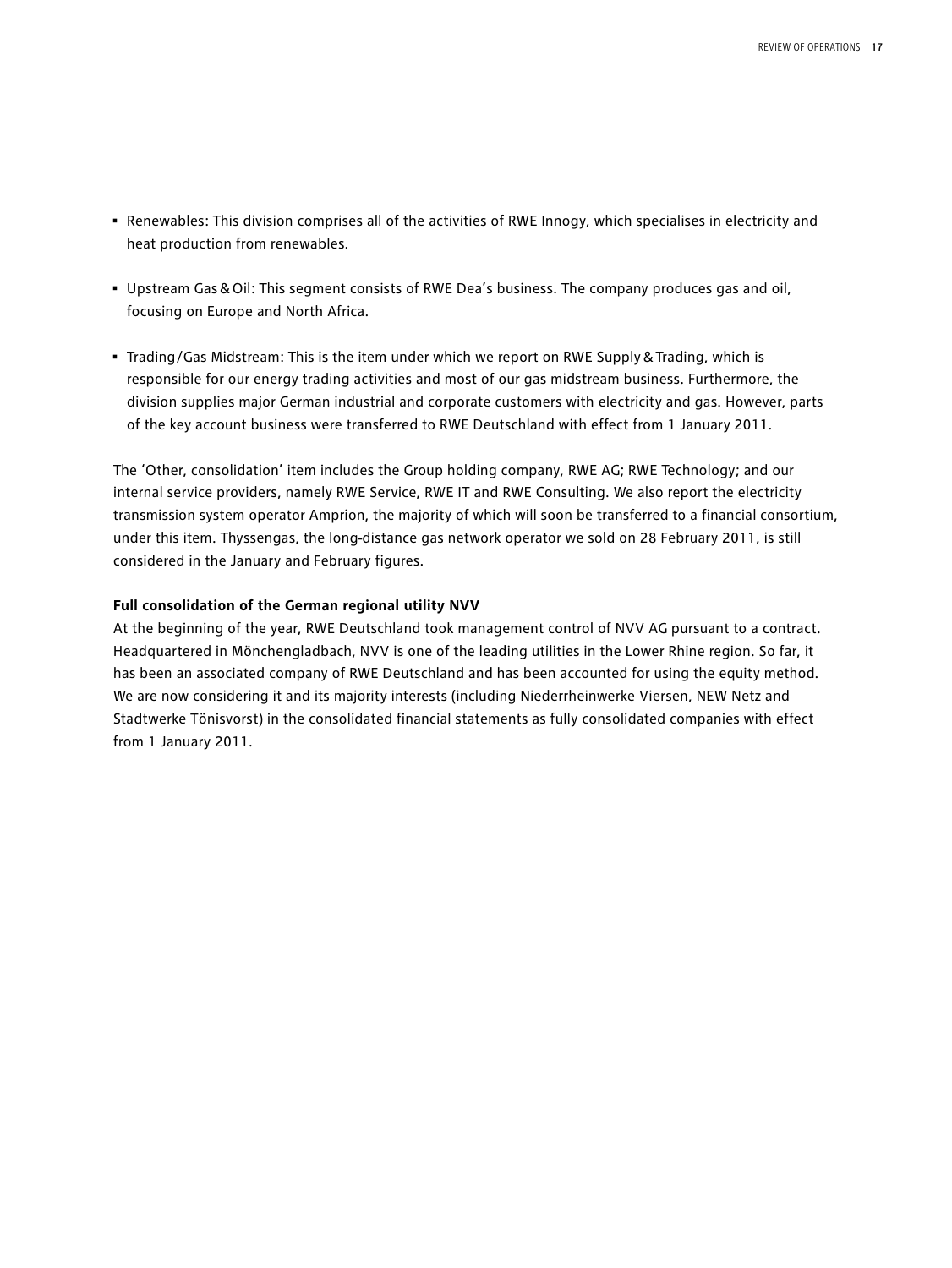## BUSINESS PERFORMANCE

| <b>Electricity production</b><br>by division<br>January - June |                   | Germany           |                          | Netherlands/<br><b>Belgium</b> | United Kingdom           |                          | Central Eastern<br>and South<br>Eastern Europe |                   | Renewables               |                          |                   | <b>RWE Group</b>  |
|----------------------------------------------------------------|-------------------|-------------------|--------------------------|--------------------------------|--------------------------|--------------------------|------------------------------------------------|-------------------|--------------------------|--------------------------|-------------------|-------------------|
| <b>Billion kWh</b>                                             | 2011              | 2010              | 2011                     | 2010                           | 2011                     | 2010                     | 2011                                           | 2010              | 2011                     | 2010                     | 2011              | 2010              |
| In-house generation                                            | 77.6 <sup>1</sup> | 83.2 <sup>1</sup> | 5.9                      | 7.6                            | 14.8                     | 15.5                     | 2.9                                            | 2.8               | 3.1                      | 3.0                      | 104.3             | 112.1             |
| Lignite                                                        | 33.3              | 32.9              | $\overline{\phantom{0}}$ | $\overline{\phantom{0}}$       | $\overline{a}$           | $\overline{\phantom{0}}$ | 2.8                                            | 2.7               |                          | $\overline{\phantom{0}}$ | 36.1              | 35.6              |
| Hard coal                                                      | 17.3              | 19.9              | 2.6                      | 3.1                            | 3.9                      | 4.9                      |                                                | -                 | $\overline{\phantom{0}}$ | 0.1                      | 23.8              | 28.0              |
| <b>Nuclear</b>                                                 | 19.1              | 22.6              | $\overline{\phantom{a}}$ | $\overline{\phantom{a}}$       | $\overline{\phantom{0}}$ | $\overline{\phantom{0}}$ |                                                | -                 |                          | $\overline{\phantom{a}}$ | 19.1              | 22.6              |
| Gas                                                            | 6.4               | 6.2               | 2.4                      | 3.5                            | 10.9                     | 10.6                     | 0.1                                            | 0.1               | 0.1                      | 0.1                      | 19.9              | 20.5              |
| Renewable energy                                               | 0.6               | 0.7               | 0.9                      | 0.9                            | $\overline{\phantom{a}}$ | $\overline{\phantom{a}}$ |                                                | -                 | 3.0                      | 2.8                      | 4.5               | 4.4               |
| Pumped storage, oil, other                                     | 0.9               | 0.9               | $\blacksquare$           | 0.1                            |                          | $\overline{\phantom{0}}$ |                                                | $\overline{a}$    |                          | $\overline{\phantom{a}}$ | 0.9               | 1.0               |
| Electricity purchased                                          |                   |                   |                          |                                |                          |                          |                                                |                   |                          |                          |                   |                   |
| from third parties                                             | 16.0              | 13.9              | $5.4^2$                  | 3.6 <sup>2</sup>               | $11.4^2$                 | $11.4^2$                 | 9.6 <sup>2</sup>                               | 10.2 <sup>2</sup> |                          | -                        | 59.1 <sup>3</sup> | 52.6 <sup>3</sup> |
| <b>Total</b>                                                   | 93.6              | 97.1              | 11.3                     | 11.2                           | 26.2                     | 26.9                     | 12.5                                           | 13.0              | 3.1                      | 3.0                      | 163.4             | 164.7             |

1 Including electricity procured from power plants not owned by RWE that we can deploy at our discretion on the basis of long-term agreements. In the first half of 2011, it amounted to 11.2 billion kWh, of which 10.5 billion kWh were generated from hard coal.

2 Electricity stated was fully or partially purchased through our trading business.

3 Including purchases by RWE Supply & Trading and companies subsumed under 'Other, consolidation' (mainly Amprion).

#### **Electricity generation down 7 %**

In the first half of 2011, the RWE Group produced 104.3 billion kilowatt hours (kWh) of electricity, 7 % less than in last year's corresponding period. Of this, 35 % was from lignite, 23 % from hard coal, 19 % gas, and 18 % nuclear. The share of renewable energy amounted to 4 %. In-house generation and power purchases combined for a total of 163.4 billion kWh. This was essentially unchanged compared to the year-earlier figure.

- Germany: The Germany Division produced 77.6 billion kWh of electricity. It includes electricity generated by power plants not owned by RWE that we can deploy at our discretion on the basis of long-term agreements. These are primarily hard coal-fired units. Compared to the first half of 2010, electricity production by the Germany Division declined by 7 %. The main reason was the cessation of operation of our Biblis nuclear power plant ordered as a result of the German government's nuclear moratorium. Production by our hard coal power stations also dropped considerably because market conditions for these plants deteriorated.
- Netherlands/Belgium: Essent's first-half electricity production was down 22 % to 5.9 billion kWh. Our Dutch gas-fired power plants in particular were used much less than in 2010, owing to unfavourable market conditions. In addition, in April, we took a unit of the Amer hard coal-fired power plant offline for scheduled maintenance.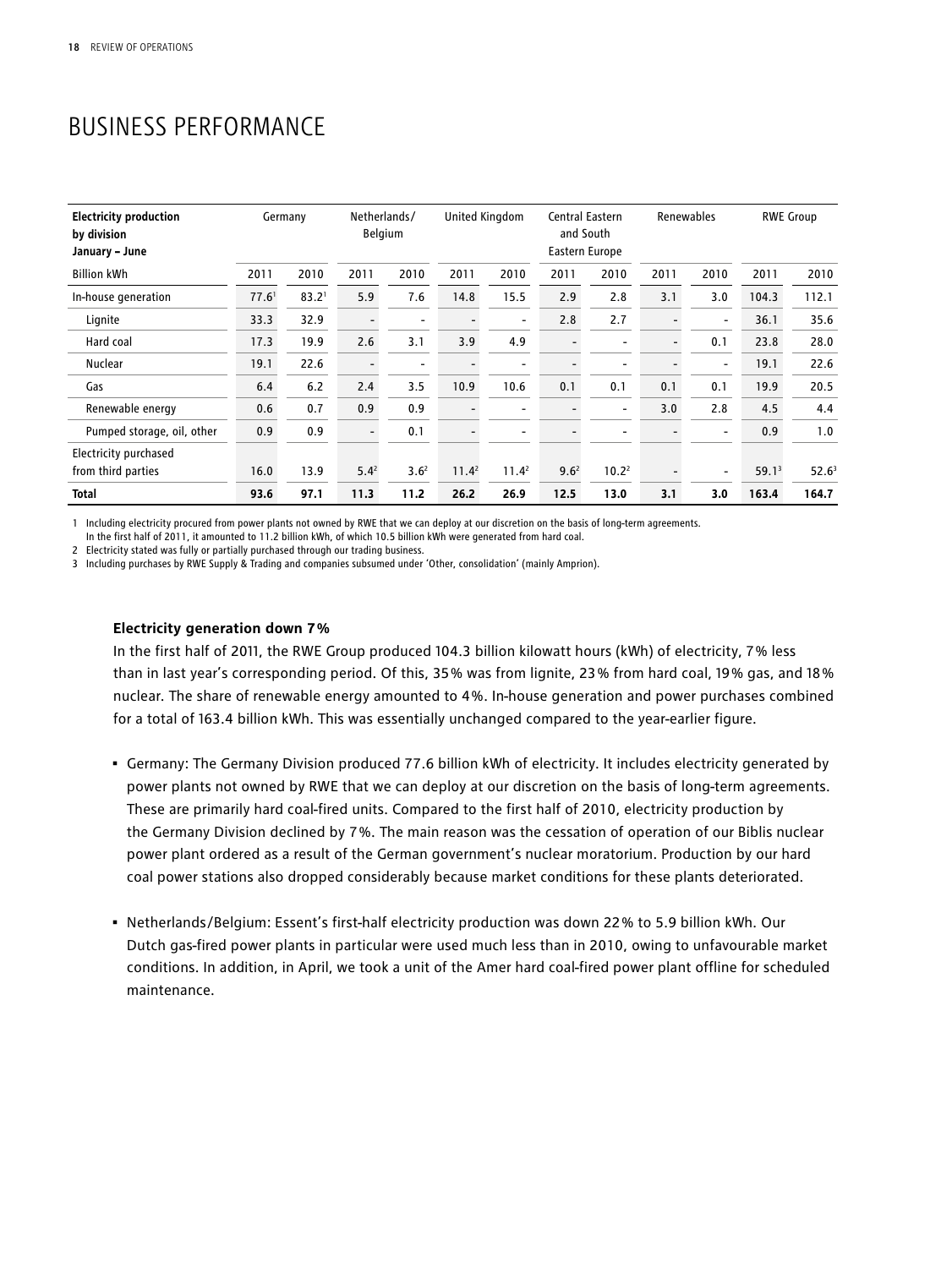- United Kingdom: RWE npower contributed 14.8 billion kWh to our electricity generation, 5 % less than in the same period last year. Our three hard coal units at Tilbury have been offline since March as we are converting them to biomass facilities. The commissioning of our new gas-fired power station at Staythorpe had a positive impact. The plant has an aggregate net installed capacity of 1,650 MW and went online in the second half of 2010. However, two of the four units were taken offline again in April 2011 because their transformers have to be replaced by the manufacturer.
- Central Eastern and South Eastern Europe: At 2.9 billion kWh, generation by this division was a little higher year on year. It stems from the Hungarian lignite-based power producer Mátra.
- Renewables: This division generated 3.1 billion kWh of electricity, nearly all of which came from renewable sources. There was a marginal rise in production compared to 2010, primarily due to the growth of our wind power capacity. Over the course of 2010, we commissioned two onshore wind farms in Poland with a combined net installed capacity of 67 MW, and two in Italy with a total of 51 MW. Furthermore, the first of the Greater Gabbard turbines have already gone online. The UK offshore wind farm, in which we hold a 50 % stake, will have a total installed capacity of 504 MW on completion in 2012. In the first half of the year, the utilisation of our wind power capacity lagged behind expectations due to the weather, but overall it was better than in 2010. In contrast, we generated less electricity at our German run-of-river power plants as rainfall in the spring was unusually low, causing rivers to carry less water.

In addition to in-house generation, we procure electricity from external suppliers. These purchases totalled 59.1 billion kWh, exceeding the year-earlier level by 12 %. This reflects the decline in in-house generation. Purchases include electricity which was fed into RWE's network by third parties, in accordance with the German Renewable Energy Act.

#### **RWE Dea: oil production up 12 %, gas production down 9 %**

In the period being reviewed, our upstream subsidiary RWE Dea produced 1,418 million cubic metres of gas and 1,278 thousand cubic metres of oil. Converting the gas to oil equivalent and adding it to crude oil production results in a total output of 2,651 thousand cubic metres, or 16.7 million barrels. This compares to 2,640 thousand cubic metres, or 16.6 million barrels, in the first half of 2010. Gas production dropped by 9%, mainly due to the depletion of our existing reserves in our UK concession areas. However, we limited the decrease with a new well in the Cavendish gas field. Moreover, we started producing oil and gas from the Norwegian Gjøa field in November 2010, which is one of the reasons why our crude oil volume was 12 % up year on year. This increase is also a result of the commissioning of an additional well in the German Mittelplate North Sea field. In addition, we improved the production yield of our Danish Nini East concession by making technical adjustments.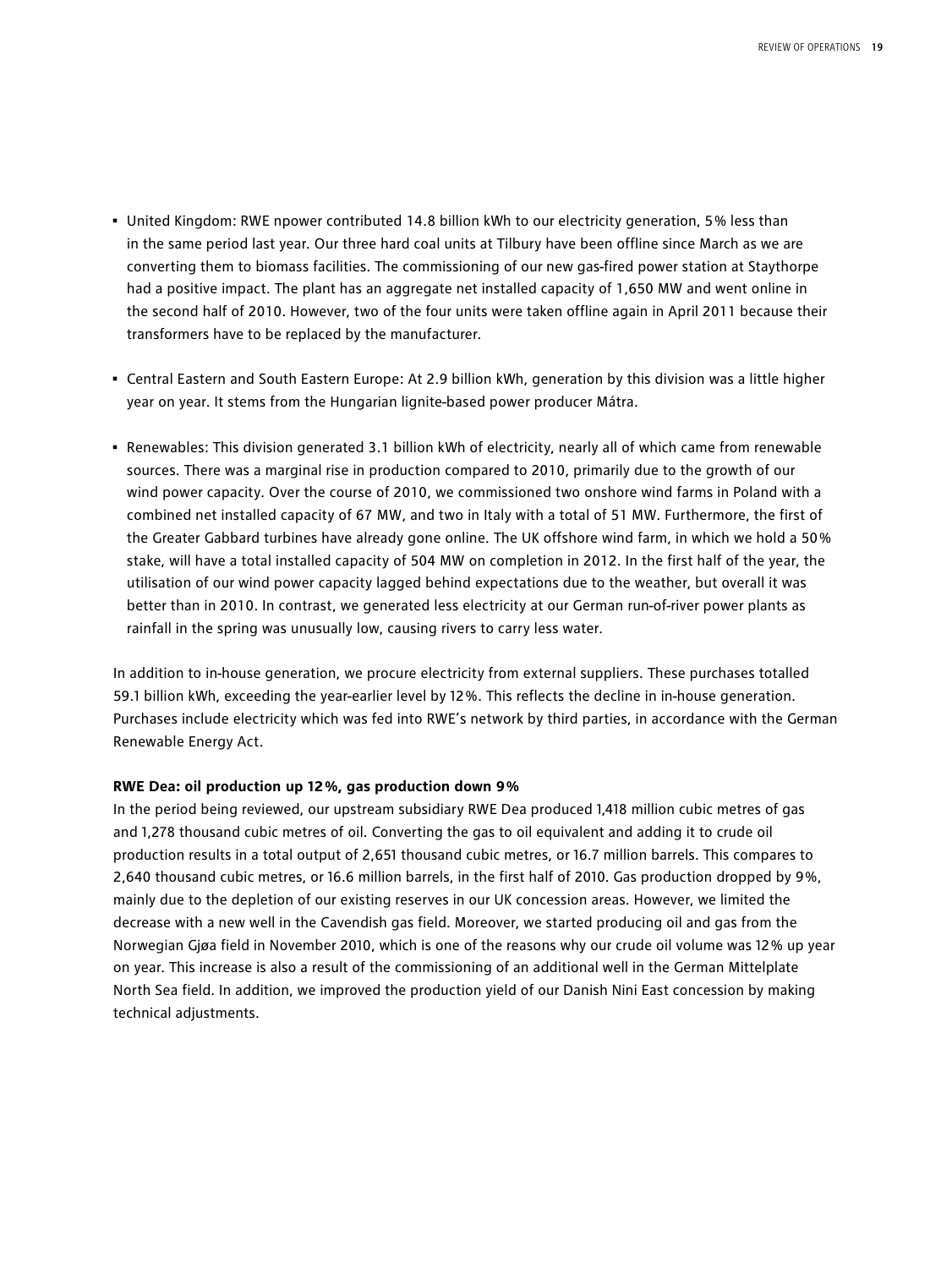| <b>External electricity</b><br>sales volume<br>January - June | and commercial<br>customers | Residential              | Industrial<br>and corporate<br>customers |      |                          | <b>Distributors</b>      | <b>Electricity trading</b> |                          |       | Total |
|---------------------------------------------------------------|-----------------------------|--------------------------|------------------------------------------|------|--------------------------|--------------------------|----------------------------|--------------------------|-------|-------|
| <b>Billion kWh</b>                                            | 2011                        | 2010                     | 2011                                     | 2010 | 2011                     | 2010                     | 2011                       | 2010                     | 2011  | 2010  |
| Germany                                                       | 13.4                        | 14.0                     | 16.0                                     | 14.2 | 28.1                     | 29.0                     | $\overline{\phantom{0}}$   | $\overline{\phantom{a}}$ | 57.5  | 57.2  |
| Netherlands/Belgium <sup>1</sup>                              | 5.5                         | 5.6                      | 5.5                                      | 5.3  | $\overline{\phantom{0}}$ | $\overline{\phantom{a}}$ | $\overline{\phantom{0}}$   | $\overline{\phantom{a}}$ | 11.0  | 10.9  |
| United Kingdom                                                | 9.0                         | 9.9                      | 16.1                                     | 15.6 | $\overline{\phantom{0}}$ | $\overline{\phantom{a}}$ | $\overline{\phantom{0}}$   | $\overline{\phantom{a}}$ | 25.1  | 25.5  |
| Central Eastern and                                           |                             |                          |                                          |      |                          |                          |                            |                          |       |       |
| South Eastern Europe                                          | 4.2                         | 4.0                      | 4.9                                      | 5.1  | 2.8                      | 3.0                      | $\overline{\phantom{0}}$   | $\overline{\phantom{a}}$ | 11.9  | 12.1  |
| Trading/Gas Midstream <sup>1</sup>                            |                             | $\overline{\phantom{a}}$ | 15.2                                     | 16.0 | $\overline{\phantom{0}}$ | $\overline{\phantom{a}}$ | 11.8                       | 14.4                     | 27.0  | 30.4  |
| RWE Group <sup>1,2</sup>                                      | 32.3                        | 33.7                     | 57.9                                     | 56.2 | 52.0                     | 51.0                     | 11.8                       | 14.4                     | 154.0 | 155.3 |

1 Prior-year figures adjusted.

2 Including sales of the Renewables Division and of companies stated under 'Other, consolidation' (mainly Amprion).

#### **Electricity sales volume slightly lower year on year**

In the first half of 2011, we supplied 154.0 billion kWh of power to external customers, nearly as much as in the equivalent period last year. Electricity sales are typically slightly lower than generation levels, mainly due to transmission losses and in-house use by lignite mining operations and pumped storage power stations.

- Germany: The division sold 57.5 billion kWh of electricity, slightly more than in the first six months of 2010. Excluding the effect of the full consolidation of NVV (see page 17) we would have recorded a marginal decline. In business with industrial and corporate customers, the transfer of parts of the key account business from RWE Supply&Trading led to an increase in sales volume. In addition, we benefited from the robust economy and won new customers. Both of these factors also had a positive impact on business with distributors. There was also a rise in the volume of electricity in line with the German Renewable Energy Act which we passed on to external transmission system operators. Deliveries to distributors declined nevertheless, because certain generation volumes are now recognised in the external sales volumes of other Group divisions instead of in RWE Power's. In business with households and small commercial operations, the fact that the weather was milder than in 2010 led to slight volume shortfalls, as users of electric storage heaters needed less electricity. By 30 June 2011, we were supplying 6,928,000 customers with electricity in this segment, 360,000 of whom we served via the NVV Group. The prior-year figure excluding NVV was 6,772,000.
- Netherlands/Belgium: Essent's sales volume of 11.0 billion kWh was essentially unchanged compared to the same period in 2010. As of 30 June 2011, the company had 2,164,000 residential and commercial customers in the Netherlands and 160,000 in Belgium. These were roughly the same numbers as a year earlier.
- United Kingdom: RWE npower supplied 25.1 billion kWh of electricity, 2 % less than in 2010. This is a consequence of the milder weather as well as reduced consumption driven by progress made in the field of energy efficiency. Furthermore, the number of households and small commercial operations we serve declined by 72,000 to 3,843,000. Conversely, we won new industrial and corporate customers.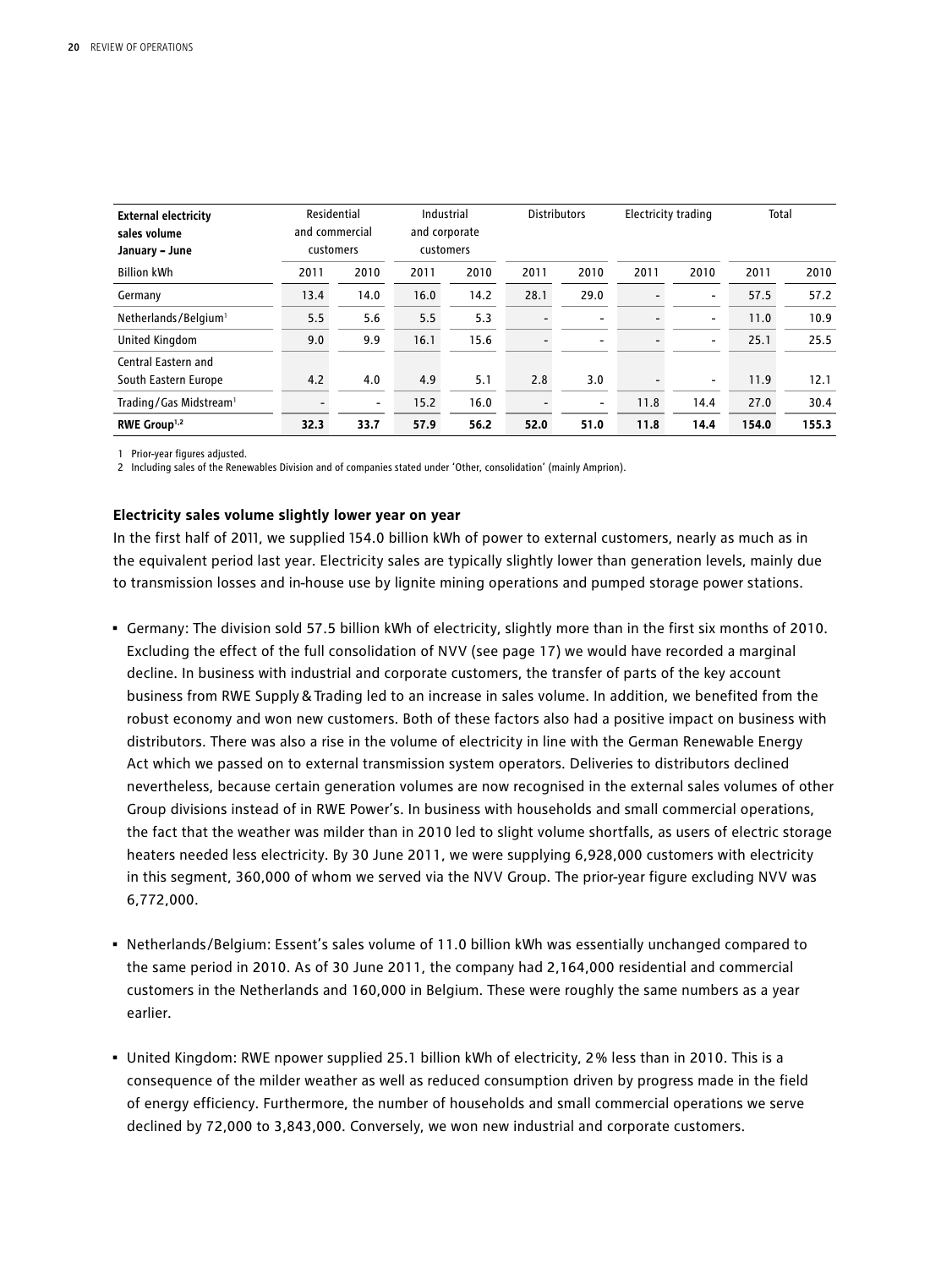- Central Eastern and South Eastern Europe: We sold 11.9 billion kWh of electricity in this division, also 2 % less than in the first half of 2010. Our industrial and corporate customer bases in Hungary and Poland shrank. The situation with regard to households and small commercial enterprises was as follows: as of 30 June 2011, we were supplying electricity to 2,183,000 customers in Hungary, representing a decrease of 20,000. Conversely, in Poland, we increased our residential and commercial customer base by 9,000 to 909,000. Since the spring of 2010, we have been marketing electricity in the Czech Republic as well. Our expansion in this market had a positive impact on sales.
- Trading/Gas Midstream: External electricity sales achieved by this division fell by 11 % to 27.0 billion kWh. In particular, sales of in-house generation on the wholesale market experienced a decline. The transfer of parts of the key account business to RWE Deutschland caused further sales shortfalls.

| External gas sales volume<br>January - June | Residential | and commercial<br>customers |      | Industrial<br>and corporate<br>customers | <b>Distributors</b> |                          | Total |       |
|---------------------------------------------|-------------|-----------------------------|------|------------------------------------------|---------------------|--------------------------|-------|-------|
| <b>Billion kWh</b>                          | 2011        | 2010                        | 2011 | 2010                                     | 2011                | 2010                     | 2011  | 2010  |
| Germany                                     | 16.1        | 17.0                        | 12.7 | 13.2                                     | 20.7                | 28.1                     | 49.5  | 58.3  |
| Netherlands/Belgium <sup>1</sup>            | 22.9        | 28.4                        | 26.9 | 35.4                                     |                     | $\overline{\phantom{a}}$ | 49.8  | 63.8  |
| United Kingdom                              | 21.9        | 27.7                        | 1.3  | 2.7                                      |                     | $\overline{\phantom{a}}$ | 23.2  | 30.4  |
| Central Eastern and South Eastern Europe    | 16.0        | 20.9                        | 14.8 | 16.5                                     | 2.0                 | 4.5                      | 32.8  | 41.9  |
| Upstream Gas & Oil                          |             | $\overline{\phantom{a}}$    | 1.3  | 0.9                                      | 8.2                 | 9.6                      | 9.5   | 10.5  |
| Trading/Gas Midstream                       |             | $\overline{\phantom{a}}$    | 11.6 | 13.0                                     | 8.9 <sup>2</sup>    | 7.2                      | 20.5  | 20.2  |
| <b>RWE Group</b> <sup>1</sup>               | 76.9        | 94.0                        | 68.6 | 81.7                                     | 39.8                | 49.4                     | 185.3 | 225.1 |

1 Prior-year figures adjusted.

2 Including gas trading.

#### **Mild weather curtails gas sales**

Gas sales dropped by 18 % to 185.3 billion kWh. As temperatures were much higher than in the first half of 2010, demand for heating was down. Competition-induced customer losses also contributed to the decline in volume.

• Germany: The division sold 49.5 billion kWh of gas. This was 15 % less than in the comparable period in 2010, although we included the sales volume of the NVV Group for the first time. The effect of the weather dampened sales across all customer segments. A substantial decline in volume was experienced in business with distributors, some of which reduced their gas purchases from RWE and increased procurement from competitors. The robust economy and the inclusion of parts of RWE Supply&Trading's key account business had a positive effect on industrial and corporate sales. However, we experienced losses in this customer group as well. The negative impact of the weather was felt especially in sales to households and small commercial enterprises, whereas we posted a slight improvement in market share. As of 30 June 2011, we had 1,261,000 gas customers in this segment, 182,000 more than a year earlier. The inclusion of NVV added 137,000 customers.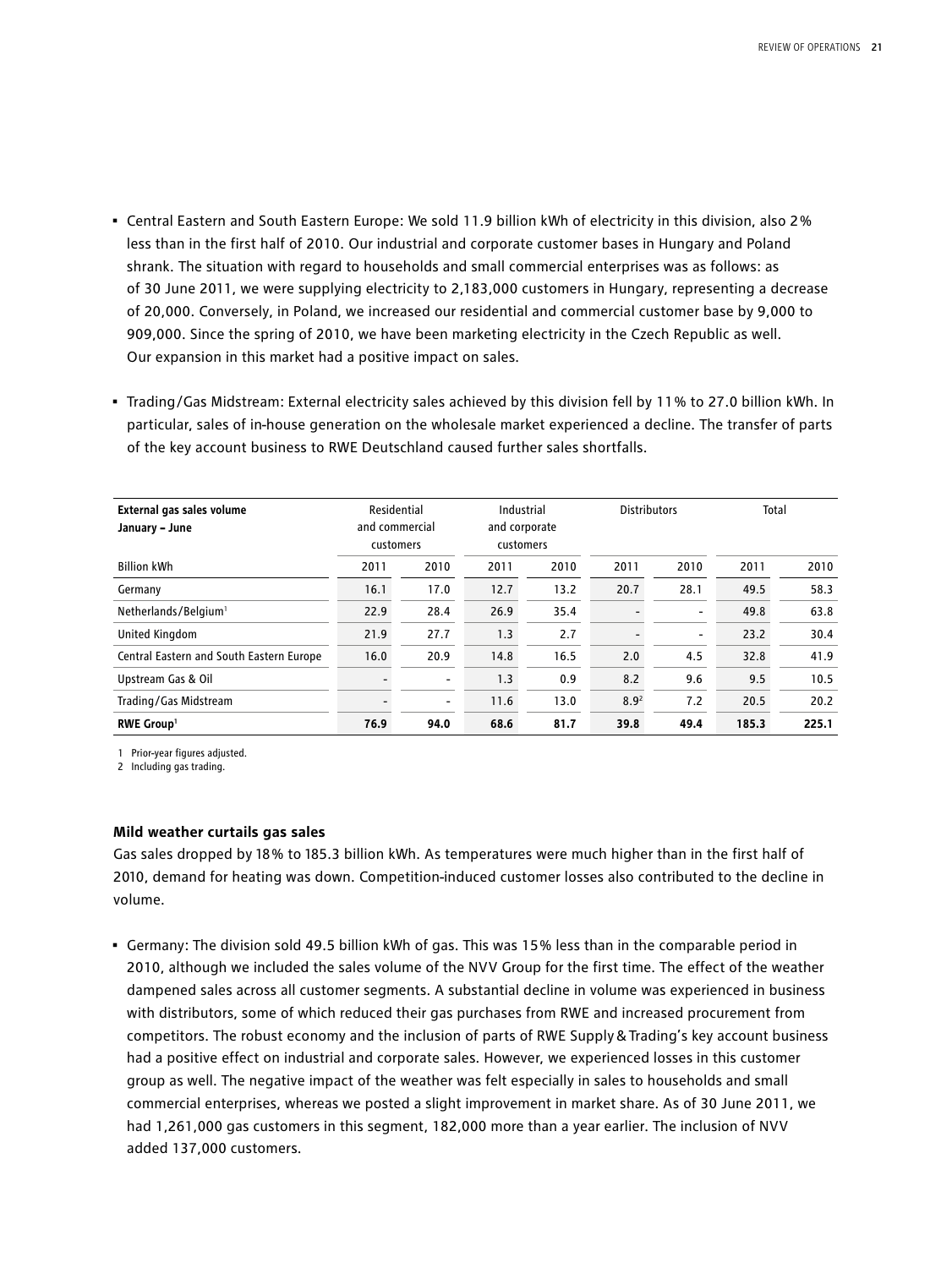- Netherlands/Belgium: The higher temperatures also had a strong influence on gas sales by Essent, causing them to decline by 22 % to 49.8 billion kWh. In addition, some industrial and corporate customers switched suppliers. In contrast, our residential and small commercial customer figures posted a slight increase, with a gain of 1,000 to 1,936,000 in the Netherlands and of 5,000 to 61,000 in Belgium.
- United Kingdom: RWE npower's gas sales were down 24 %, dropping to 23.2 billion kWh. The weather had the biggest impact, with energy savings also playing a role. On top of that, RWE npower lost some industrial and corporate customers. The number of households and small commercial enterprises to which we supply gas was roughly on a par year on year, amounting to 2,554,000 at the end of June, of which 2,298,000 customers also obtained electricity from us.
- Central Eastern and South Eastern Europe: Gas sales achieved by this division were down 22 % to 32.8 billion kWh. The reduced need for heating played a central role here as well. But an even bigger factor was the mounting competitive pressure in our core market, the Czech Republic, where we lost industrial and corporate customers. Moreover, a distributor we supply further diversified its procurement. The number of our Czech residential and commercial customers declined by 240,000 to 2,017,000. The growth of our share of the Slovak market had a positive impact. In the first half of the year, our subsidiary RWE Gas Slovensko sold 5.3 billion kWh of gas, which was more than in the corresponding period last year (4.6 billion kWh), despite the unfavourable effect of the weather.
- Upstream Gas&Oil: External gas sales by RWE Dea totalled 9.5 billion kWh, 10 % lower than a year earlier. This reflects the decline in gas production.
- Trading/Gas Midstream: The division sold 20.5 billion kWh of gas outside the Group, slightly more than in the first half of 2010. RWE Supply&Trading focuses on procuring gas for RWE companies and therefore predominantly generates internal sales. The company's external sales consist of deliveries to key accounts, some of which are surplus gas, which we sell on.

#### **External revenue on a par year on year**

The RWE Group generated €27,457 million in external revenue, roughly the level achieved a year earlier. Revenue was added in particular by the full consolidation of the NVV Group and by the rise in oil prices. This was contrasted by shortfalls at RWE Supply&Trading when selling in-house electricity generation. Developments of foreign exchange rates had varying effects on the revenue trend. In the period under review, the British pound cost an average of €1.14, as opposed to €1.16 in the first six months of 2010. The US dollar was also down on the euro, decreasing in value from €0.76 to €0.70. Conversely, the Czech crown, the Hungarian forint and the Polish zloty appreciated over the euro. Net of consolidation and foreign exchange effects, consolidated revenues were down 2 %.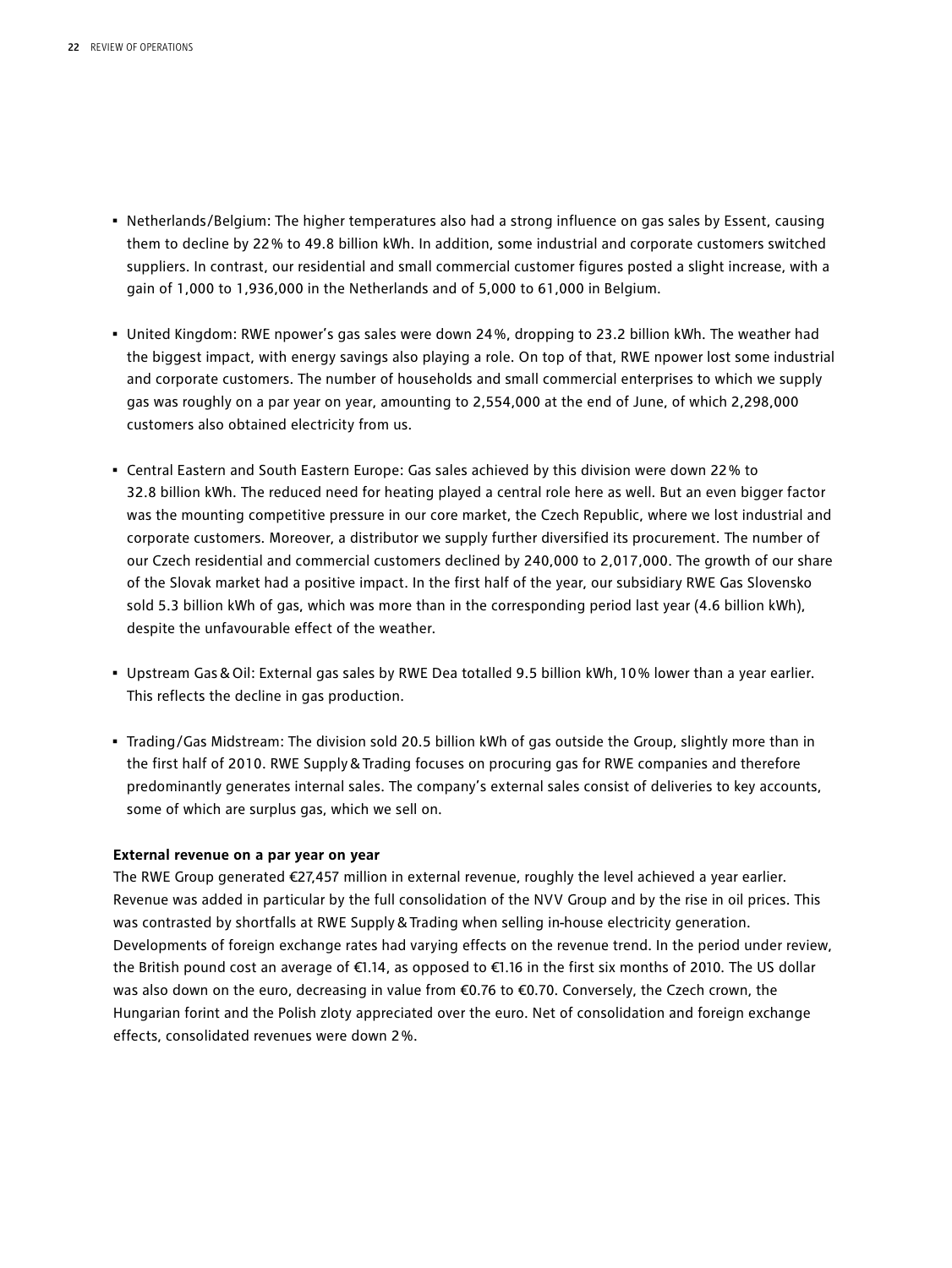- Germany: External revenue achieved by this division totalled €10,767 million, up 8 % on the same period in 2010. Disregarding the effect of the full consolidation of NVV would lead to a gain of 3 %. Electricity revenue rose by 12 % to €7,873 million. Positive volume effects (mainly the inclusion of NVV) played a role in this regard as did price adjustments: at the beginning of the year, our regional utilities lifted their electricity tariffs in response to the rise in expenses caused by the German Renewable Energy Act (REA). The fee pursuant to the REA now amounts to 3.5 euro cents per kilowatt hour. This is 1.5 cents up on 2010. However, our price increases were less pronounced, as we realised savings in electricity purchasing and passed these through to our customers. Despite the inclusion of the NVV Group, revenue in the gas business declined by 8% to €2,003 million. The main reason is the fall in sales set out earlier.
- Netherlands/Belgium: The division earned €3,253 million in revenue, 7 % less than in the first six months of 2010. Electricity revenue rose by 8% to  $\epsilon$ 1,160 million. The marginal improvement of the sales volume was a contributing factor. Conversely, gas revenue decreased by 14 % to €1,982 million due to sales shortfalls.
- United Kingdom: External revenue generated by RWE npower was down 4 % to €3,846 million. Net of the foreign exchange impact, it would have declined by 2 %. Despite slightly lower sales volumes, electricity revenue amounted to €2,673 million, up 1 % and 3 % in Sterling terms. This was because RWE npower had adjusted tariffs in view of mounting procurement costs. The company lifted both electricity and gas tariffs for residential customers by an average of 5.1 % with effect from 4 January 2011. Gas revenue achieved by RWE npower totalled €901 million, down 20 % despite the tariff increase and down 19 % excluding currency movements. This reflects the decline in sales. In addition, the tariff rise in early 2011 was preceded by a 7 % reduction as of 26 March 2010. Gas prices in the first quarter of 2011 were thus a little lower than in the corresponding period in 2010.
- Central Eastern and South Eastern Europe: At €2,633 million, external revenue was 3 % lower than a year earlier. Net of currency effects, it declined by 7 %. Electricity revenue amounted to €1,264 million, up slightly on the year-earlier figure and slightly down on it excluding the impact of currencies. Revenue in the gas business decreased by 8 % to €1,315 million. Excluding foreign exchange effects results in a drop of 12 %, largely due to weather and competition-induced sales shortfalls in the Czech Republic.
- Renewables: RWE Innogy improved external revenue by 27 % to €224 million. The increase in generation was a contributing factor. Furthermore, we benefited from the rise in prices on electricity wholesale markets. This primarily related to run-of-river power stations in Germany and our wind turbines in Spain. We also achieved higher revenue from German power stations, the electricity of which we market directly and was thus exempted from the subsidies provided by the German Renewable Energy Act. This mainly applies to biomass-fired and hydroelectric plants. In addition to electricity, we also sell certificates of origin with which resellers can prove that the electricity they market comes from renewable sources.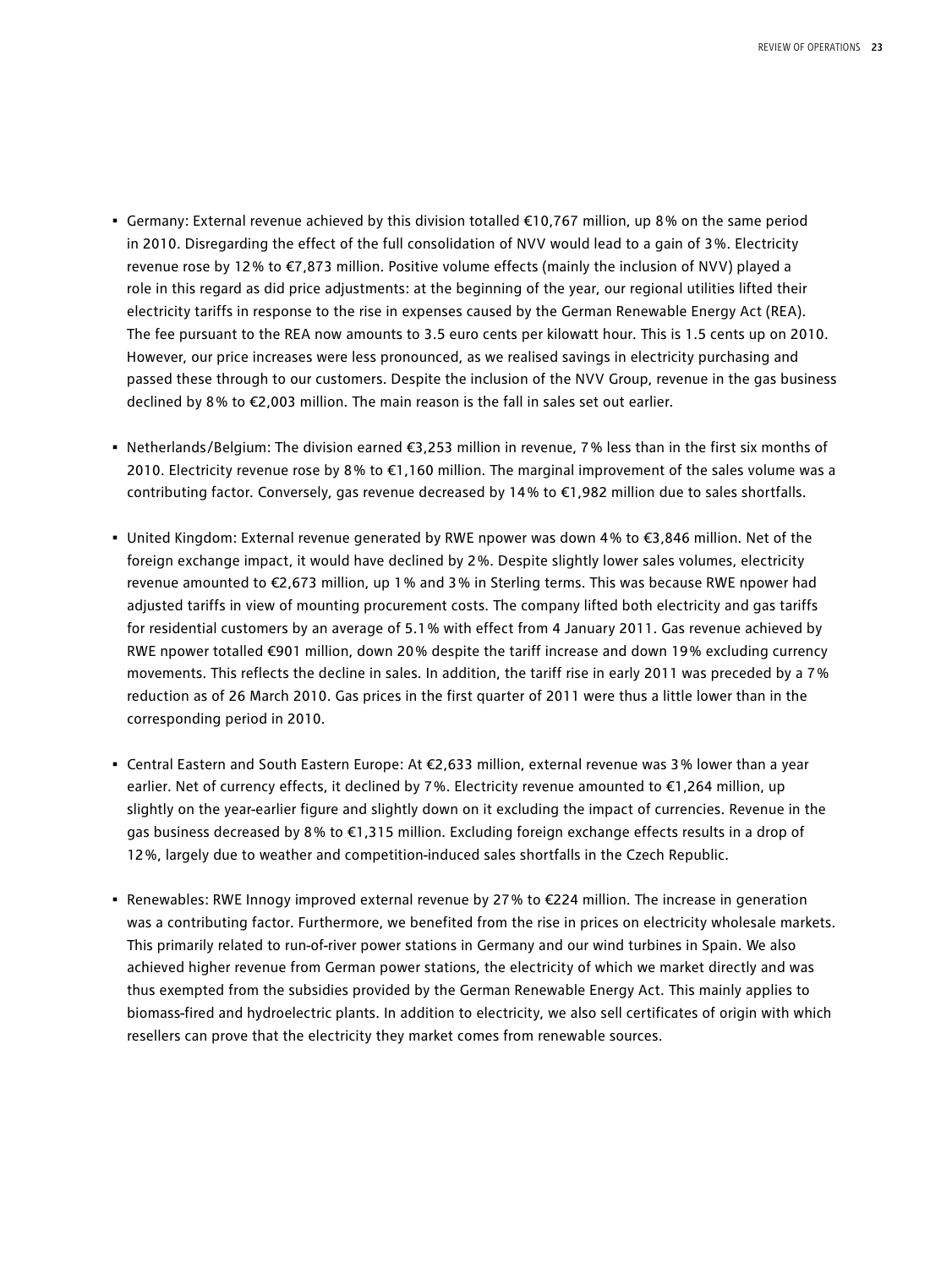- Upstream Gas&Oil: RWE Dea improved external revenue by 30 % to €886 million. The company realised much higher prices for its crude oil and gas production than in the first half of 2010. The rise in oil production also had a positive impact, whereas the decline in gas production and the depreciation of the US dollar against the euro curtailed revenue growth.
- Trading/Gas Midstream: External revenue generated by RWE Supply&Trading fell by 11 % to €3,515 million. Revenue earned by marketing in-house electricity generation experienced a steep decline. In addition to the decrease in sales volume, the development of prices witnessed on wholesale markets since 2008 was a contributing factor, as electricity for delivery in 2011 was largely sold forward in earlier years. In contrast, revenue was added by the fair valuation of the oil futures we concluded in order to limit risks associated with our long-term oil-indexed gas purchasing agreements.

| <b>External revenue</b>                  | Jan - Jun | Jan - Jun | $+/-$   | Jan - Dec |
|------------------------------------------|-----------|-----------|---------|-----------|
| $\epsilon$ million                       | 2011      | 2010      | $\%$    | 2010      |
| Germany                                  | 10,767    | 10,000    | 7.7     | 19,528    |
| <b>Power Generation</b>                  | 558       | 502       | 11.2    | 1,072     |
| Sales/Distribution Networks              | 10,209    | 9,498     | 7.5     | 18,456    |
| Netherlands/Belgium                      | 3,253     | 3,485     | $-6.7$  | 6,510     |
| United Kingdom                           | 3,846     | 3,998     | $-3.8$  | 7,759     |
| Central Eastern and South Eastern Europe | 2,633     | 2,727     | $-3.4$  | 5,297     |
| Renewables                               | 224       | 177       | 26.6    | 366       |
| Upstream Gas & Oil                       | 886       | 680       | 30.3    | 1,353     |
| Trading/Gas Midstream                    | 3,515     | 3,942     | $-10.8$ | 7,517     |
| Other, consolidation                     | 2,333     | 2,345     | $-0.5$  | 4,990     |
| <b>RWE Group</b>                         | 27,457    | 27,354    | 0.4     | 53,320    |
| of which:                                |           |           |         |           |
| Electricity revenue                      | 17,398    | 17,298    | 0.6     | 34,803    |
| Direct electricity tax                   | 765       | 695       | 10.1    | 1,323     |
| Gas revenue                              | 7,418     | 8,155     | $-9.0$  | 14,491    |
| Oil revenue                              | 1,093     | 415       | 163.4   | 1,049     |

| Internal revenue                         | $Jan - Jun$ | Jan - Jun | $+/-$   | Jan - Dec |
|------------------------------------------|-------------|-----------|---------|-----------|
| $\epsilon$ million                       | 2011        | 2010      | %       | 2010      |
| Germany                                  | 6,767       | 7,336     | $-7.8$  | 14,804    |
| <b>Power Generation</b>                  | 4,659       | 5,250     | $-11.3$ | 10.378    |
| Sales/Distribution Networks              | 2,108       | 2,086     | 1.1     | 4,426     |
| Netherlands/Belgium                      | 23          | 263       | $-91.3$ | 551       |
| United Kingdom                           | 5           | 5         |         | 11        |
| Central Eastern and South Eastern Europe | 271         | 243       | 11.5    | 474       |
| Renewables                               | 111         | 99        | 12.1    | 203       |
| Upstream Gas & Oil                       | 100         | 63        | 58.7    | 134       |
| Trading/Gas Midstream                    | 10,934      | 11,321    | $-3.4$  | 21,466    |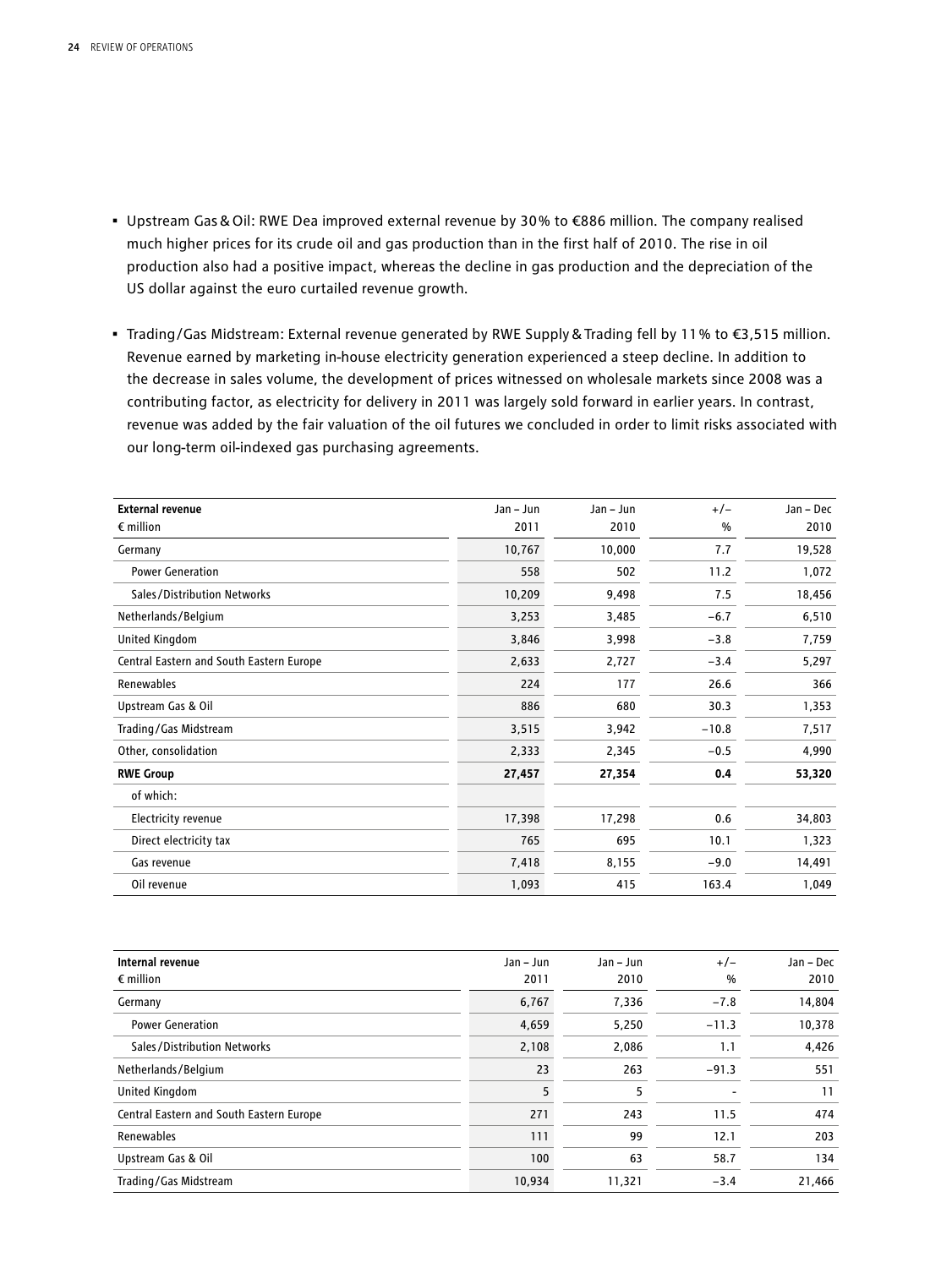| Reconciliation of income from operating activities to EBITDA<br>$\epsilon$ million | Jan – Jun<br>2011 | $Jan - Jun$<br>2010 | $+/-$<br>$\frac{0}{0}$ | Jan - Dec<br>2010 |
|------------------------------------------------------------------------------------|-------------------|---------------------|------------------------|-------------------|
| Income from operating activities <sup>1</sup>                                      | 2.794             | 3.738               | $-25.3$                | 6,507             |
| + Operating income from investments                                                | 353               | 209                 | 68.9                   | 345               |
| + Non-operating income from investments                                            | $-16$             |                     |                        | 62                |
| - Non-operating result                                                             | 210               | 1.009               | $-79.2$                | 767               |
| Operating result                                                                   | 3.341             | 4,956               | $-32.6$                | 7,681             |
| + Operating depreciation and amortisation                                          | 1,281             | 1,194               | 7.3                    | 2,575             |
| <b>EBITDA</b>                                                                      | 4.622             | 6.150               | $-24.8$                | 10.256            |

1 See the income statement on page 44.

| <b>EBITDA</b>                            | Jan - Jun | Jan - Jun | $+/-$    | Jan - Dec |
|------------------------------------------|-----------|-----------|----------|-----------|
| $\epsilon$ million                       | 2011      | 2010      | %        | 2010      |
| Germany                                  | 2,807     | 3,746     | $-25.1$  | 6,728     |
| <b>Power Generation</b>                  | 1,544     | 2,478     | $-37.7$  | 4,510     |
| Sales/Distribution Networks              | 1,263     | 1,268     | $-0.4$   | 2,218     |
| Netherlands/Belgium                      | 291       | 467       | $-37.7$  | 660       |
| United Kingdom                           | 457       | 255       | 79.2     | 504       |
| Central Eastern and South Eastern Europe | 817       | 846       | $-3.4$   | 1,440     |
| Renewables                               | 166       | 95        | 74.7     | 211       |
| Upstream Gas & Oil                       | 497       | 345       | 44.1     | 619       |
| Trading/Gas Midstream                    | $-591$    | 281       | $-310.3$ | $-7$      |
| Other, consolidation                     | 178       | 115       | 54.8     | 101       |
| <b>RWE Group</b>                         | 4,622     | 6,150     | $-24.8$  | 10,256    |

| <b>Operating result</b>                  | Jan - Jun | Jan – Jun | $+/-$    | Jan - Dec |
|------------------------------------------|-----------|-----------|----------|-----------|
| $\epsilon$ million                       | 2011      | 2010      | %        | 2010      |
| Germany                                  | 2,211     | 3,214     | $-31.2$  | 5,575     |
| <b>Power Generation</b>                  | 1,268     | 2,229     | $-43.1$  | 4,000     |
| Sales/Distribution Networks              | 943       | 985       | $-4.3$   | 1,575     |
| Netherlands/Belgium                      | 187       | 345       | $-45.8$  | 391       |
| <b>United Kingdom</b>                    | 352       | 154       | 128.6    | 272       |
| Central Eastern and South Eastern Europe | 691       | 722       | $-4.3$   | 1,173     |
| <b>Renewables</b>                        | 89        | 26        | 242.3    | 72        |
| Upstream Gas & Oil                       | 334       | 192       | 74.0     | 305       |
| Trading/Gas Midstream                    | $-598$    | 278       | $-315.1$ | $-21$     |
| Other, consolidation                     | 75        | 25        | 200.0    | $-86$     |
| <b>RWE Group</b>                         | 3,341     | 4,956     | $-32.6$  | 7,681     |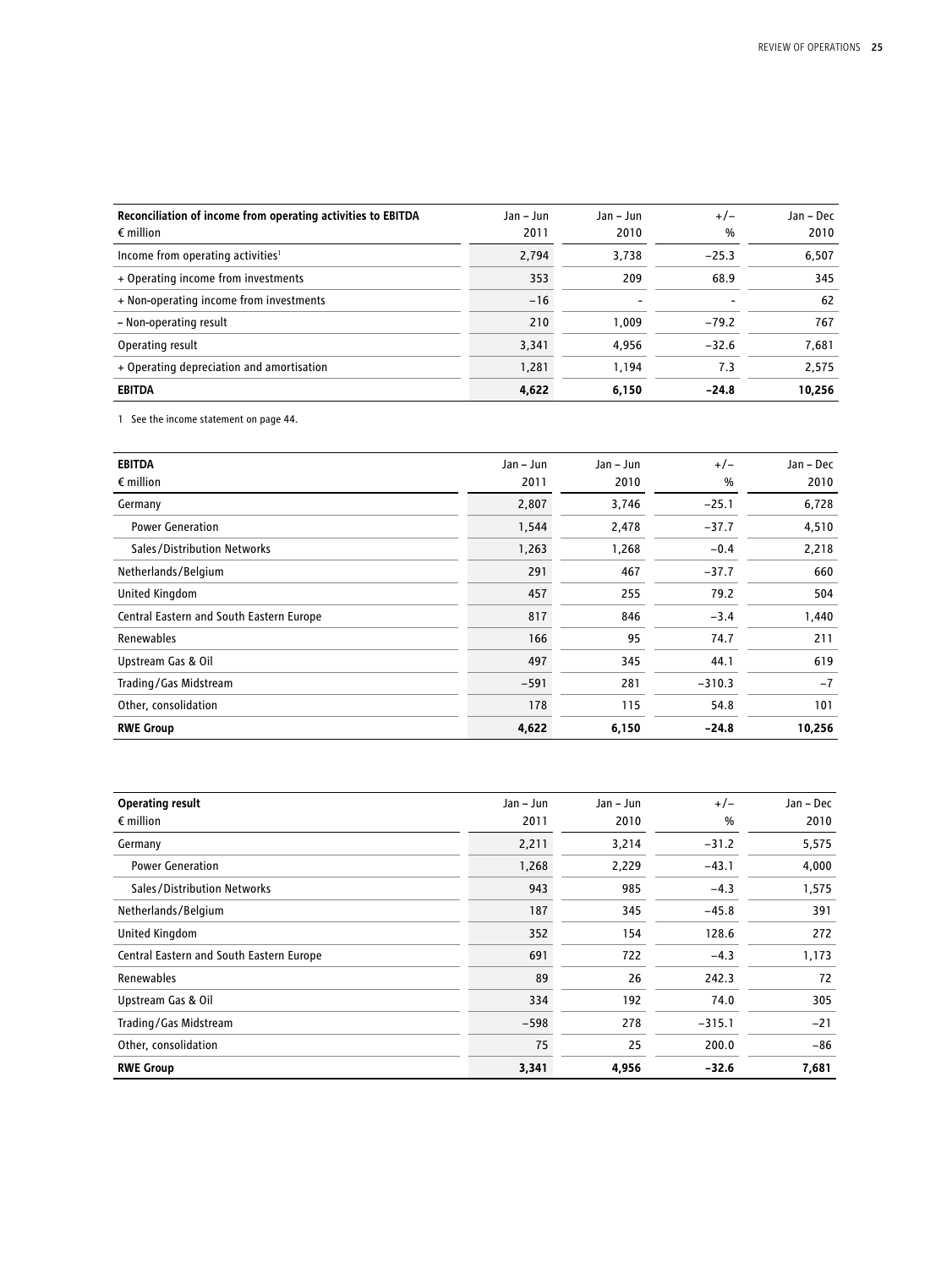#### **Operating result reflects burdens from German energy policy**

The RWE Group's earnings deteriorated considerably compared to the first half of 2010. EBITDA declined by 25 % to €4,622 million, and the operating result was down 33 % to €3,341 million. The lifetime reduction imposed on our German nuclear power stations was a major contributing factor. Together with the new nuclear fuel tax, it reduced the operating result by about €900 million compared to the first six months of 2010. Lower electricity generation margins and an unusually weak performance in the trading business also led to a significant earnings shortfall. Net of consolidation and foreign exchange effects, EBITDA and the operating result would have dropped by 27 % and 35 %, respectively.

• Germany: The division posted an operating result of €2,211 million, down 31 % on the first half of last year. The following development was observed in the Power Generation and Sales/Distribution Networks Business Areas:

Power Generation: The operating result recorded by this business area declined by 43% to €1,268 million. Decisions reached on energy policy following the reactor disaster at Fukushima played a substantial role. Our margins declined significantly as a result of the nuclear moratorium imposed by the German government in March, which included the immediate cessation of operation of both Biblis A and B and was initially limited to three months. Further burdens came from the amendment to the Nuclear Energy Act. Our Biblis A and B units cannot be put back online. RWE's remaining reactors must be taken offline no later than the end of 2017 (Gundremmingen B), the end of 2021 (Gundremmingen C) and the end of 2022 (Emsland). Due to the accelerated nuclear phase-out, we have to increase the provisions we built to shut down and dismantle the plants. Furthermore, we were forced to write off the fuel elements installed in the Biblis power station, because we probably will not be able to use them any longer. The tax levied on nuclear fuel for the first time reduced our operating result by approximately €200 million. Besides energy policy, unfavourable developments on commodity markets were also a burden. We sold our electricity generation for 2011 at prices that were lower than for 2010. In addition, our hard coal purchases became more expensive. We generally sell our generation up to three years before the electricity is delivered, purchasing the necessary fuel and emission allowances at the same time. We experienced some relief in procuring CO<sub>2</sub> emission allowances, as the associated cost dropped by €56 million to €302 million. A positive effect was felt from the adjustment of our nuclear and mining provisions which counter the lifetime-induced increase in provisions.

Sales/Distribution Networks: At €943 million, this business area's operating result was 4 % lower than in the corresponding period in 2010. Net of the effect of the full consolidation of NVV, the decline would have amounted to 13 %. In the network business, lower throughput due to weather-related reasons caused earnings to decrease, especially from gas. Furthermore, our maintenance costs rose. The German Federal Network Agency is of the opinion that our revenue from the network fees we charged at the beginning of network regulation (2005 to 2007) was too high. The excess amounts must be refunded via rebates on network fees from 2010 onwards. The effect of this issue decreased compared to the first half of 2010. Earnings in our German sales business deteriorated somewhat year on year, reflecting the decline in gas sales volume. In contrast, the business area's income from investments improved.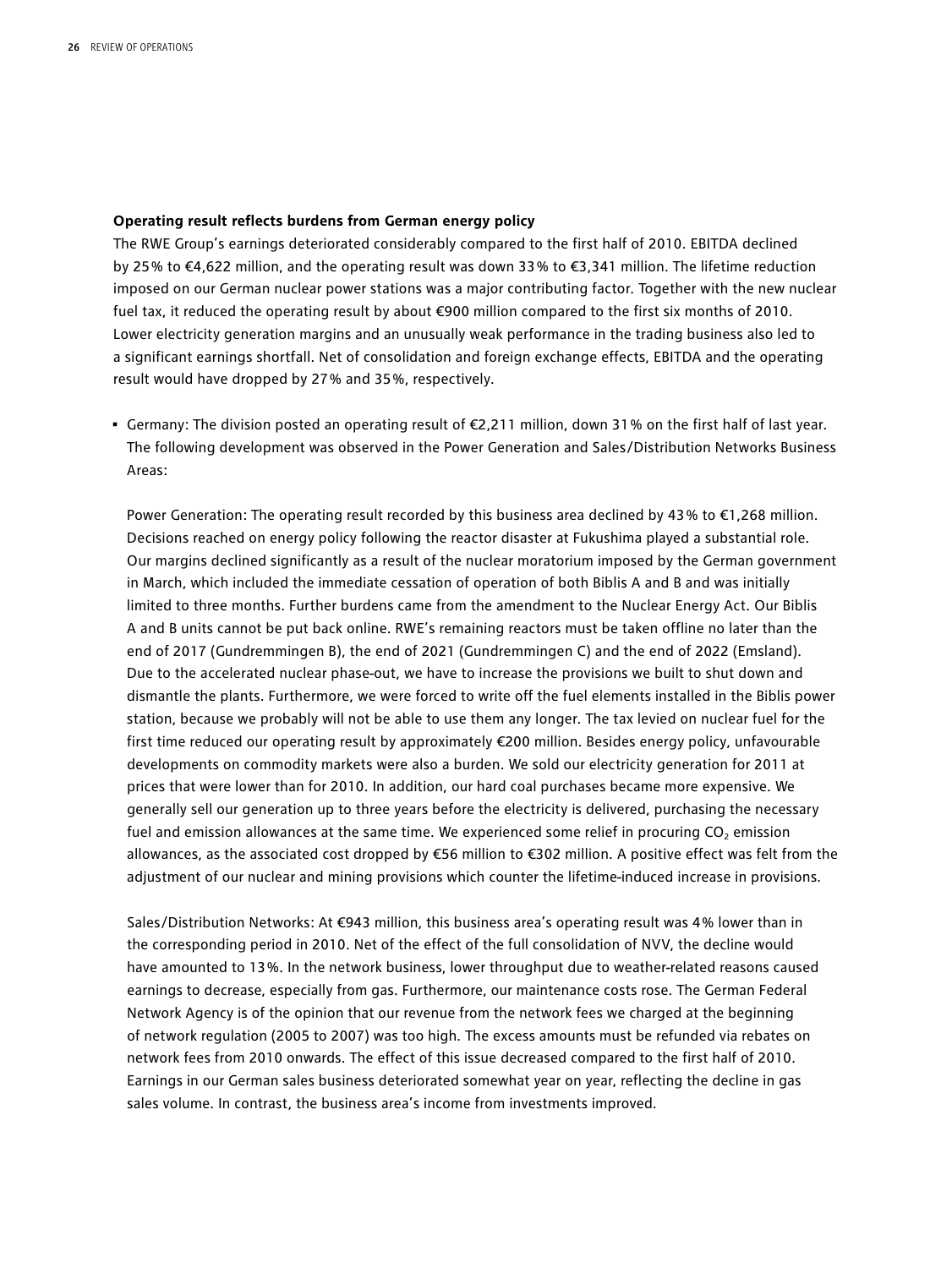- Netherlands/Belgium: The division recorded an operating result of €187 million, down 46 % on last year's corresponding figure. As set out earlier, we started reporting parts of Essent's gas midstream business under RWE Supply & Trading with effect from 2011. The earnings contribution made by these activities was unusually high in the first half of 2010, partly for weather-related reasons. The fact that Essent's earnings worsened is also due to the decline in electricity generation margins. This was contrasted by the positive effects of cost reductions and higher sales margins.
- United Kingdom: RWE npower more than doubled its operating result to €352 million. This rise is mainly attributable to sales, where we recorded higher margins in business with industrial customers. The rise in residential tariffs at the beginning of January provided further relief. This helps us to cushion higher electricity and gas procurement prices. Moreover, we succeeded in lowering our sales costs, for instance by reducing bad debt. In the generation business, we received compensation for damages paid to us by a supplier for project delays and saw a slight improvement in the margins of our hard coal-fired power plants. RWE npower also benefited from the fact that some of the old accounts receivable from Enron, the energy trader which went bankrupt at the end of 2001, have been paid. However, the earnings trend witnessed in the first six months should not be extrapolated for the full year. We expect that realised generation margins will worsen over the course of the year. In the supply business, we must also brace ourselves for burdens caused by the continued increase in the cost of purchasing electricity and gas.
- Central Eastern and South Eastern Europe: The operating result we achieved in this division decreased by 4 % to €691 million. Net of currency effects, it declined by 8 %. In Hungary, the regulator reduced the electricity sales margins in the residential customer business; a negative impact was also felt from the special tax for energy utilities and companies in some other sectors introduced by the country's government last year. In the Czech gas business, sales shortfalls adversely affected the result and lower throughput curtailed margins in the distribution network, whereas NET4GAS, the operator of our long-distance gas network, benefited from an increase in revenue.
- Renewables: A rise in our generation output and the recent increase in electricity prices helped this division to grow its operating result by €63 million to €89 million. Similar to RWE npower, a positive effect was felt from the compensation for damages which we received for delays in the construction of the Greater Gabbard offshore wind farm, in which RWE Innogy has a 50 % stake. However, RWE Innogy's growth strategy continues to have a negative impact on the bottom line, as both ongoing and planned capital expenditure projects go hand in hand with high run-up costs.
- Upstream Gas&Oil: RWE Dea lifted its operating result by 74 % to €334 million, due to higher realised oil and gas prices and an increase in oil production. Since we finished exploring reserves and began making preparations for production activity in several concession areas, exploration costs dropped. Negative effects on earnings stemmed from the weaker US dollar, a rise in the royalties on our German gas production and higher production costs.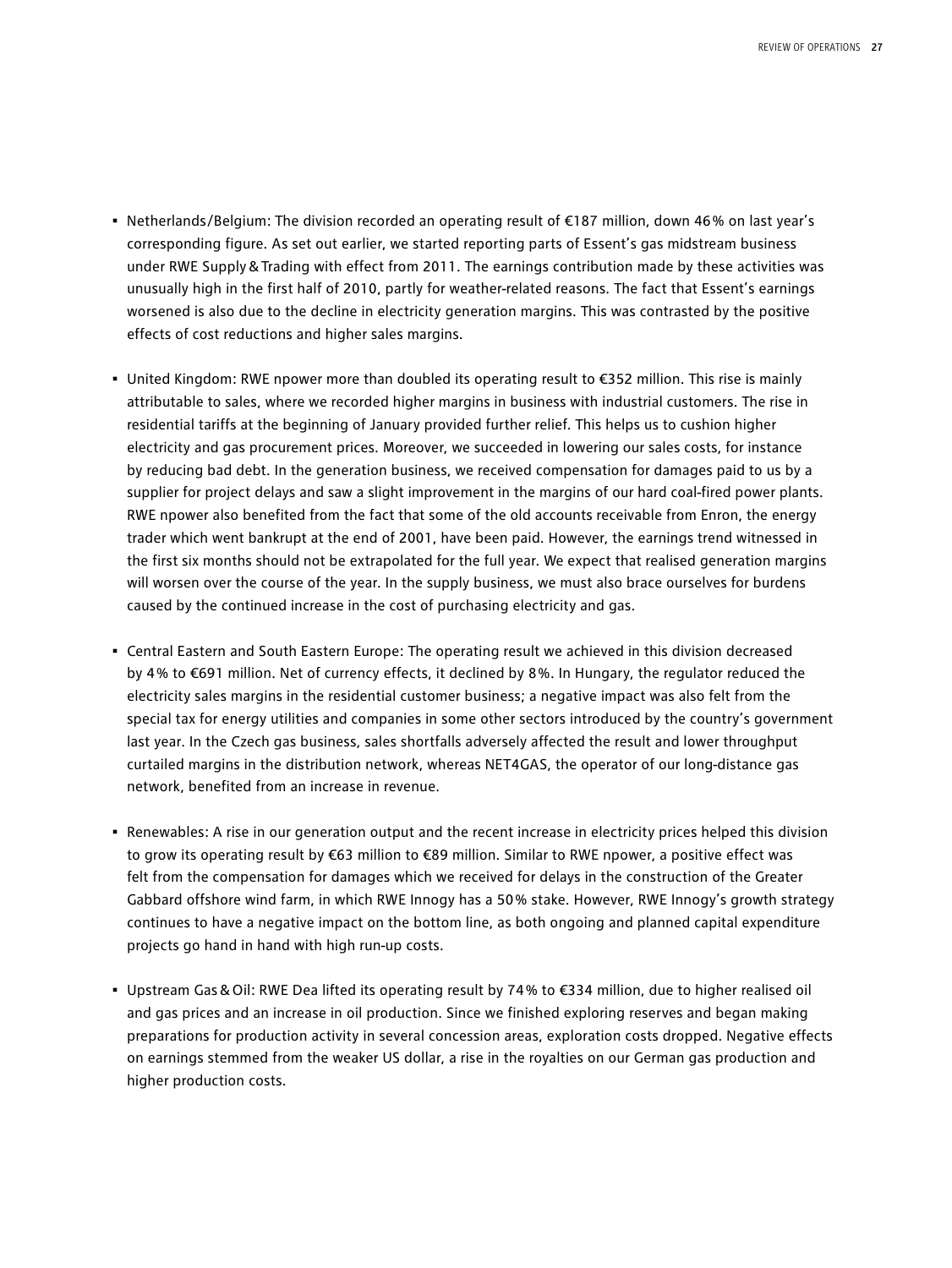• Trading/Gas Midstream: RWE Supply&Trading closed the first half with an operating loss of €598 million, after recording a profit of €278 million in the same period last year. Our performance in the trading business was unusually weak. On top of that, we benefited less from the realisation of successful forward transactions from earlier years than in 2010. This related above all to the external marketing of RWE Power and RWE npower's electricity generation. The realised trading margins are recognised in earnings once the underlying transactions are effected, i.e. on delivery of the electricity. Earnings in the gas midstream business remain hampered by the fact that parts of our gas purchases are based on oil-indexed long-term contracts and that we have to pay prices for this gas that are currently much higher than when we re-sell it on the market. This was contrasted by the positive impact of the inclusion of parts of Essent's gas midstream activities.

#### **Reconciliation to net income: significant special items**

The reconciliation from the operating result to net income is characterised by a number of special items. Whereas capital gains and the absence of burdens arising from commodity derivatives in previous years had a positive impact, the impairment loss recognised for our Dutch power plants and provisions for personnel measures led to earnings shortfalls.

| Non-operating result                        | Jan – Jun | Jan – Jun | $+/-$              | Jan – Dec |
|---------------------------------------------|-----------|-----------|--------------------|-----------|
| $\epsilon$ million                          | 2011      | 2010      | $\epsilon$ million | 2010      |
| Capital gains                               | 315       |           | 314                | 68        |
| Impact of commodity derivatives on earnings | $-3$      | $-1.064$  | 1.061              | $-337$    |
| Restructuring, other                        | $-522$    | 54        | $-576$             | $-498$    |
| Non-operating result                        | $-210$    | $-1.009$  | 799                | -767      |

The aforementioned special items were reflected in the non-operating result, which improved by €799 million to −€210 million. Its components developed as follows:

- In the period under review, we realised €315 million in capital gains stemming nearly exclusively from the sale of Thyssengas and a minority stake in a hard coal-fired power station in Rostock. We reported on this transaction on page 11 of the interim report on the first quarter of 2011. In the year-earlier period, almost no gains on disposals were achieved.
- The accounting treatment of commodity derivative transactions did not have a notable effect on earnings (−€3 million). Conversely, in the first half of 2010, we stated an expense of €1,064 million in this item, a large share of which stemmed from the hedging of the price of gas forwards concluded by RWE Supply&Trading. The background to this is that pursuant to International Financial Reporting Standards (IFRS), certain derivatives used to hedge the prices of forward contracts (underlying transactions) are accounted for at fair value, whereas the underlying transactions (which display the opposite development) are only recognised as a profit or loss when they are realised. These timing differences result in short-term effects on earnings, which are neutralised over time.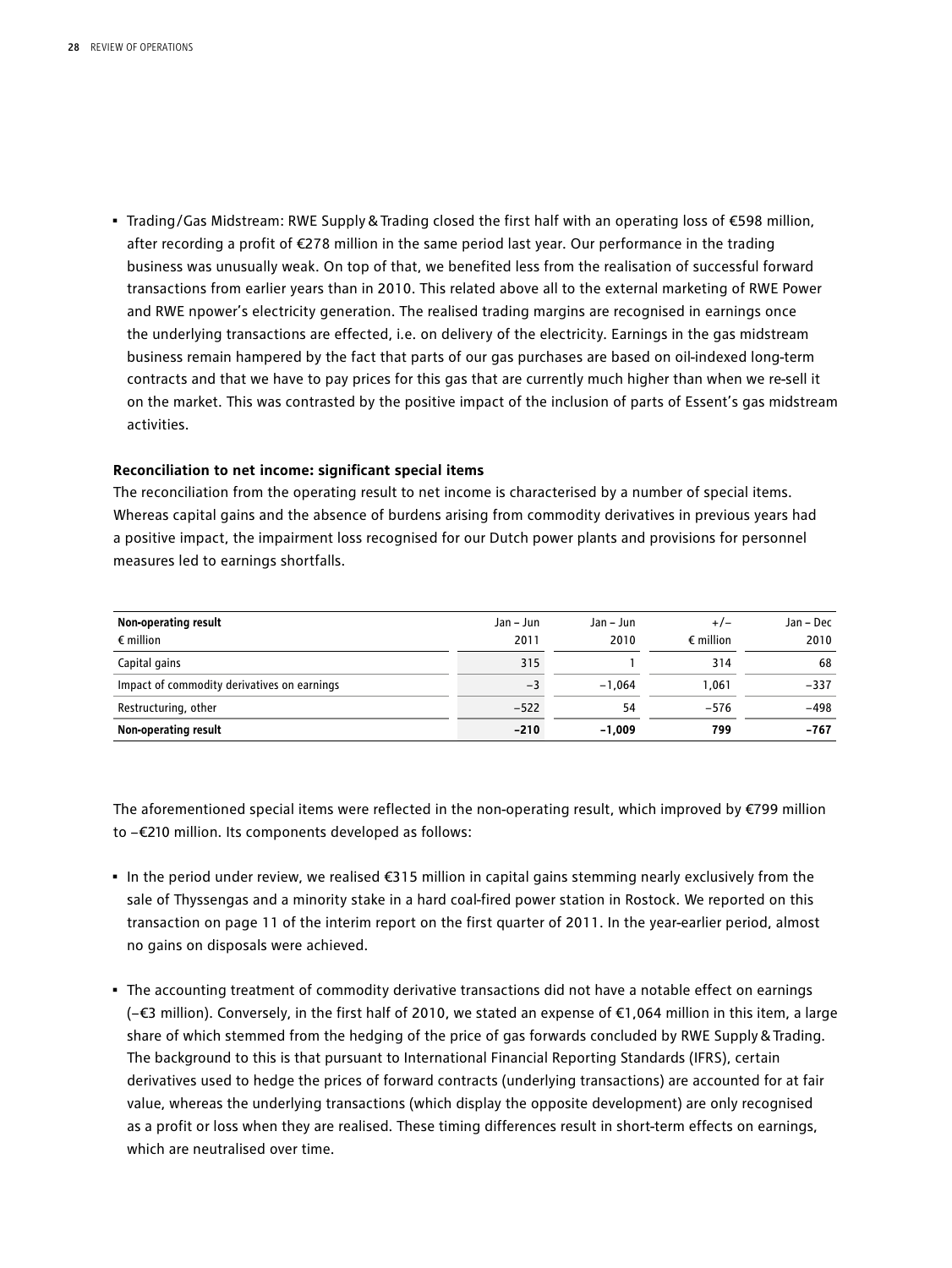• The result stated under 'Restructuring, other' deteriorated by €576 million to −€522 million. An impairment loss of about €270 million was recognised for our Dutch generation portfolio. This was because the margins realisable by gas and hard coal-fired power stations on the wholesale market shrank considerably. Furthermore, we accrued some €220 million in provisions for old-age part-time employment schemes and severance payments with which RWE Power and RWE Deutschland can take personnel reduction measures in a socially acceptable manner. In so doing, we are adapting to changes in the framework conditions on the energy market, in particular the need for more flexibility in power generation and Germany's accelerated nuclear phase-out. The amortisation of RWE npower's customer base amounted to €128 million and was thus slightly lower than in the year-earlier period (€130 million) due to foreign exchange rates.

| <b>Financial result</b><br>$\epsilon$ million | Jan – Jun<br>2011 | Jan - Jun<br>2010 | $+/-$<br>$\epsilon$ million | Jan - Dec<br>2010 |
|-----------------------------------------------|-------------------|-------------------|-----------------------------|-------------------|
| Interest income                               | 210               | 239               | $-29$                       | 448               |
| Interest expenses                             | $-467$            | $-576$            | 109                         | $-1,258$          |
| <b>Net interest</b>                           | $-257$            | $-337$            | 80                          | $-810$            |
| Interest accretion to non-current provisions  | $-416$            | $-442$            | 26                          | $-940$            |
| Other financial result                        | $-33$             | -8                | $-25$                       | $-186$            |
| <b>Financial result</b>                       | $-706$            | $-787$            | 81                          | $-1,936$          |

The financial result improved by €81 million to −€706 million. Its components changed as follows:

- Net interest rose by €80 million to −€257 million. The reversal of provisions for the financing of non interest-bearing advance payments was a major contributing factor.
- The interest accretion to non-current provisions decreased by €26 million to €416 million. This stems from an increase in discount rates and the associated re-measurement of provisions.
- The 'Other financial result' worsened by €25 million to −€33 million. The positive effects of the fair valuation of financial transactions were contrasted by a decline in income from the sale of securities.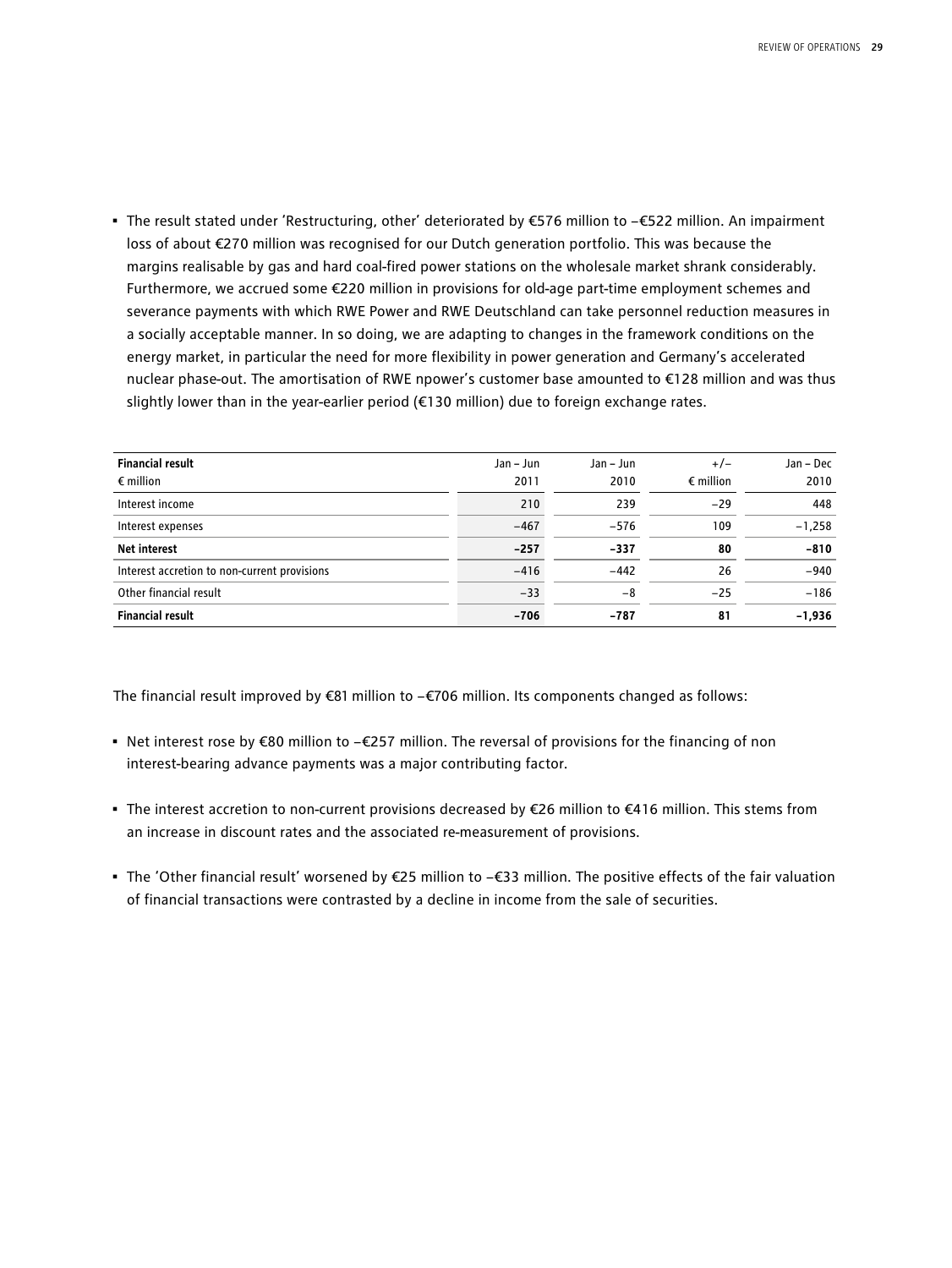Our income before tax decreased by 23 % to €2,425 million. The effective tax rate dropped from 30 % to 27 %, in part because capital gains were higher than in the same period last year and this income was largely tax-free. After tax, income declined by 20 % to €1,782 million. The minority interest was down by 11 % to €162 million. Some companies in which third parties hold a minority interest saw earnings drop, e.g. our regional gas utilities in the Czech Republic. The share in net income allocable to the holders of the hybrid bond issued in September 2010 totalled €30 million. This sum corresponds to the post-tax financing costs allocable to the period under review. Detailed information on our hybrid bond can be found on pages 102 and 195 of our 2010 Annual Report.

As a result of the developments presented, the RWE Group's net income amounted to €1,590 million, 22 % less than in the same period last year. Accordingly, our earnings per share dropped from €3.83 to €2.98. The number of RWE shares outstanding in the first half averaged 533.6 million, unchanged from the comparable period in 2010.

| <b>Reconciliation to net income</b> |                    | Jan - Jun | Jan - Jun                | $+/-$   | Jan - Dec |
|-------------------------------------|--------------------|-----------|--------------------------|---------|-----------|
|                                     |                    | 2011      | 2010                     | %       | 2010      |
| Operating result                    | $\epsilon$ million | 3,341     | 4,956                    | $-32.6$ | 7,681     |
| Non-operating result                | $\epsilon$ million | $-210$    | $-1,009$                 | 79.2    | $-767$    |
| Financial result                    | $\epsilon$ million | $-706$    | $-787$                   | 10.3    | $-1,936$  |
| Income before tax                   | $\epsilon$ million | 2,425     | 3,160                    | $-23.3$ | 4,978     |
| Taxes on income                     | $\epsilon$ million | $-643$    | $-934$                   | 31.2    | $-1,376$  |
| Income                              | $\epsilon$ million | 1,782     | 2,226                    | $-19.9$ | 3,602     |
| Minority interest                   | $\epsilon$ million | 162       | 183                      | $-11.5$ | 279       |
| RWE AG hybrid investor's interest   | $\epsilon$ million | 30        | $\overline{\phantom{0}}$ |         | 15        |
| Net income/RWE AG shareholders'     |                    |           |                          |         |           |
| share in net income                 | $\epsilon$ million | 1,590     | 2,043                    | $-22.2$ | 3,308     |
| <b>Recurrent net income</b>         | $\epsilon$ million | 1,667     | 2,746                    | $-39.3$ | 3,752     |
| Earnings per share                  | €                  | 2.98      | 3.83                     | $-22.2$ | 6.20      |
| Recurrent net income per share      | €                  | 3.13      | 5.15                     | $-39.2$ | 7.03      |
| Effective tax rate                  | $\frac{0}{0}$      | 27        | 30                       |         | 28        |

#### **Recurrent net income down 39 % year on year**

The yardstick for determining the dividend is recurrent net income, which does not include the non-operating result or the tax on it. If major non-recurrent effects in the financial result and income taxes occur, these are also excluded. In the period under review, recurrent net income totalled €1,667 million, 39 % down on the first six months of 2010.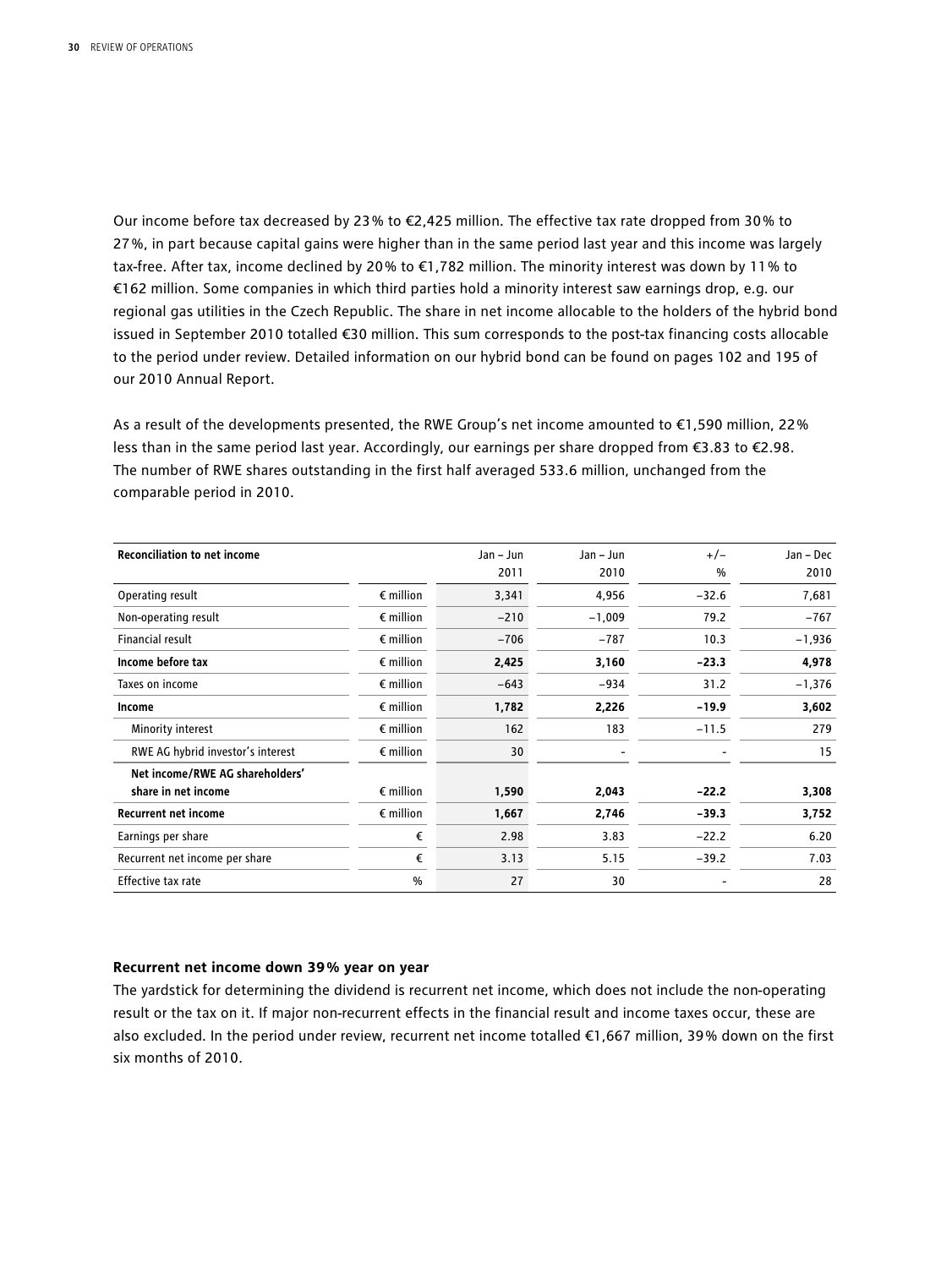| Capital expenditure on property, plant and equipment<br>and on intangible assets | Jan – Jun<br>2011 | Jan – Jun<br>2010 | $+/-$<br>$\epsilon$ million | Jan – Dec<br>2010 |
|----------------------------------------------------------------------------------|-------------------|-------------------|-----------------------------|-------------------|
| $\epsilon$ million                                                               |                   |                   |                             |                   |
| Germany                                                                          | 752               | 970               | $-218$                      | 2,410             |
| <b>Power Generation</b>                                                          | 482               | 717               | $-235$                      | 1,180             |
| Sales/Distribution Networks                                                      | 270               | 253               | 17                          | 1,230             |
| Netherlands/Belgium                                                              | 484               | 463               | 21                          | 1,144             |
| <b>United Kingdom</b>                                                            | 180               | 404               | $-224$                      | 876               |
| Central Eastern and South Eastern Europe                                         | 344               | 137               | 207                         | 430               |
| Renewables                                                                       | 467               | 202               | 265                         | 614               |
| Upstream Gas & Oil                                                               | 368               | 191               | 177                         | 507               |
| Trading/Gas Midstream                                                            | 12                |                   | 12                          | 4                 |
| Other, consolidation                                                             | 102               | 130               | $-28$                       | 394               |
| <b>RWE Group</b>                                                                 | 2,709             | 2,497             | 212                         | 6,379             |

| Capital expenditure on financial assets<br>$\epsilon$ million | Jan – Jun<br>2011 | Jan - Jun<br>2010 | $+/-$<br>$\epsilon$ million | Jan - Dec<br>2010 |
|---------------------------------------------------------------|-------------------|-------------------|-----------------------------|-------------------|
| Germany                                                       |                   | 16                | $-13$                       | 45                |
| <b>Power Generation</b>                                       |                   |                   | $-1$                        | 2                 |
| Sales/Distribution Networks                                   |                   | 15                | $-12$                       | 43                |
| Netherlands/Belgium                                           |                   |                   | $-1$                        | 3                 |
| <b>United Kingdom</b>                                         | 23                |                   | 23                          | 23                |
| Central Eastern and South Eastern Europe                      |                   | 7                 | $-6$                        | 8                 |
| Renewables                                                    | 16                | 20                | -4                          | 95                |
| Upstream Gas & Oil                                            |                   |                   |                             |                   |
| Trading/Gas Midstream                                         | 8                 | 9                 | $-1$                        | 61                |
| Other, consolidation                                          |                   | 17                | $-17$                       | 29                |
| <b>RWE Group</b>                                              | 51                | 70                | $-19$                       | 264               |

#### **Capital expenditure up 8 %**

The RWE Group spent €2,760 million in capital, 8% more than in the equivalent period last year (€2,567 million). At €51 million, capital spending on financial assets was negligible. Capital expenditure on property, plant and equipment and intangible assets amounted to €2,709 million. Expanding and modernising our electricity generation capacity is the focal point of the RWE Group's investments. The Germany Division's major projects are a 2,100 MW dual-block lignite-fired power plant at the Neurath site and a 1,528 MW twin-unit hard coal facility in Hamm. These power stations are under construction and scheduled to go online in 2011/2012 (Neurath) and 2013 (Hamm). In addition, the Germany Division is investing in improving network infrastructure. A large proportion of capital expenditure at the Netherlands/Belgium Division is dedicated to the construction of the 1,560 MW twin-unit hard coal facility at Eemshaven, which is expected to be completed in 2014. Essent is also building the 426 MW Moerdijk 2 and 1,304 MW Claus C gas-fired power stations. These are scheduled to come on stream in 2011 and 2012, respectively. RWE npower's major project is the gas-fired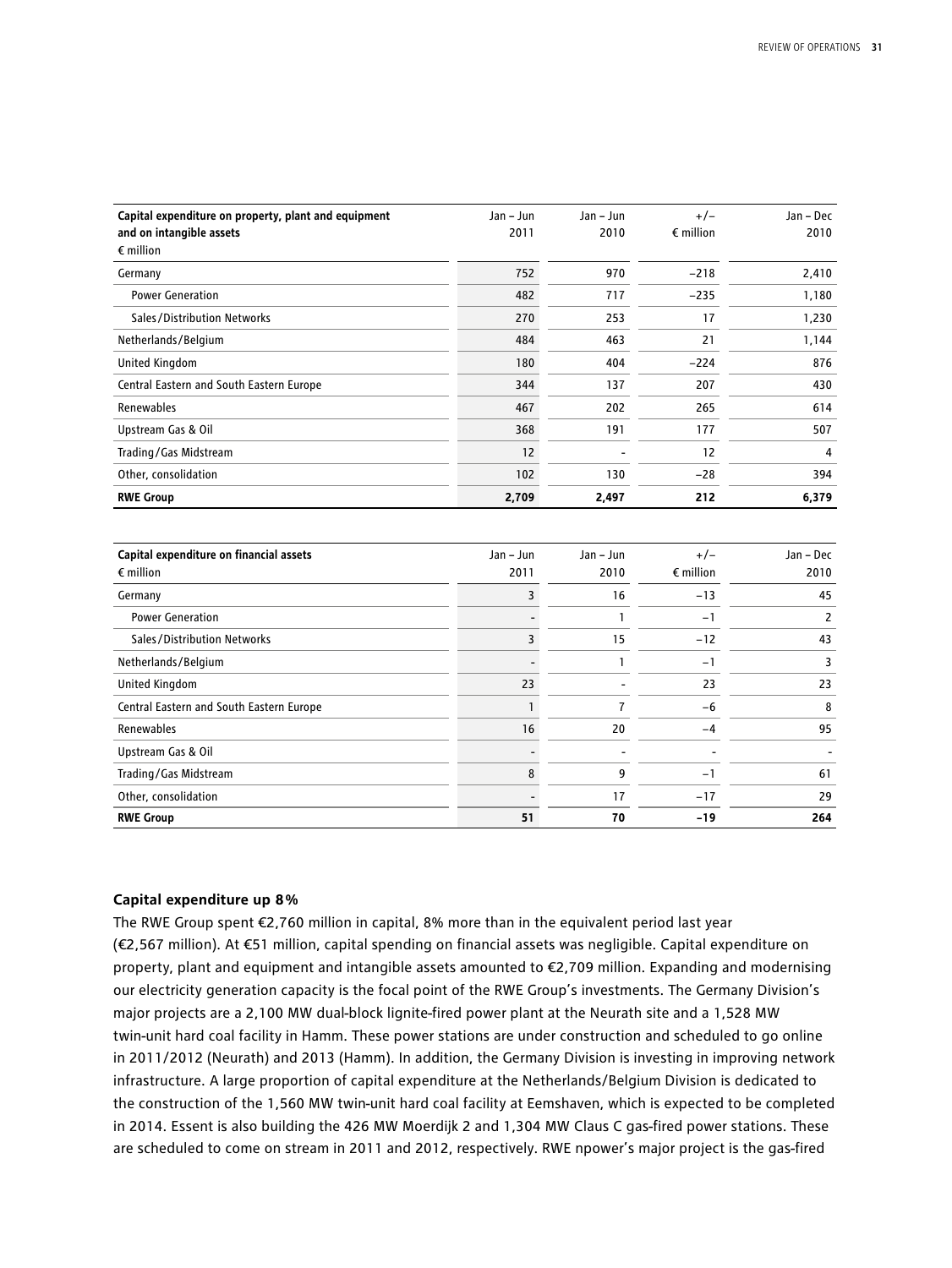power plant at Pembroke, with a planned net installed capacity of 2,188 MW and an expected commissioning date in 2012. The Central Eastern and South Eastern Europe Division is focusing capital spending on measures to improve electricity and gas network infrastructure and on the construction of the 775 MW combined-cycle gas turbine power station in the Turkish town of Denizli, which is scheduled for completion by the end of 2012. RWE Innogy aims to expand its renewable generation base significantly. In the first six months of the year, the company concentrated on wind power projects, with the construction of offshore wind farms in the United Kingdom and Germany leading the way. Additional funds were dedicated to purchasing special ships which we will use to transport and build wind turbines. Our upstream subsidiary, RWE Dea, focuses on the development of oil and gas fields in preparation for production. Its single-largest undertaking at present is the construction of a rig in the Breagh North Sea field and of its pipeline connection to the UK mainland.

| <b>Cash flow statement</b>                              | Jan – Jun      | Jan – Jun | $+/-$    | Jan - Dec |
|---------------------------------------------------------|----------------|-----------|----------|-----------|
| $\epsilon$ million                                      | 2011           | 2010      | %        | 2010      |
| Cash flows from operating activities                    | 3,139          | 1,736     | 80.8     | 5,500     |
| of which: changes in working capital                    | 155            | $-2,284$  | 106.8    | $-2,349$  |
| Cash flows from investing activities                    | $-1,672$       | $-1,625$  | $-2.9$   | $-6,683$  |
| Cash flows from financing activities                    | $-2,439$       | $-916$    | $-166.3$ | 638       |
| Effects of changes in foreign exchange rates            |                |           |          |           |
| and other changes in value on cash and cash equivalents |                |           |          | 6         |
| Total net changes in cash and cash equivalents          | $-965^{\circ}$ | $-804$    | $-20.0$  | $-539$    |
| Cash flows from operating activities                    | 3,139          | 1,736     | 80.8     | 5,500     |
| Minus capital expenditure on property, plant            |                |           |          |           |
| and equipment and on intangible assets                  | $-2,709$       | $-2,497$  | $-8.5$   | $-6,379$  |
| Free cash flow                                          | 430            | $-761$    | 156.5    | $-879$    |

1 Including a €59 million reduction in the cash and cash equivalents reported on the balance sheet for the period ending on 31 December 2010 as 'assets held for sale.'

#### **Cash flows from operating activities up 81 % year on year due to special items**

In the first half of 2011, we generated €3,139 million in cash flows from operating activities. This was 81 % more than in the same period last year. These cash flows therefore developed much better than earnings. The main reasons are effects in working capital, which provided substantial relief compared to 2010. In the first six months, the expense incurred for purchasing  $CO<sub>2</sub>$  certificates was reduced, as we had already paid for some of our  $CO<sub>2</sub>$  certificates by the end of 2010. Furthermore, liquidity was temporarily improved by the increased lump sum Amprion received under the Renewable Energy Act as of 1 January 2011 in compensation for added costs resulting from electricity from renewables being fed into the grid. The apportionment is re-determined once a year on the basis of estimates. Cash outflows for investing activities totalled €1,672 million. This is the sum by which our cash outflows for investing activities (including cash investments) exceeded proceeds from the disposal of assets and the sale of companies. Our financing activities led to a net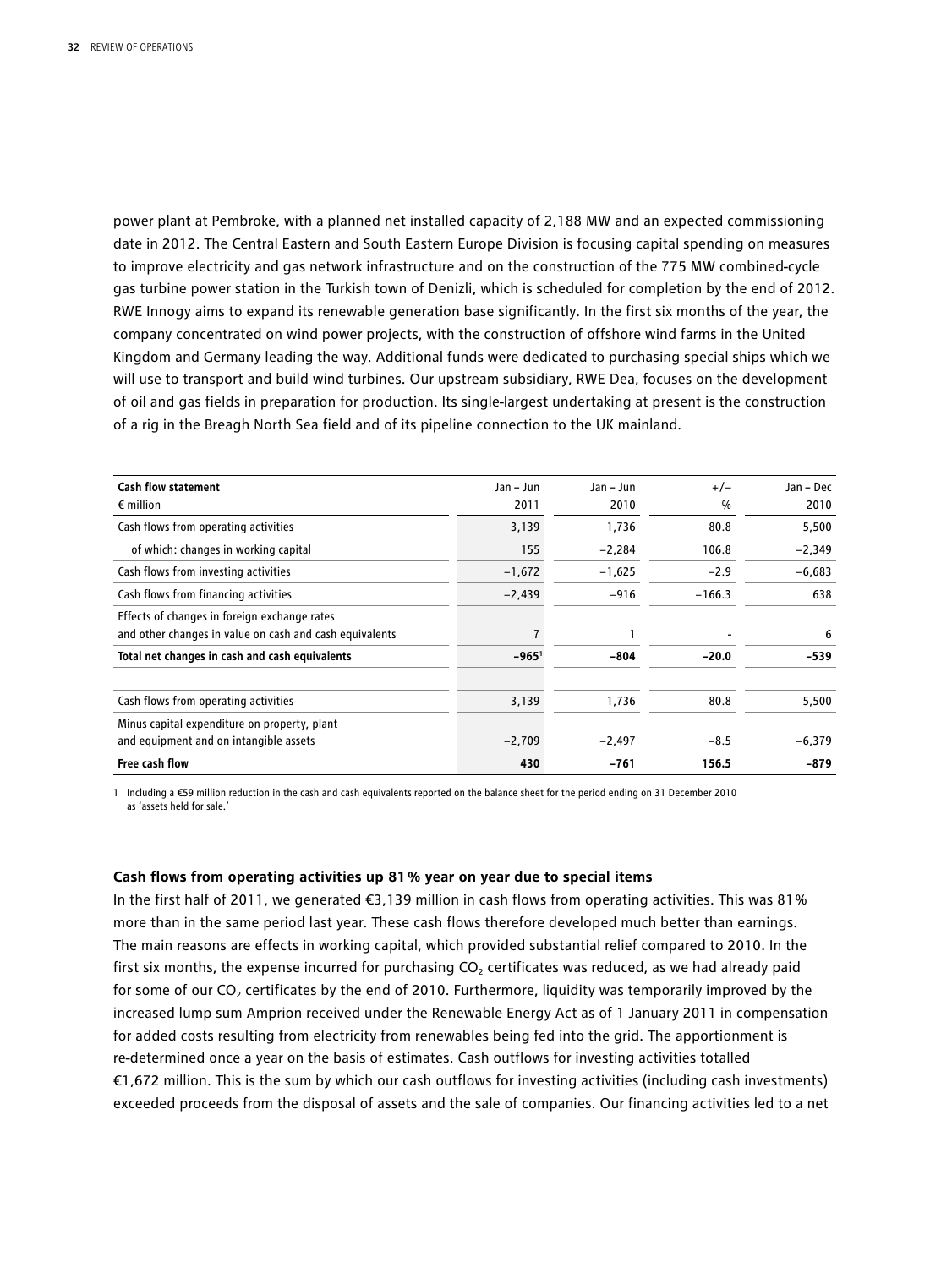cash outflow of €2,439 million. The lion's share (€1,867 million) was allocable to the dividends paid by RWE AG for the 2010 financial year. Overall, our cash and cash equivalents have dropped by €965 million since the beginning of the year.

Cash flows from operating activities, minus capital expenditure on property, plant and equipment and intangible assets, result in free cash flow, which amounted to €430 million. This was €1,191 million more than in the first half of 2010, largely due to the marked improvement in operating cash inflows.

| Net debt                                                | 30 Jun 2011 | 31 Dec 2010 | $+/-$   |
|---------------------------------------------------------|-------------|-------------|---------|
| $\epsilon$ million                                      |             |             | $\%$    |
| Cash and cash equivalents                               | 1,570       | 2,476       | $-36.6$ |
| Marketable securities                                   | 3,003       | 3,445       | $-12.8$ |
| Other financial assets                                  | 2,063       | 1,985       | 3.9     |
| <b>Financial assets</b>                                 | 6,636       | 7,906       | $-16.1$ |
| Bonds, other notes payable, bank debt, commercial paper | 17,069      | 17,572      | $-2.9$  |
| Other financial liabilities                             | 2,415       | 2,238       | 7.9     |
| <b>Financial liabilities</b>                            | 19,484      | 19,810      | $-1.6$  |
| Net financial debt                                      | 12,848      | 11,904      | 7.9     |
| Provisions for pensions and similar obligations         | 3,256       | 3,318       | $-1.9$  |
| Surplus of plan assets over benefit obligations         | 49          | 56          | $-12.5$ |
| Provisions for nuclear waste management                 | 10,288      | 10,010      | 2.8     |
| Mining provisions                                       | 2,851       | 2,920       | $-2.4$  |
| Hybrid capital (share of relevance to rating)           | 890         | 880         | 1.1     |
| Net assets held for sale                                |             | 12          |         |
| Net debt of the RWE Group                               | 30,084      | 28,964      | 3.9     |

#### **Net debt rises to €30.1 billion**

As of 30 June 2011, our net debt amounted to €30.1 billion, up €1.1 billion on the level at 31 December 2010. Capital expenditure ( $\epsilon$ 2.7 billion) and the dividends paid by RWE AG ( $\epsilon$ 1.9 billion) were the major factors, whereas the high level of cash inflows from operating activities (€3.1 billion) and proceeds from the disposal of investments (€0.4 billion) had a counteracting effect.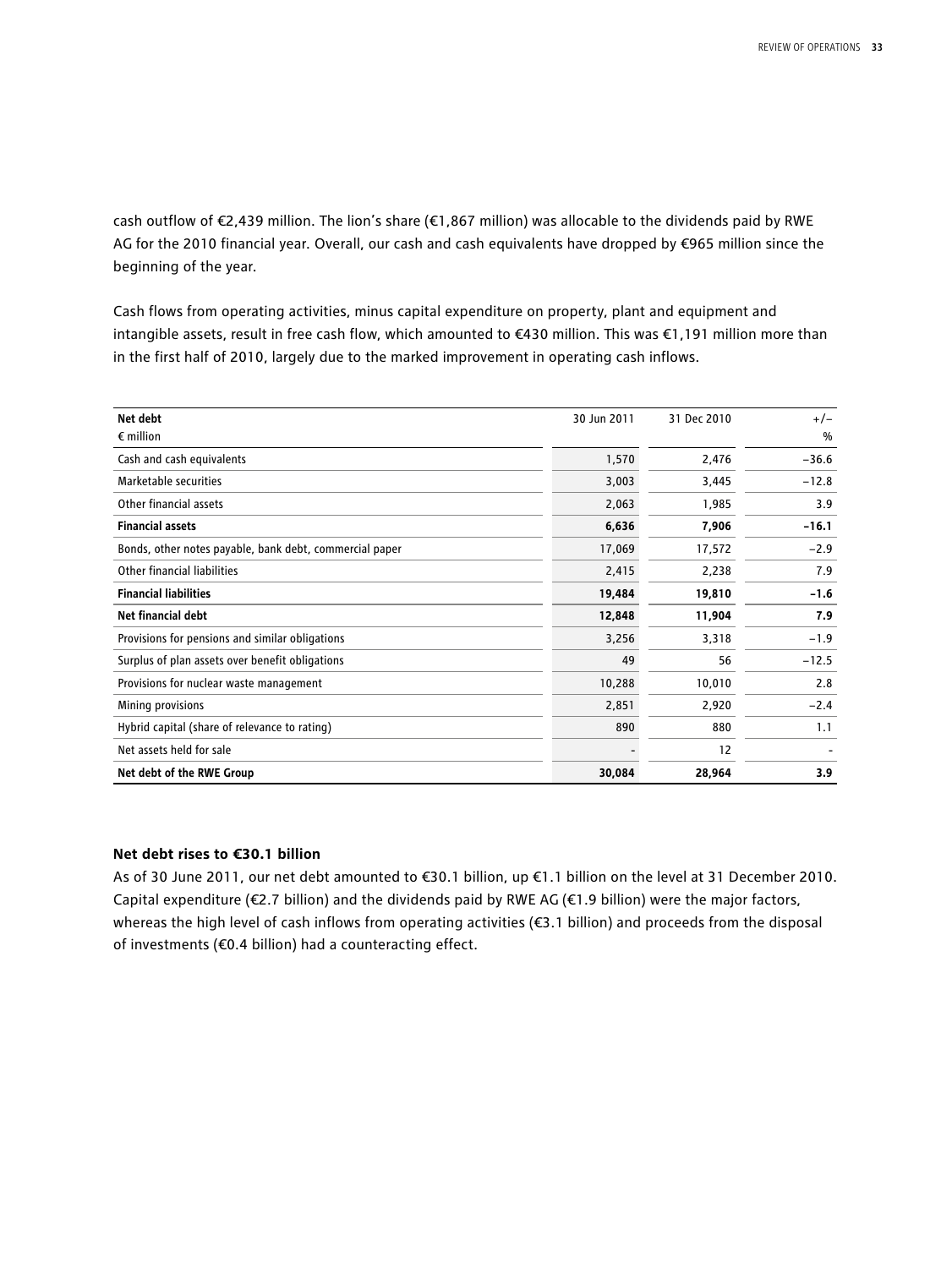| RWE Group's balance sheet structure       | 30 Jun 2011        |       | 31 Dec 2010        |               |
|-------------------------------------------|--------------------|-------|--------------------|---------------|
|                                           | $\epsilon$ million | %     | $\epsilon$ million | $\frac{0}{0}$ |
| Assets                                    |                    |       |                    |               |
| Non-current assets                        | 62,472             | 70.3  | 60,465             | 65.0          |
| Intangible assets                         | 17,211             | 19.4  | 17,350             | 18.6          |
| Property, plant and equipment             | 33,850             | 38.1  | 32,237             | 34.6          |
| Current assets                            | 26,397             | 29.7  | 32,612             | 35.0          |
| Receivables and other assets <sup>1</sup> | 19,010             | 21.4  | 23,258             | 25.0          |
| <b>Total</b>                              | 88,869             | 100.0 | 93,077             | 100.0         |
| <b>Equity and liabilities</b>             |                    |       |                    |               |
| Equity                                    | 16,719             | 18.8  | 17,417             | 18.7          |
| Non-current liabilities                   | 45,049             | 50.7  | 45,162             | 48.5          |
| Provisions                                | 23,495             | 26.4  | 23,485             | 25.2          |
| <b>Financial liabilities</b>              | 15,714             | 17.7  | 15,908             | 17.1          |
| <b>Current liabilities</b>                | 27,101             | 30.5  | 30,498             | 32.8          |
| Other liabilities <sup>2</sup>            | 18,640             | 21.0  | 20,881             | 22.4          |
| Total                                     | 88,869             | 100.0 | 93,077             | 100.0         |

1 Including financial accounts receivable, trade accounts receivable and tax refund claims.

2 Including trade accounts payable and income tax liabilities.

#### **Balance sheet structure: marginal increase in the equity ratio**

As of 30 June 2011, the RWE Group had a balance sheet total of €88.9 billion. This was €4.2 billion less than at the end of 2010. Derivative positions changed considerably, declining by €1.3 billion on the assets side of the balance sheet. Current accounts receivable were also down €1.3 billion, with cash and cash equivalents and current securities decreasing by €1.4 billion. In contrast, there was a €1.6 billion increase in property, plant and equipment. The RWE Group's equity decreased by €0.7 billion due to the dividend payment, accounting for 18.8 % of the balance sheet total as of the balance sheet date. The equity ratio was thus marginally higher than at 31 December 2010 (18.7 %).

#### **RWE creates new jobs**

As of 30 June 2011, the RWE Group employed 72,700 people, 42,447, or 58 %, of whom worked at German sites. Part-time positions were calculated in these figures on a pro-rata basis. The workforce increased by 3 %, or 1,844 employees compared to 31 December 2010. For the first time, our figures include the 1,057 staff members of the NVV Group, which is now fully consolidated. Due to the sale of Thyssengas, 289 employees left the Group.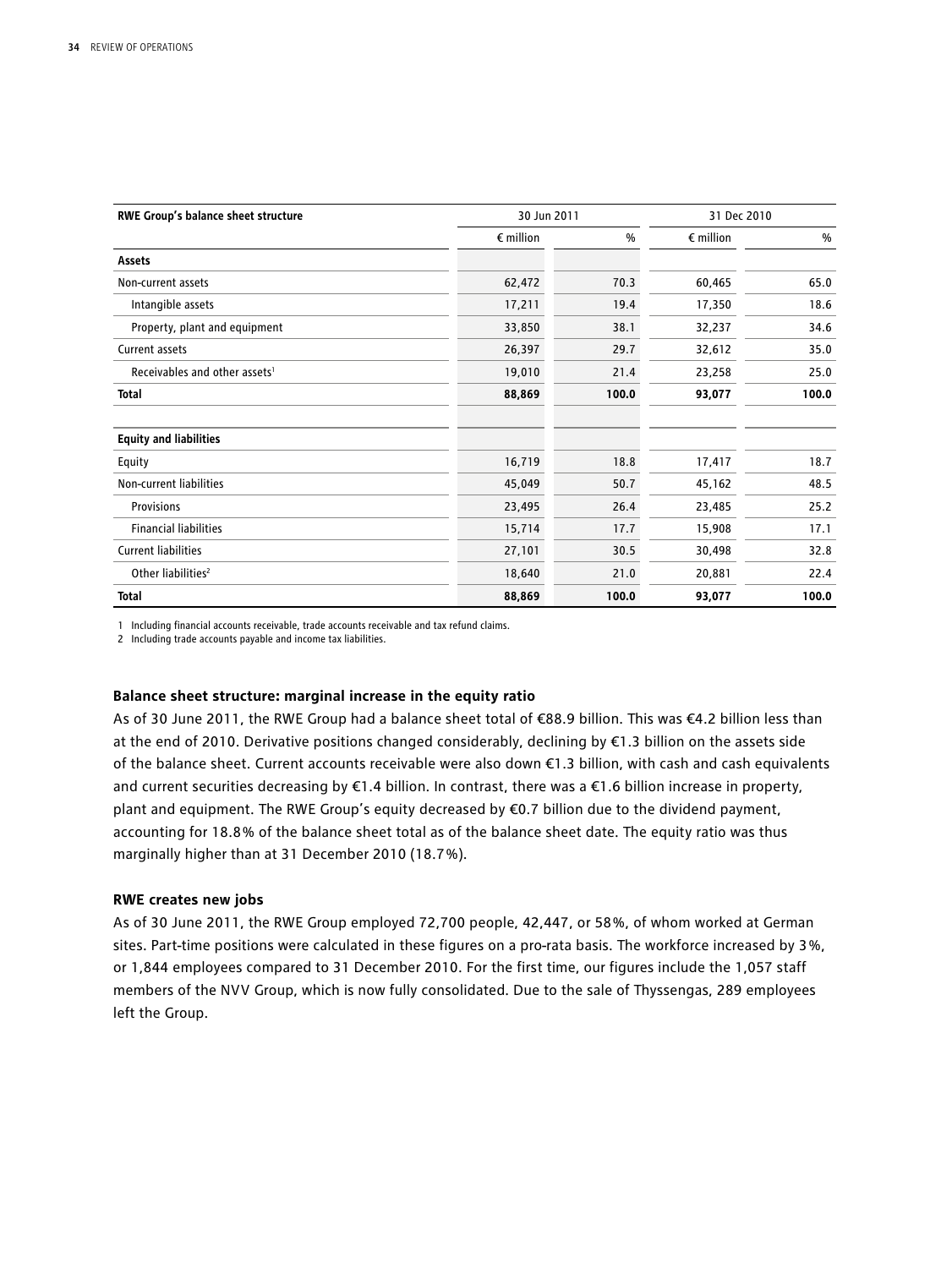| Workforce <sup>1</sup>                   | 30 Jun 2011 | 31 Dec 2010 | $+/-$  |
|------------------------------------------|-------------|-------------|--------|
|                                          |             |             | $\%$   |
| Germany                                  | 35,791      | 34,184      | 4.7    |
| <b>Power Generation</b>                  | 15,502      | 15,409      | 0.6    |
| Sales/Distribution Networks              | 20,289      | 18,775      | 8.1    |
| Netherlands/Belgium                      | 3,888       | 3,899       | $-0.3$ |
| United Kingdom                           | 11,775      | 11,711      | 0.5    |
| Central Eastern and South Eastern Europe | 11,413      | 11,163      | 2.2    |
| Renewables                               | 1,395       | 1,232       | 13.2   |
| Upstream Gas & Oil                       | 1,363       | 1,363       |        |
| Trading/Gas Midstream                    | 1,529       | 1,512       | 1.1    |
| Other                                    | $5,546^2$   | 5,792       | $-4.2$ |
| <b>RWE Group</b>                         | 72,700      | 70,856      | 2.6    |

1 Converted to full-time positions.

2 Of which 2,357 at RWE IT and 1,556 at RWE Service.

#### **Research and development: RWE tests smart grid in trial region**

We spent €45 million on research and development (R&D) in the first half of 2011 (first half of 2010: €58 million). In addition, we capitalised €45 million in development costs (first half of 2010: €50 million). Our R&D activities focus on the development of solutions for an energy supply that is gentle on the environment, reliable and affordable over the long term. Electricity networks play a key role. They must be designed so that electricity is available when needed despite the increasing amounts of weather-dependent electricity from renewables being fed into the system. Demands placed on networks are becoming much higher, especially in rural areas where consumer figures are low, but the expansion of photovoltaic and wind power plants is high. Sometimes more electricity is produced in these areas than is consumed. To ensure that the grid does not fall out of balance, 'intelligent' balancing mechanisms have to be created using new technologies. One example is the use of transformers that automatically provide the right voltage depending on the state of the grid. Furthermore, intelligent storage options are being tested, e.g. for biogas, which can then be used to generate electricity when necessary, for instance when there is no sunshine. To test and refine these types of technologies under real life conditions, in June 2011, RWE Deutschland AG officially launched one of the first smart grids in Germany as consortium leader. Over a period of three years, the project will gain an insight into the operation of this type of network in a trial region in Bitburg-Prüm County. Our partners are ABB, Consentec and Dortmund Technical University.

Detailed information on our R&D activities and major projects is provided on pages 112 to 115 of RWE's 2010 Annual Report.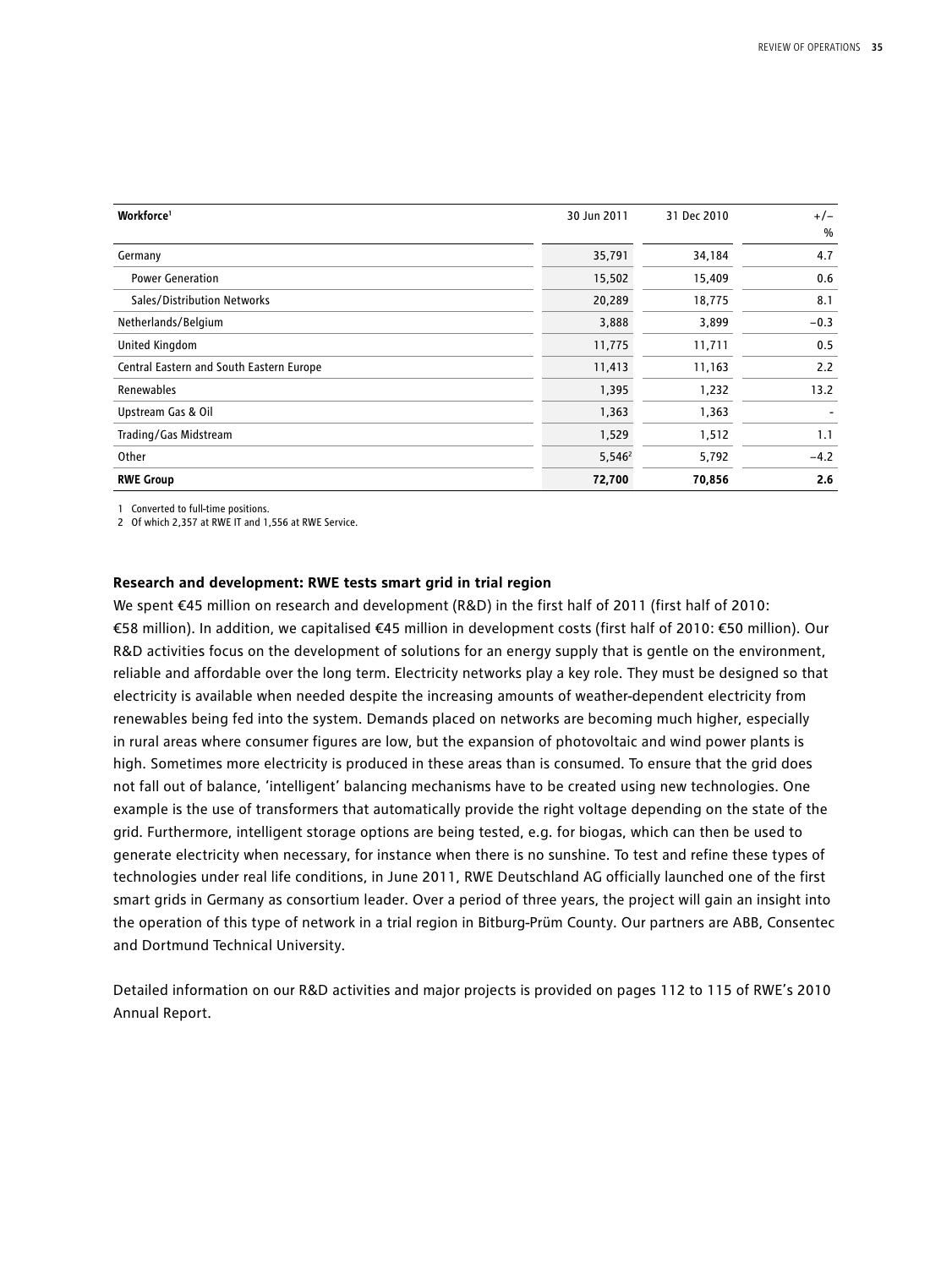## OUTLOOK FOR 2011

#### **World economy maintains course for growth**

Based on current forecasts, global economic output will rise by about 3 % in 2011, with China remaining the economy's engine. However, growth in that country has already slowed somewhat, as the government recently started to pursue a less expansionary monetary and fiscal policy. In the Eurozone, investing activity is likely to pick up due to the increased utilisation of industrial capacity, whereas measures to consolidate the state budgets will dampen the upturn. Economic growth in the Eurozone may slightly exceed last year's level of 1.7 %. The economic forecast for Germany is much more favourable. The Cologne-based German Economic Institute believes that a gain of 3.5 % is possible. As a result, Germany would exceed the gross domestic product (GDP) achieved in 2008. In addition to exports and capital investments, consumer spending will also support growth. The reasons are the encouraging employment trend and the rise in discretionary income. Prognoses for the Netherlands and Belgium are slightly more cautious, with growth anticipated at a little over 2 %. In the United Kingdom, austerity measures mandated by the state and the increase in value-added tax will probably curtail consumer spending. UK GDP is only anticipated to grow by just over 1 %. In Central Eastern Europe, initial estimates for our core markets indicate growth rates in excess of 2 %, with Poland and Slovakia having potential for more than 3 %.

#### **Economy stimulates electricity consumption**

Energy usage will benefit from the economy's positive effects. We expect that production growth in Germany's energy-intensive sectors will remain strong. If demand in the other consumption sectors remains stable, the need for electricity in 2011 should increase marginally overall. In the United Kingdom, however, it is unlikely to match last year's level even if industrial production continues to rise. This is due to progress made in the field of energy efficiency and the milder weather in the first half of the year. In contrast, we expect to see a slight increase in the Netherlands. Our key Central Eastern European electricity markets may well be able to post a bigger gain.

Since demand for gas is more dependent on the weather than electricity consumption it is subject to greater fluctuation. If temperatures are normal in the second half of the year, overall gas consumption in our core markets in 2011 will be lower than in 2010.

#### **Fuel expected to be more expensive than in 2010**

Prices on international crude oil, hard coal and natural gas markets are currently expected to be much higher than in 2010. Dynamic economic development displayed by emerging countries such as China and India was the main reason, with natural disasters such as the earthquake in Japan and the persistent unrest in North Africa and the Middle East also playing a role. On 29 July, the last trading day of the month, a barrel of Brent crude traded at US\$116. Forward prices through to the end of 2011 witnessed on that day reveal that market participants expect the average for the year as a whole to be around US\$110. This would represent a significant jump compared to 2010 (US\$79). The rise in crude oil prices is reflected on the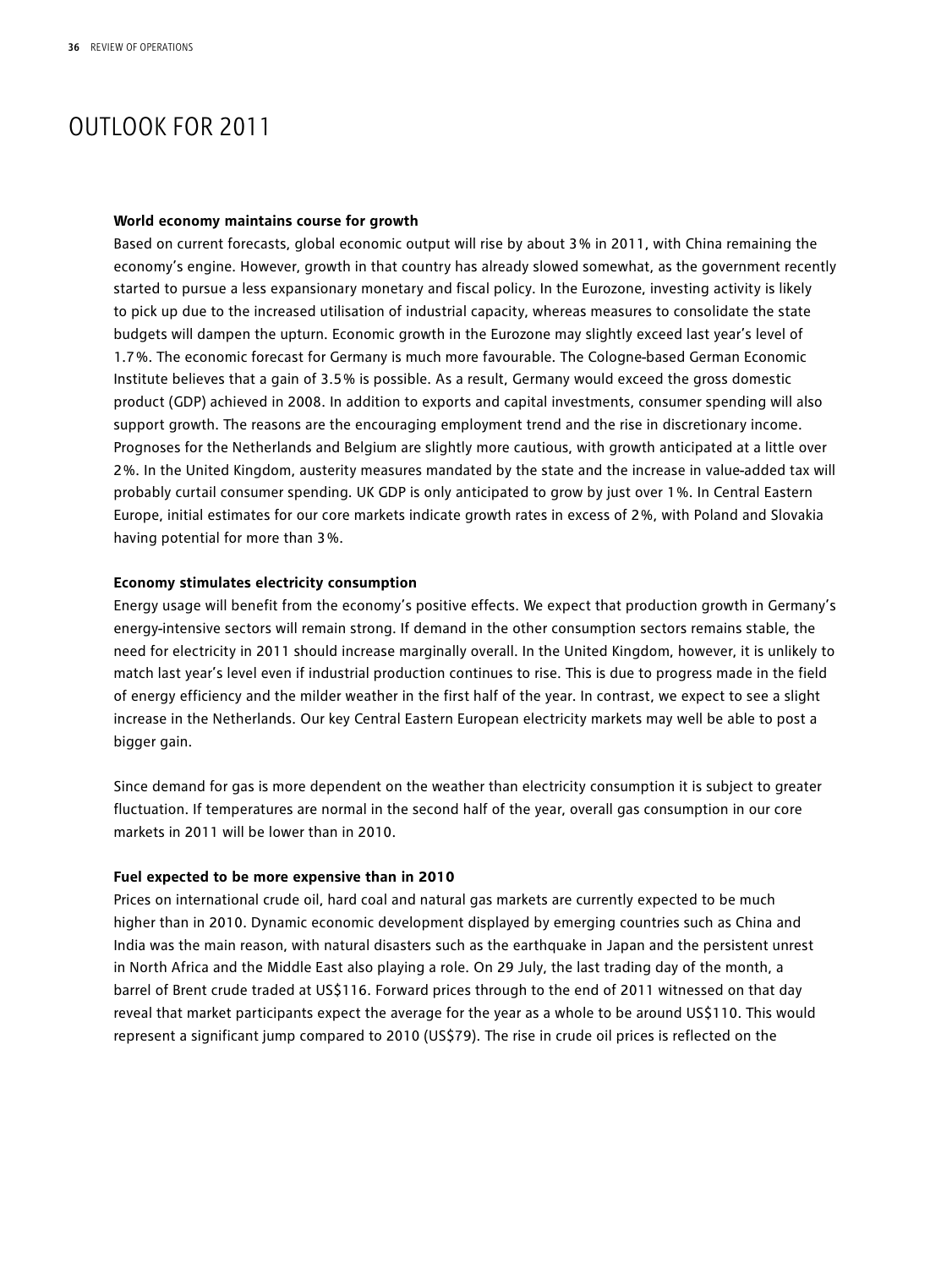Continental European gas market as a result of the link to oil prices in numerous import agreements. However, the contracts also increasingly take developments in gas spot trading into account. Corresponding contractual revisions should dampen the rise in import prices. Gas quotations on Europe's major trading hubs have risen recently, but remain clearly below the price of oil-indexed supply agreements due to the ample supply of gas. Market signals indicate that this situation will persist for the rest of the year. The development of thermal hard coal was as follows: at the end of July, a metric ton cost US\$125 (including freight and insurance) in Rotterdam spot trading. A similar figure is expected for the year as a whole, which would represent a significant increase over 2010 (US\$93). In European trading of CO<sub>2</sub> emission allowances, prices have recently declined. Their development will depend in part on the economic trend. An adjustment to the European emission reduction goals would also influence prices significantly.

#### **Realised electricity price lower year on year**

The rise in fuel prices and the German nuclear phase-out have already caused electricity quotations on wholesale markets to increase. Spot and forward prices for the year as a whole will probably be higher than in 2010. But this will only have a minor effect on our earnings this year, as we have sold forward nearly all of our generation for 2011. The price we realised for our German production was below the comparable figure of €67 per MWh for 2010. Part of our generation for the years ahead has also already been placed on the market. In Germany, this applies to over 80% of production for 2012 and over 30% for 2013 (as of 30 June 2011).

#### **Forecast for 2011: revenue marginally lower year on year**

From our current point of view, our external revenue is expected to be slightly down on 2010. The main reason is that RWE Supply&Trading realised lower prices when selling in-house electricity generation. Furthermore, we expect to be able to complete the sale of a 74.9 % stake in Amprion in the third quarter. The electricity transmission system operator would then be accounted for using the equity method from October at the latest, and as a result will no longer contribute to Group revenue. In contrast, we expect RWE Dea to increase revenue, mainly due to higher oil and gas prices.

#### **Significant drop in earnings expected**

In the current financial year, the difficult economic and political framework conditions will have a significant impact on our earnings. The new nuclear fuel tax and the early nuclear phase-out will affect earnings substantially in Germany. Furthermore, due to the market environment, we sold our electricity production for this year at less favourable conditions than for 2010. Burdens in the gas midstream business will increase further. We have to pay much more to purchase gas based on oil-indexed contracts than we can realise when selling it on. Any positive outcome of ongoing price renegotiations with our gas suppliers are not expected to be reflected in our figures until 2012/2013.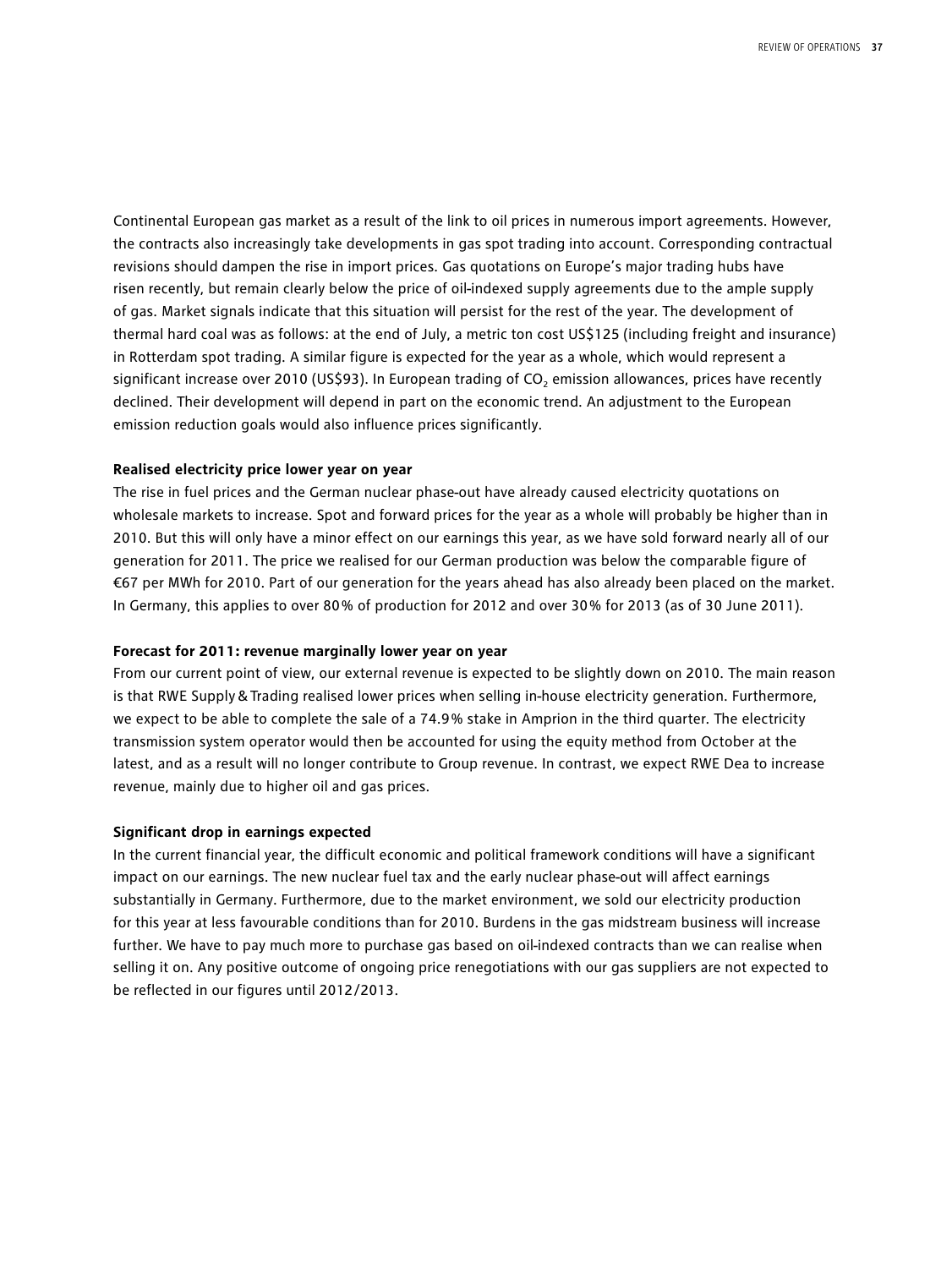| Outlook for 2011<br>$\epsilon$ million   | 2010   | 2011 forecast vs. 2010            | Change vs. prior<br>forecast |
|------------------------------------------|--------|-----------------------------------|------------------------------|
| External revenue                         | 53,320 | Below previous year               |                              |
| <b>EBITDA</b>                            | 10,256 | Approx. -20%                      |                              |
| Operating result                         | 7,681  | Approx. -25%                      |                              |
| Germany                                  | 5,575  | Significantly below previous year |                              |
| <b>Power Generation</b>                  | 4,000  | Significantly below previous year |                              |
| Sales/Distribution Networks              | 1,575  | Below previous year               |                              |
| Netherlands/Belgium                      | 391    | Significantly below previous year |                              |
| United Kingdom                           | 272    | Significantly above previous year | ♠                            |
| Central Eastern and South Eastern Europe | 1,173  | Below previous year               |                              |
| Renewables                               | 72     | Significantly above previous year |                              |
| Upstream Gas & Oil                       | 305    | Significantly above previous year |                              |
| Trading/Gas Midstream                    | $-21$  | Significantly below previous year |                              |
| Recurrent net income                     | 3,752  | Approx. $-35%$                    |                              |

We must make a downward adjustment to the earnings outlook we issued in February 2011 due to the unforeseen burdens resulting from Germany's revised energy policy. The improvement in the earnings outlooks for RWE Dea, RWE npower and the Central Eastern and South Eastern Europe Division will be unable to offset them. The RWE Group's EBITDA is anticipated to be approximately 20 % down year on year. In February, we had forecast a decline of about 15 %. We now expect the operating result to drop by approximately 25 % instead of the decrease of approximately 20 % anticipated previously. Recurrent net income is likely to decline by about 35 % instead of approximately 30 %.

• Germany: From our current perspective, the division's operating result is expected to decline significantly.

Power Generation: The earnings drop predicted for the Germany Division will largely come from RWE Power. As mentioned earlier, the shortening of the lifetimes of our nuclear power plants will lead to substantial earnings shortfalls. We had already sold forward the generation of the Biblis units, which have now been shut down. This forces us to fulfil our supply commitments with more expensive in-house generation or through electricity purchases at market prices which have recently increased. In addition, we have written off nuclear fuel elements as we probably cannot use them any longer. The accelerated nuclear phase-out also means that we had to increase the provisions for shutting down and dismantling our plants. On top of that, the new nuclear fuel tax is having a very negative impact. In addition to the political framework conditions, the development of prices on the wholesale market will also have a negative effect on earnings. When we sold our electricity generation forward in earlier years, the average price realised was lower than for our 2010 generation, which we had placed on the market for an average of €67 per MWh. Additional adjustments to the nuclear and mining provisions will have positive effects and counter the impact of the reduced lifetimes of nuclear power plants.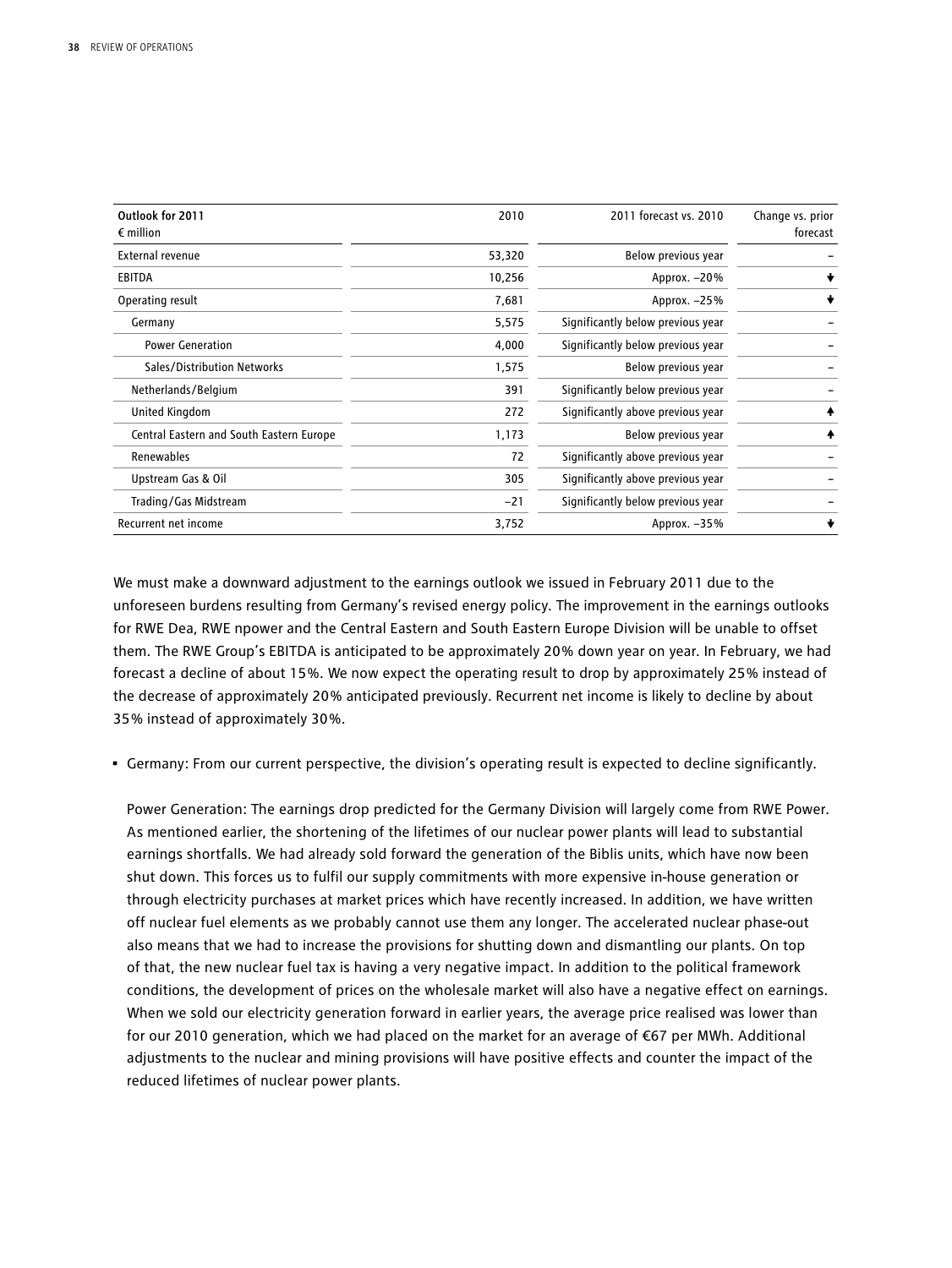Sales/Distribution Networks: We also expect this business area to close down on last year. Our earnings in the gas sales business will probably fall short of last year's high level due to the weather. In addition, we anticipate that expenses for improving network infrastructure will be higher. This will be contrasted by our declining refunds of excess fees (see commentary on page 26).

- Netherlands/Belgium: The operating result posted by this division will decline significantly compared to last year's good result. This is primarily because we transferred parts of Essent's gas midstream activities to the Trading/Gas Midstream Division with effect from 1 January 2011. In 2010, these had recorded strong earnings, in part due to the cold weather. Essent's electricity generation is also expected to make a smaller contribution to earnings, as we anticipate that the margins of our Dutch gas and hard coal-fired power plants will shrink. In contrast, cost reductions in the fields of IT and HR among others as well as efficiency enhancements will have a positive impact.
- United Kingdom: We now expect this division to grow its operating result substantially. A key success factor are our extensive measures taken to improve efficiency. Furthermore, we believe that margins in the supply business will recover. However, we also expect to be charged higher network operation costs. In addition, we will incur higher expenses for measures to promote energy savings in households. UK utilities are obliged to do this within the scope of government programmes. Earnings in the generation business are likely to deteriorate, as the margins of our hard coal and gas-fired power plants for the full year will probably be lower than in 2010 due to the market conditions in the UK, which are difficult at present. The cash inflows from claims for damages and old accounts receivable set out on page 27 are having a positive effect.
- Central Eastern and South Eastern Europe: From our current perspective, the operating result of this division is likely to be lower than the high figure posted last year. Margins in the Czech gas supply business are expected to deteriorate, albeit not as much as originally expected. Prospects in the Hungarian electricity business have also become brighter. We expect earnings achieved by these activities to stabilise. We predict that in Poland we will benefit from improved electricity network margins.
- Renewables: The progressive expansion of RWE Innogy's renewable generation portfolio will add to revenue, contributing to a significant improvement in the operating result. Despite the low wind levels in the first half of the year, we expect that our wind turbines will be used much more than in 2010. A counteracting effect will come from ongoing investment projects causing substantial run-up costs.
- Upstream Gas&Oil: RWE Dea's operating result should also improve significantly compared to 2010, driven by the unexpectedly strong rise in prices on oil and gas markets. Furthermore, we expect that growth in oil production volume and a reduction in exploration costs will have a positive impact. The increase in royalties on our German gas production and the weaker US dollar will have a negative effect. On top of that, production costs will be higher than in 2010.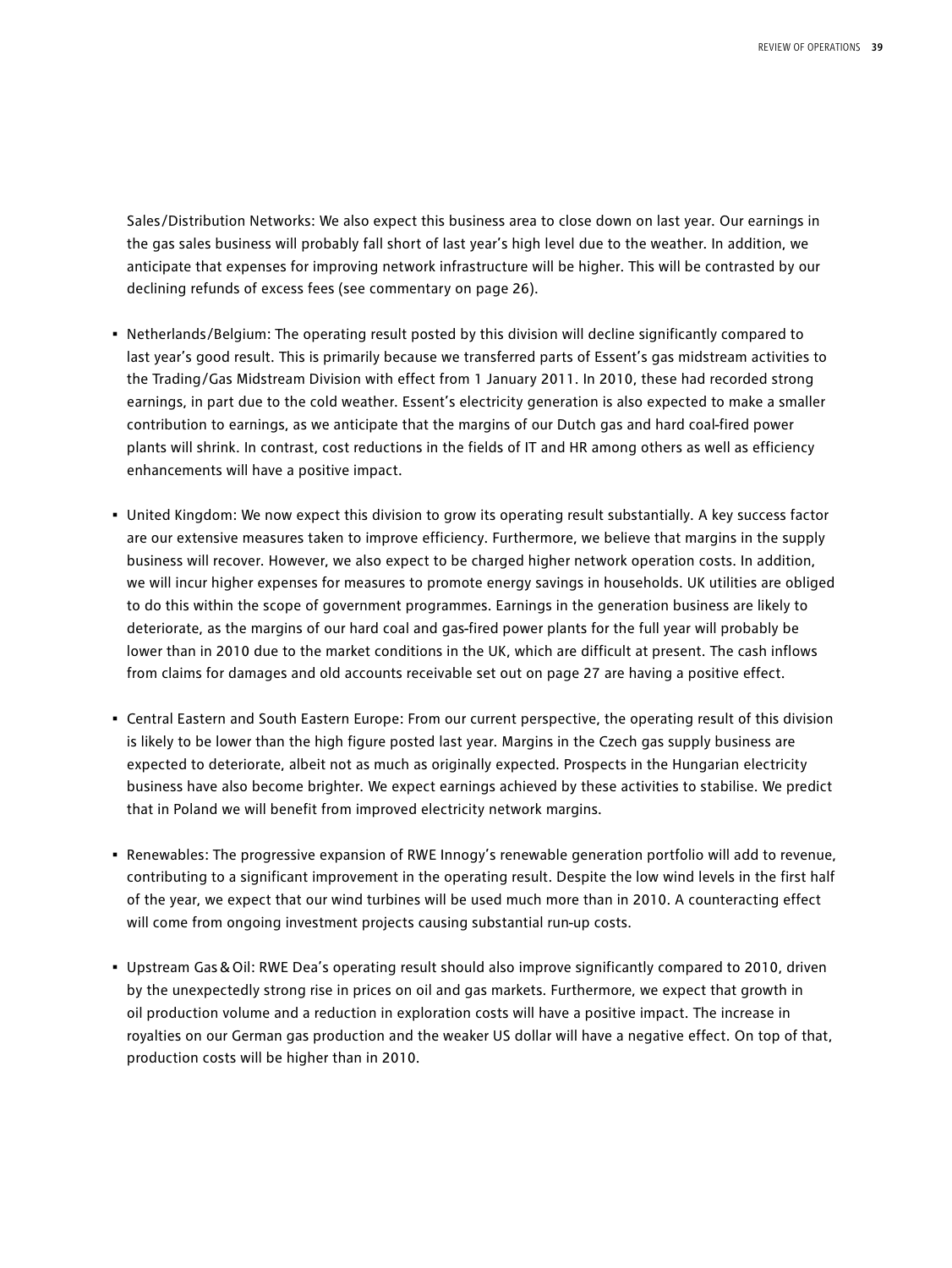• Trading/Gas Midstream: We expect this division to close the year with an operating loss, which will be much more significant than in 2010 (€21 million). As explained earlier, since 2009, oil-indexed gas purchase prices have been higher than the sales prices realisable on the market. The resulting effects on earnings will be even more substantial in 2011. We are conducting price reviews with our gas suppliers, the outcome of which will have a significant influence on medium-term earnings. However, these decisions will probably be taken in 2012 or 2013 and therefore will not provide relief this year. We expect that, given the very disappointing first six months, earnings generated by the trading activities of RWE Supply&Trading will also close 2011 markedly down on the level achieved in 2010.

#### **Pay-out ratio of 50 % to 60 %**

Our dividend proposal for fiscal 2011 will be in line with our usual pay-out ratio of 50 % to 60 %. The basis for calculating the dividend is recurrent net income. As set out earlier, we expect the latter to decline by approximately 35 %. Our dividend will therefore be lower than the one for 2010.

#### **Capex of more than €7 billion planned**

Our capital expenditure on property, plant and equipment in 2011 will reach a record level of between €7.0 billion and €7.5 billion, after which it will decrease as large-scale projects are gradually completed. Compared to the €6.4 billion posted in 2010, we expect spending to increase above all in the Renewables, Germany, Central Eastern and South Eastern Europe and Upstream Gas&Oil Divisions. The focus of our investing activity will be the construction of highly efficient fossil-fuelled power plants, the enlargement of our renewable generation base, the modernisation of network infrastructure and the development of oil and gas fields.

#### **Leverage factor: upper limit likely to be exceeded**

As set out on page 14, we plan to strengthen the Group's financial power by issuing new shares and selling treasury shares. We expect this to raise about €2.5 billion in capital. Under the condition that this measure be implemented by the end of 2011, we will probably be able to keep our net debt below the level it had at the end of 2010 (€29.0 billion), despite our extensive capital expenditure programme. However, the leverage factor, which reflects the ratio of net debt to EBITDA, will be higher than in 2010 (2.8) and exceed the upper limit of 3.0, to which we are orientating ourselves. We intend to return the leverage factor closer to this limit over the medium term.

#### **New earnings forecast for 2013**

The change in the framework of energy policy will significantly affect the development of earnings in the upcoming years as well. However, the associated earnings shortfalls will be contrasted by the positive impact of higher oil and gas prices, improved electricity margins and further efficiency enhancements. Against this backdrop, we are slightly raising the forecast for our medium-term earnings trend that we issued in February 2011. Based on our current planning, EBITDA will total some €9.4 billion in 2013 and the operating result will amount to about €5.9 billion. Recurrent net income is expected to be in the order of €2.5 billion. These figures do not yet consider future sales of companies within the scope of our divestment programme, with the exception of the Amprion transaction, which is just about to be completed.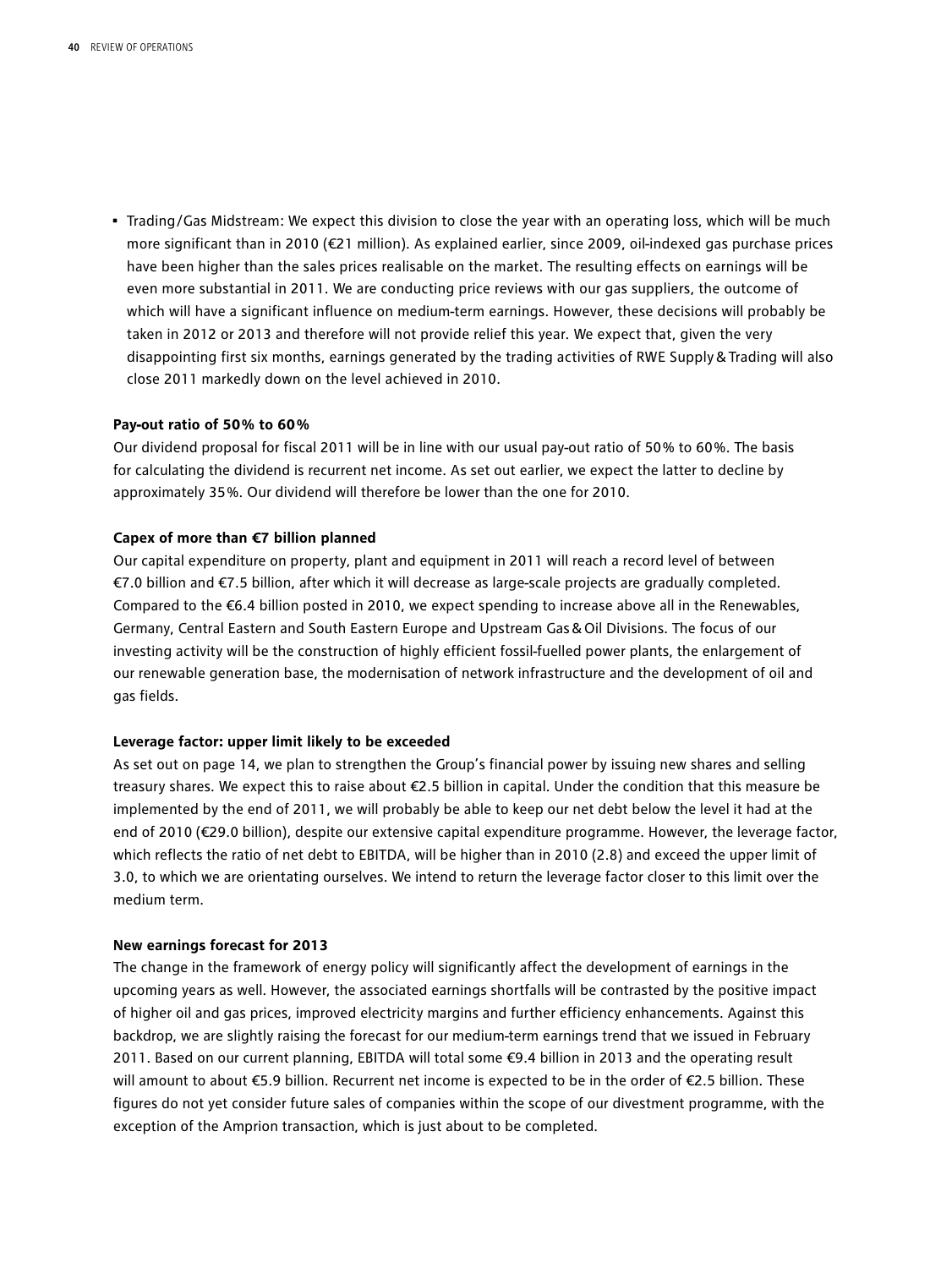## DEVELOPMENT OF RISKS AND OPPORTUNITIES

#### **Systematic risk management more important than ever**

Traditionally, the energy industry is considered to be crisis-proof. Nevertheless, sector-specific risks have recently experienced a big rise. Uncertain political framework conditions, changing market structures and volatile electricity and fuel prices bring entrepreneurial challenges, making professional risk management more important than ever. To us, the systematic recording, assessment and control of risks is a key element of good business management. It is equally important to identify and take advantage of opportunities. We have reported on the organisation and processes of our risk management, the organisational units entrusted with it, and measures taken to control and monitor major risks in detail on pages 116 to 126 of our 2010 Annual Report.

#### **Overall assessment of the risk and opportunity situation by executive management**

As an energy company that makes long-term investments, RWE is especially dependent on reliable political framework conditions. However, we are witnessing a trend towards the energy market being subjected to regulatory intervention. On top of this, state budgetary deficits are increasing the pressure on governments in many European countries to impose new burdens on companies such as energy utilities, which are bound to certain locations.

The sudden change of course in German energy policy following the reactor catastrophe at Fukushima proves that the risks in the utility sector have risen. The 13<sup>th</sup> amendment to the German Nuclear Energy Act reversed the lifetime extension for German nuclear power stations which entered into force at the end of 2010. In addition, the German government set deadlines for shutting down each individual reactor. We have provided detailed information on this on page 13 of this report. The legally mandated shutdown of Biblis forces us to purchase electricity from other sources at conditions that may be much less favourable, in order to supply the generation that has already been sold forward. In view of the remaining lifetimes of the nuclear power stations that are still in operation, there is a risk that we may not be able to make full use of the legally determined residual generation volumes before the shutdown deadline. We are reviewing aspects of the amendment to the Germen Nuclear Energy Act concerning constitutional law. We have filed lawsuits against the nuclear moratorium for Biblis A and B of March 2011 and the nuclear fuel tax. These legal proceedings may last for a few years.

In addition to political framework conditions, the development of supply and demand on electricity and gas markets affects our earning power in particular. Cyclical influences as well as changes in market structure come to bear in this respect. For instance, the continued rise in the number of wind turbines and solar panels is crowding out conventional generation. Changes in the price of fuel and CO<sub>2</sub> certificates can have a substantial impact on earnings if electricity prices do not move accordingly. This gives rise to risks and opportunities. As set out earlier, we sell most of our electricity forward early on, while hedging the price of the fuel and emission certificates needed to generate it. Risks arise in the gas midstream business, because parts of our gas purchases are based on long-term contracts linked to the price of oil and the market price of gas has been decoupled from that of oil since the middle of 2009. Consequently, the price of some of the gas we buy is higher than the price we can realise when we sell it on. We are currently conducting price reviews in order to obtain better purchasing conditions. Their outcome will have a major influence on our medium-term earnings. The risk arising from this is that the outcomes of the price reviews may fall short of our expectations, contrasted by the chance that we may succeed in obtaining more favourable conditions than assumed.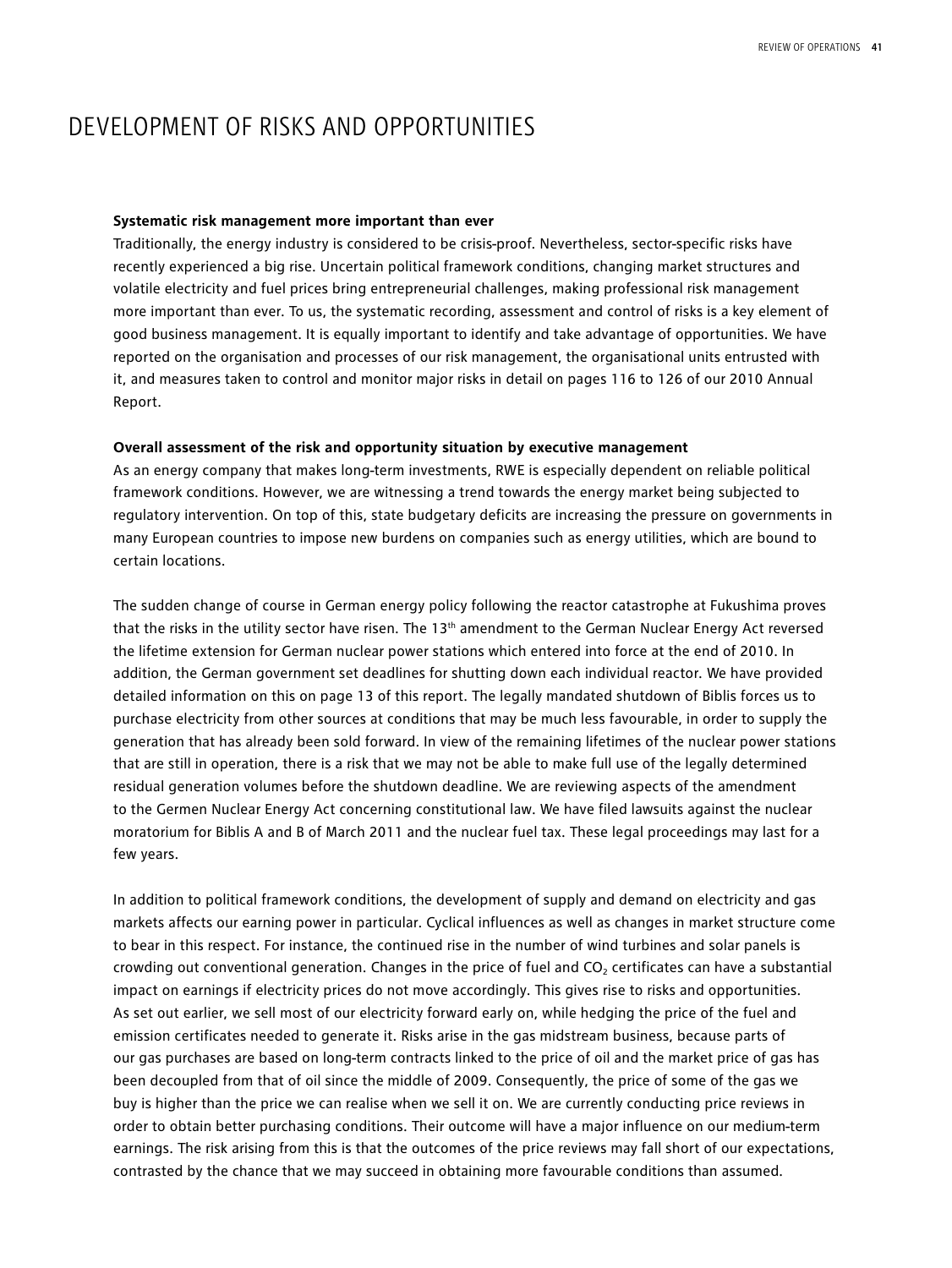Despite this and other imponderables, there are no identifiable risks that jeopardise the continued operation of RWE AG or the RWE Group.

#### **Current key Value at Risk figures**

We control and monitor risks arising from the volatility of commodity prices and financial risks (foreign currency risks, interest rate risks and risks in connection with investments in securities) using indicators such as the Value at Risk (VaR) among other things. The VaR specifies the maximum loss from a risk position not exceeded with a given probability over a given period of time. The VaR figures within the RWE Group are generally based on a confidence interval of 95 %. The assumed holding period for a position is one day. This means that, with a probability of 95 %, the maximum daily loss does not exceed the VaR.

The central risk controlling parameter for commodity positions is the Global VaR, which is related to the trading business of RWE Supply&Trading and may not exceed €40 million. It averaged €18 million in the first half of 2011; its maximum daily value was €27 million.

As regards interest risks, we differentiate between two categories. On the one hand, rises in interest rates can lead to reductions in the price of securities we hold. This primarily relates to fixed-interest bonds. On the other hand, interest rate increases also cause our financing costs to rise. The VaR for our securities price risk in the period under review averaged €6 million. We measure the sensitivity of the interest expense with respect to rises in market interest rates using the Cash Flow at Risk. We apply a confidence level of 95 % and a holding period of one year. The Cash Flow at Risk in the first six months averaged €19 million.

The securities we hold in our portfolio include shares. In the period under review, the VaR for the risk associated with changes in share prices averaged €9 million. The VaR for our foreign currency position was less than €1 million.

#### **Forward-looking statements**

This report contains forward-looking statements regarding the future development of the RWE Group and its companies as well as economic and political developments. These statements are assessments that we have made based on information available to us at the time this document was prepared. In the event that the underlying assumptions do not materialise or additional risks arise, actual performance can deviate from the performance expected at present. Therefore, we cannot assume responsibility for the correctness of these statements.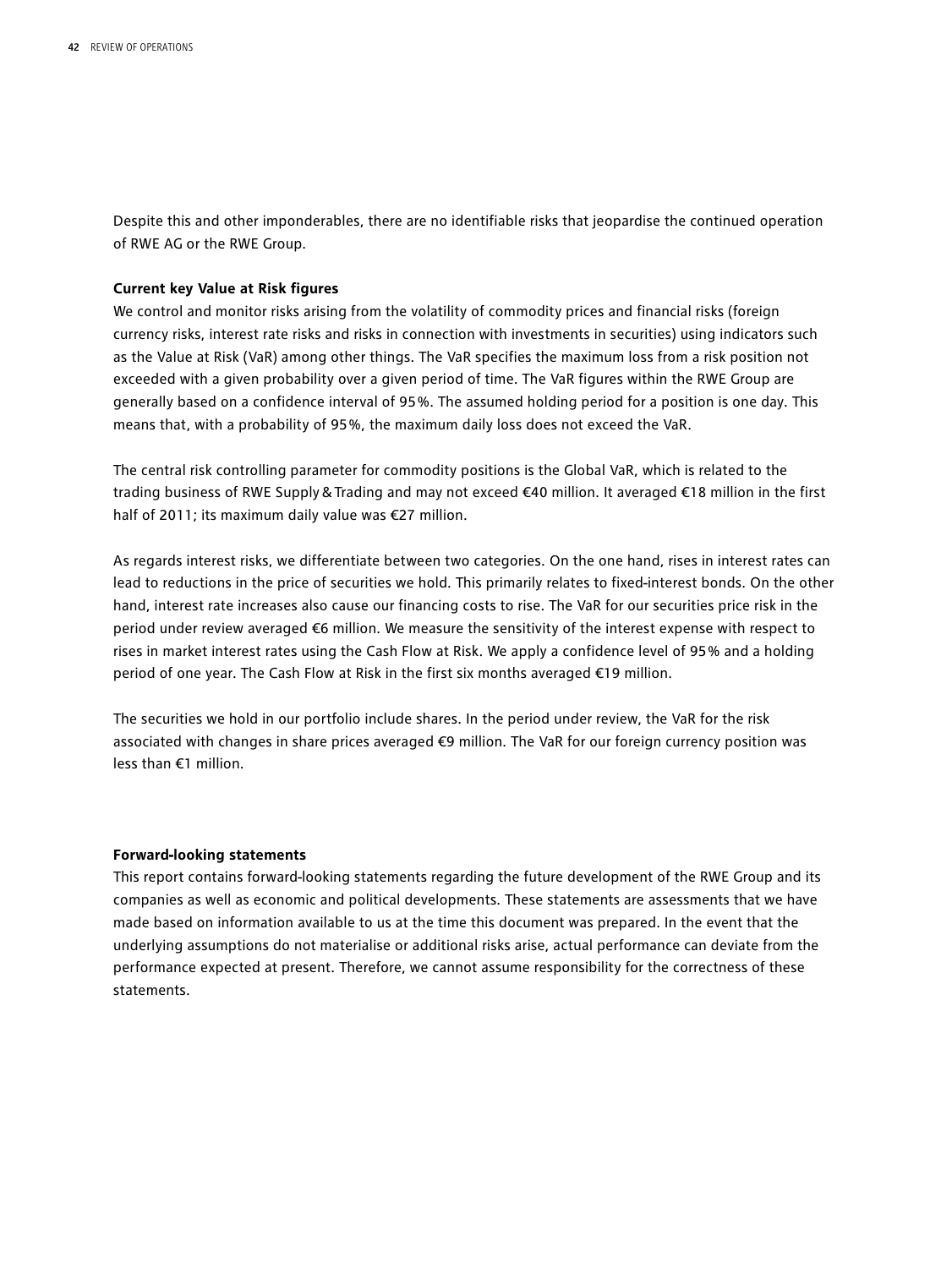## RESPONSIBILITY STATEMENT

To the best of our knowledge, and in accordance with the applicable reporting principles for interim consolidated reporting, the interim consolidated financial statements give a true and fair view of the assets, liabilities, financial position and profit or loss of the Group, and the interim Group review of operations includes a fair review of the development and performance of the business and the position of the Group, together with a description of the principal opportunities and risks associated with the expected development of the Group for the remaining months of the financial year.

Essen, 8 August 2011

The Executive Board

Gwhuann

Großmann Birnbaum Birnbaum

(hai

Pohlig

 $8 - 6 - 1$ 

Fitting

 $427$ 

Schmitz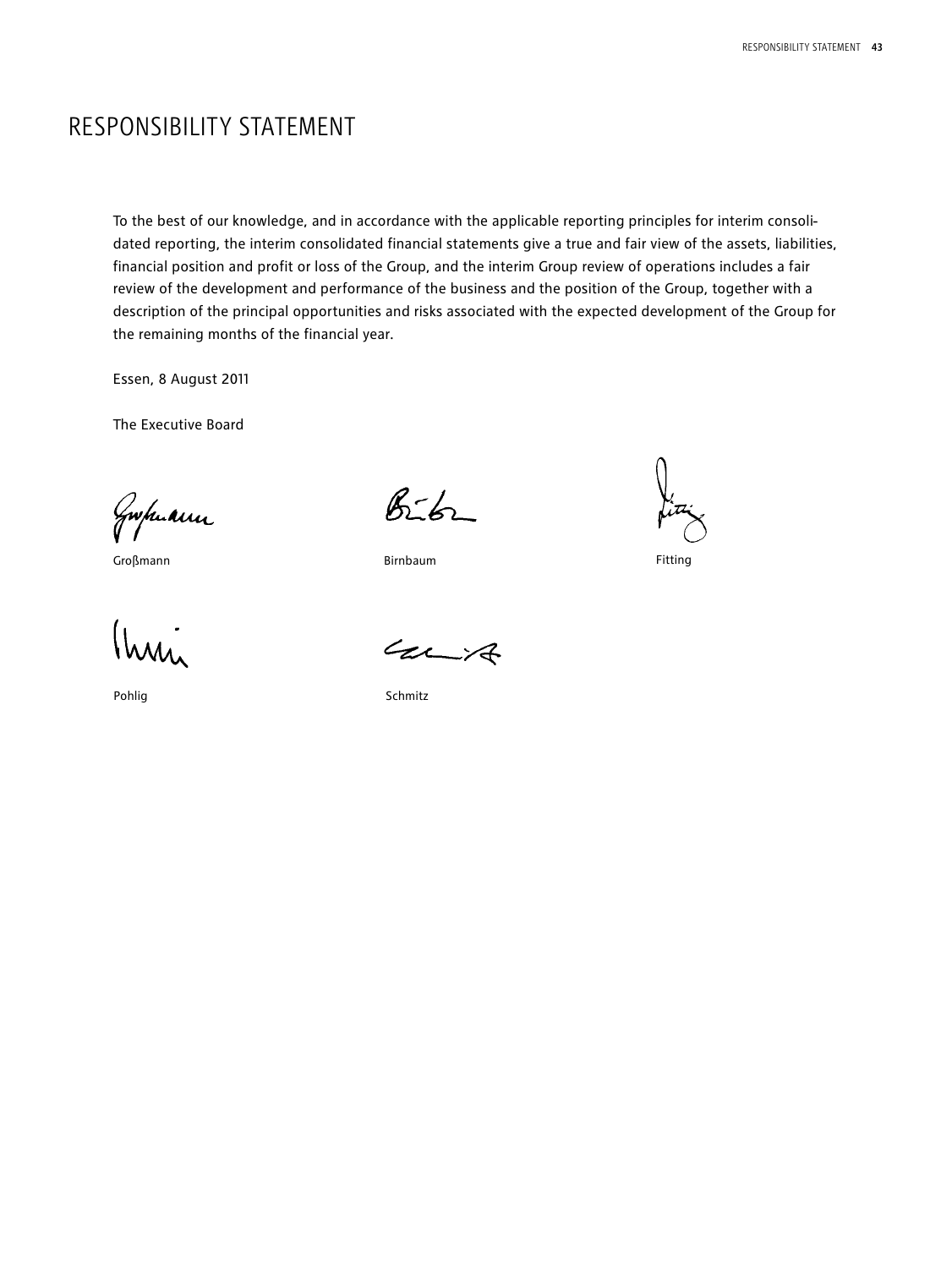## CONSOLIDATED FINANCIAL STATEMENTS (CONDENSED)

### Income statement

|                                                                           | Apr – Jun | Apr - Jun | $Jan - Jun$ | $Jan - Jun$ |
|---------------------------------------------------------------------------|-----------|-----------|-------------|-------------|
| $\epsilon$ million                                                        | 2011      | 2010      | 2011        | 2010        |
| Revenue (including natural gas tax/electricity tax)                       | 11.703    | 12,087    | 27,457      | 27,354      |
| Natural gas tax/electricity tax                                           | $-532$    | $-668$    | $-1,400$    | $-1,412$    |
| Revenue                                                                   | 11,171    | 11,419    | 26,057      | 25,942      |
| Changes in finished goods and work in progress/other own work capitalised | 162       | 71        | 211         | 124         |
| Cost of materials                                                         | $-8,100$  | $-8,164$  | $-18,002$   | $-17,530$   |
| Staff costs                                                               | $-1,293$  | $-1,116$  | $-2,514$    | $-2,368$    |
| Depreciation, amortisation, and impairment losses                         | $-1,042$  | $-751$    | $-1,706$    | $-1,402$    |
| Other operating income                                                    | $-923$    | $-373$    | $-1,252$    | $-1,028$    |
| Income from operating activities                                          | $-25$     | 1,086     | 2,794       | 3,738       |
| Income from investments accounted for using the equity method             | 94        | 74        | 228         | 155         |
| Other income from investments                                             | 26        | 44        | 109         | 54          |
| <b>Financial income</b>                                                   | 167       | 290       | 361         | 760         |
| Finance costs                                                             | $-501$    | $-675$    | $-1,067$    | $-1,547$    |
| Income before tax                                                         | $-239$    | 819       | 2,425       | 3,160       |
| Taxes on income                                                           | 83        | $-267$    | $-643$      | $-934$      |
| Income                                                                    | $-156$    | 552       | 1,782       | 2,226       |
| of which: minority interest                                               | 58        | 66        | 162         | 183         |
| of which: RWE AG hybrid capital investors' interest                       | 15        |           | 30          |             |
| of which: net income/income attributable to RWE AG shareholders           | $-229$    | 486       | 1,590       | 2,043       |
| Basic and diluted earnings per common and preferred share in $\epsilon$   | $-0.43$   | 0.91      | 2.98        | 3.83        |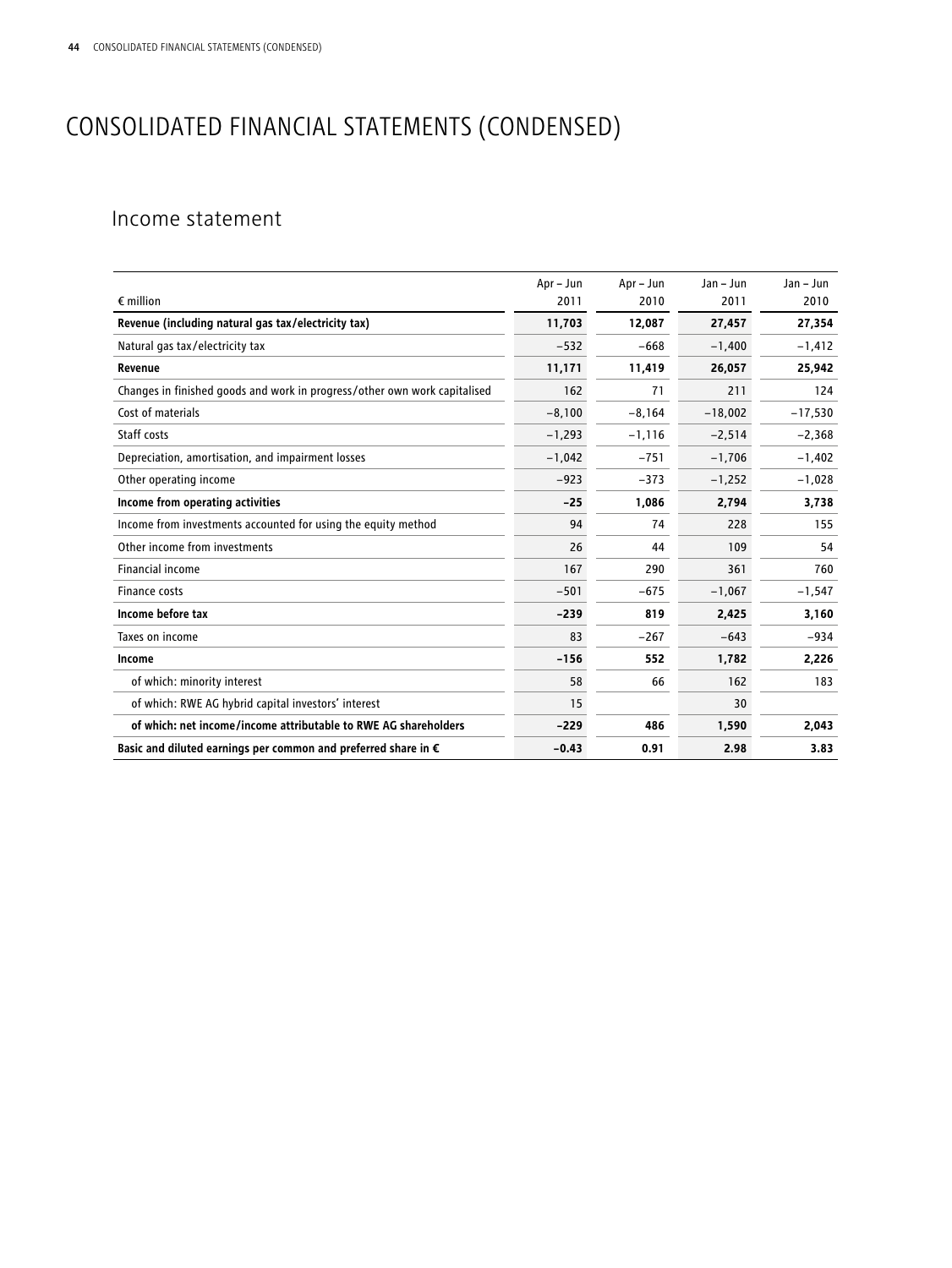## Statement of recognised income and  $expenses<sup>1</sup>$

|                                                                                     | Apr – Jun | Apr – Jun | Jan - Jun | Jan - Jun |
|-------------------------------------------------------------------------------------|-----------|-----------|-----------|-----------|
| $\epsilon$ million                                                                  | 2011      | 2010      | 2011      | 2010      |
| Income                                                                              | $-156$    | 552       | 1,782     | 2,226     |
| Currency translation adjustment                                                     | 30        | $-138$    | 131       | 93        |
| Fair valuation of financial instruments available for sale                          | $-11$     | $-43$     | $-69$     | $-31$     |
| Fair valuation of financial instruments used for hedging purposes                   | $-524$    | 195       | $-488$    | 244       |
| Other comprehensive income of investments accounted                                 |           |           |           |           |
| for using the equity method (pro rata)                                              | $-8$      | $-66$     | -6        | -68       |
| Actuarial gains and losses of defined benefit pension plans and similar obligations | $-62$     | $-405$    | $-154$    | $-324$    |
| Other comprehensive income                                                          | $-575$    | $-457$    | $-586$    | -86       |
| Total comprehensive income                                                          | $-731$    | 95        | 1,196     | 2,140     |
| of which: attributable to RWE AG shareholders                                       | $(-804)$  | (84)      | (977)     | (2,004)   |
| of which: attributable to RWE AG hybrid capital investors                           | (15)      |           | (30)      |           |
| of which: attributable to minority interests                                        | (58)      | (11)      | (189)     | (136)     |

1 Figures stated after taxes.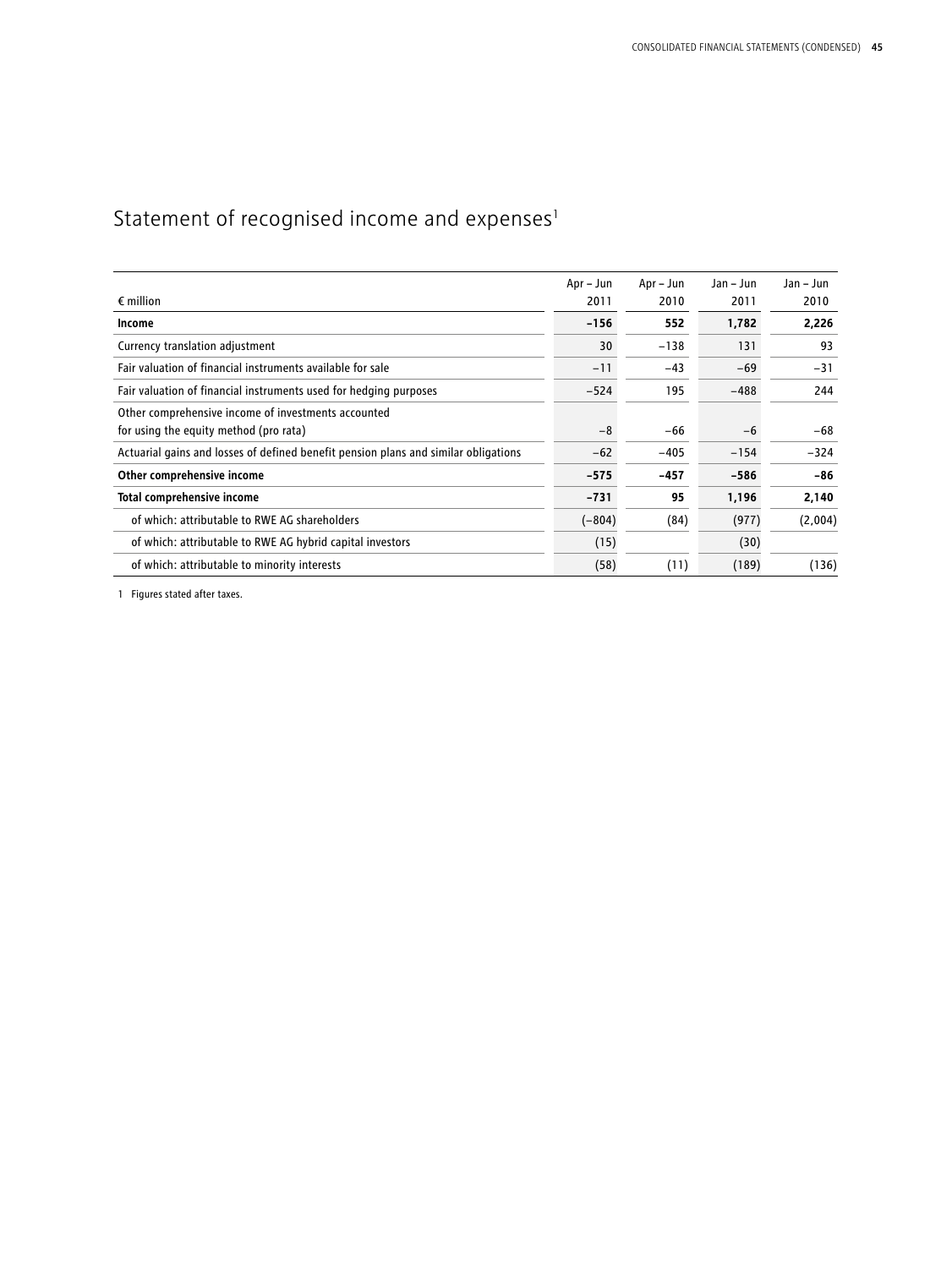## Balance sheet

| Assets                                            | 30 Jun 2011 | 31 Dec 2010 |
|---------------------------------------------------|-------------|-------------|
| $\epsilon$ million                                |             |             |
| Non-current assets                                |             |             |
| Intangible assets                                 | 17,211      | 17,350      |
| Property, plant and equipment                     | 33,850      | 32,237      |
| Investment property                               | 150         | 162         |
| Investments accounted for using the equity method | 3,682       | 3,694       |
| Other non-current financial assets                | 887         | 750         |
| Receivables and other assets                      | 4,261       | 3,881       |
| Deferred taxes                                    | 2,431       | 2,391       |
|                                                   | 62,472      | 60,465      |
| <b>Current assets</b>                             |             |             |
| Inventories                                       | 3,161       | 3,293       |
| Trade accounts receivable                         | 8,157       | 9,485       |
| Receivables and other assets                      | 10,853      | 13,773      |
| Marketable securities                             | 2,656       | 3,196       |
| Cash and cash equivalents                         | 1,570       | 2,476       |
| Assets held for sale                              |             | 389         |
|                                                   | 26,397      | 32,612      |
|                                                   | 88,869      | 93,077      |
|                                                   |             |             |
| <b>Equity and liabilities</b>                     | 30 Jun 2011 | 31 Dec 2010 |
| $\epsilon$ million                                |             |             |
| <b>Equity</b>                                     |             |             |
| RWE AG shareholders' interest                     | 13,683      | 14,574      |
| RWE AG hybrid capital investors' interest         | 1,800       | 1,759       |
| Minority interest                                 | 1,236       | 1,084       |
|                                                   | 16,719      | 17,417      |
| <b>Non-current liabilities</b>                    |             |             |
| Provisions                                        | 23,495      | 23,485      |
| <b>Financial liabilities</b>                      | 15,714      | 15,908      |
| Other liabilities                                 | 3,707       | 3,584       |
| Deferred taxes                                    | 2,133       | 2,185       |
|                                                   | 45,049      | 45,162      |
| <b>Current liabilities</b>                        |             |             |
| Provisions                                        | 4,691       | 5,572       |
| <b>Financial liabilities</b>                      | 3,770       | 3,902       |
| Trade accounts payable                            | 7,149       | 8,415       |
| Other liabilities                                 | 11,491      | 12,466      |
| Liabilities held for sale                         |             | 143         |
|                                                   | 27,101      | 30,498      |

**88,869 93,077**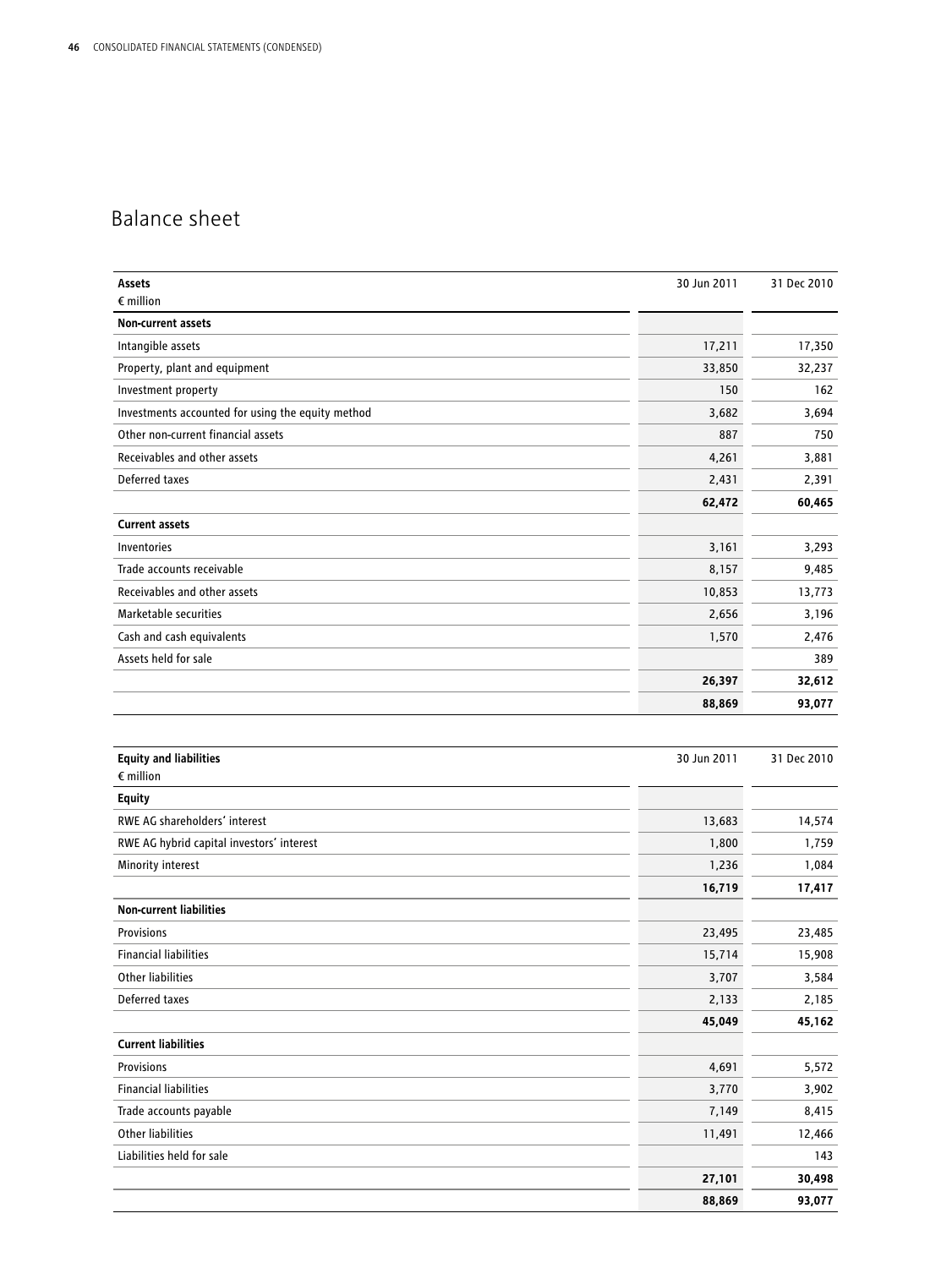## Cash flow statement

|                                                                                                      | Jan - Jun | $Jan - Jun$ |
|------------------------------------------------------------------------------------------------------|-----------|-------------|
| $\epsilon$ million                                                                                   | 2011      | 2010        |
| Income                                                                                               | 1,782     | 2,226       |
| Depreciation, amortisation, impairment losses/write-backs                                            | 1,711     | 1,398       |
| Changes in provisions                                                                                | $-511$    | $-745$      |
| Deferred taxes/non-cash income and expenses/income from disposal                                     |           |             |
| of non-current assets and marketable securities                                                      | 2         | 1,141       |
| Changes in working capital                                                                           | 155       | $-2,284$    |
| Cash flows from operating activities                                                                 | 3,139     | 1,736       |
| Capital expenditure on non-current assets/acquisitions                                               | $-2,695$  | $-2,564$    |
| Proceeds from disposal of assets/divestitures                                                        | 560       | 202         |
| Changes in marketable securities and cash investments                                                | 463       | 737         |
| Cash flows from investing activities                                                                 | $-1,672$  | $-1,625$    |
| Cash flows from financing activities                                                                 | $-2,439$  | $-916$      |
| Net cash change in cash and cash equivalents                                                         | $-972$    | $-805$      |
| Effects of changes in foreign exchange rates and other changes on cash and cash equivalents          | 7         | 1           |
| Net change in cash and cash equivalents <sup>1</sup>                                                 | $-965$    | -804        |
| Cash and cash equivalents at beginning of the reporting period                                       | 2,535     | 3,074       |
| of which: reported as "Assets held for sale"                                                         | $-59$     |             |
| Cash and cash equivalents at beginning of the reporting period as per the consolidated balance sheet | 2,476     | 3,074       |
| Cash and cash equivalents at end of the reporting period as per the consolidated balance sheet       | 1,570     | 2,270       |

1 Of which -€59 million are changes due to the cash and cash equivalents reported as "Assets held for sale" as of 31 December 2010.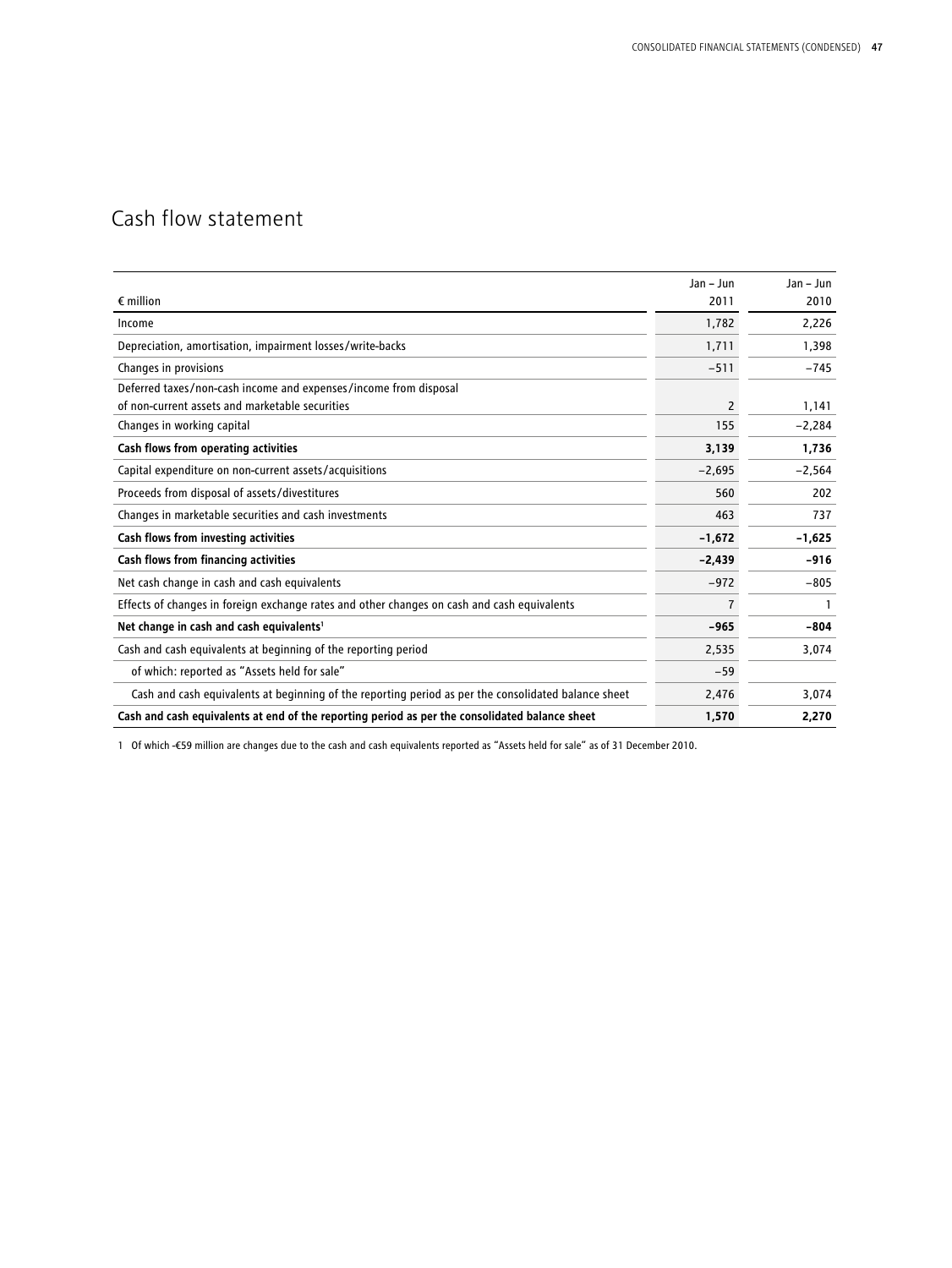## Statement of changes in equity

| $\epsilon$ million            | Subscribed<br>capital and<br>additional<br>paid-in<br>capital of<br><b>RWE AG</b> | Retained<br>earnings and<br>distributable<br>profit | Own shares | Accumulated<br>other com-<br>prehensive<br>income | <b>RWE AG</b><br>share-<br>holders'<br>interest | <b>RWE AG</b><br>hybrid<br>investors'<br>interest | Minority<br>interest | <b>Total</b> |
|-------------------------------|-----------------------------------------------------------------------------------|-----------------------------------------------------|------------|---------------------------------------------------|-------------------------------------------------|---------------------------------------------------|----------------------|--------------|
| Balance at 1 Jan 2010         | 2,598                                                                             | 11,537                                              | $-2,272$   | 929                                               | 12,792                                          |                                                   | 925                  | 13,717       |
| Dividends paid                |                                                                                   | $-1,867$                                            |            |                                                   | $-1,867$                                        |                                                   | $-168$               | $-2,035$     |
| Income                        |                                                                                   | 2,043                                               |            |                                                   | 2,043                                           |                                                   | 183                  | 2,226        |
| Other comprehensive<br>income |                                                                                   | $-301$                                              |            | 262                                               | $-39$                                           |                                                   | $-47$                | $-86$        |
| Total comprehensive income    |                                                                                   | 1,742                                               |            | 262                                               | 2,004                                           |                                                   | 136                  | 2,140        |
| Other changes                 |                                                                                   | $-4$                                                |            |                                                   | $-4$                                            |                                                   | 10                   | 6            |
| Balance at 30 Jun 2010        | 2,598                                                                             | 11,408                                              | $-2,272$   | 1,191                                             | 12,925                                          |                                                   | 903                  | 13,828       |
| Balance at 1 Jan 2011         | 2,598                                                                             | 12,970                                              | $-2,272$   | 1,278                                             | 14,574                                          | 1,759                                             | 1,084                | 17,417       |
| Dividends paid                |                                                                                   | $-1,867$                                            |            |                                                   | $-1,867$                                        |                                                   | $-268$               | $-2,135$     |
| Income                        |                                                                                   | 1,590                                               |            |                                                   | 1,590                                           | 30                                                | 162                  | 1,782        |
| Other comprehensive           |                                                                                   |                                                     |            |                                                   |                                                 |                                                   |                      |              |
| income                        |                                                                                   | $-161$                                              |            | $-452$                                            | $-613$                                          |                                                   | 27                   | $-586$       |
| Total comprehensive income    |                                                                                   | 1,429                                               |            | $-452$                                            | 977                                             | 30                                                | 189                  | 1,196        |
| Other changes                 |                                                                                   | $-1$                                                |            |                                                   | $-1$                                            | 11                                                | 231                  | 241          |
| Balance at 30 Jun 2011        | 2,598                                                                             | 12,531                                              | $-2,272$   | 826                                               | 13,683                                          | 1,800                                             | 1,236                | 16,719       |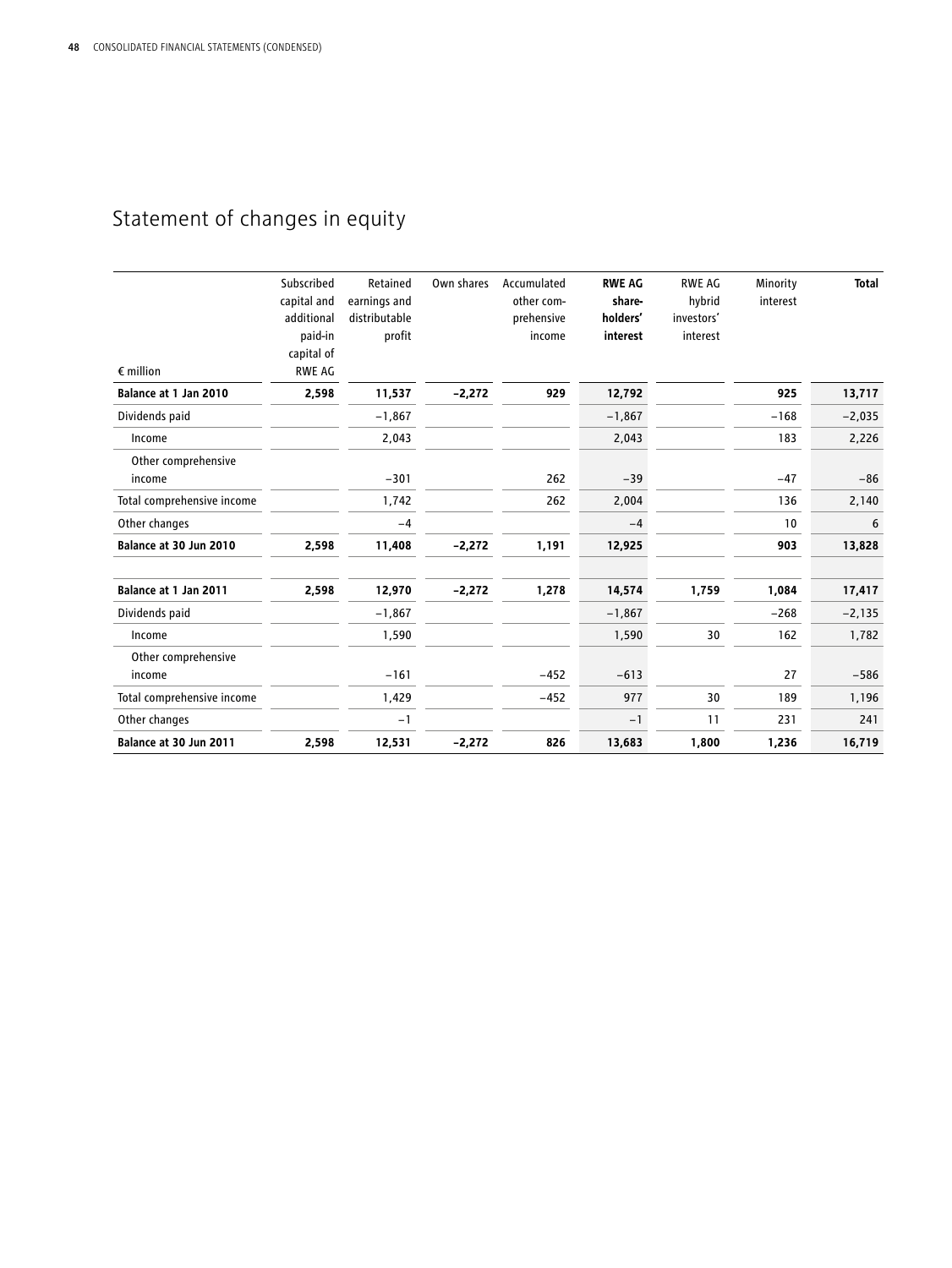## **NOTES**

### Accounting policies

RWE AG, headquartered at Opernplatz 1, 45128 Essen, Germany, is the parent company of the RWE Group ("RWE" or "Group").

The consolidated interim financial statements as of 30 June 2011 were approved for publication on 8 August 2011. They have been prepared in accordance with the International Financial Reporting Standards (IFRSs) applicable in the EU.

In line with IAS 34, the scope of reporting for the presentation of the consolidated interim financial statements of RWE AG for the period ended 30 June 2011 was condensed compared with the scope applied to the consolidated financial statements for

### Changes in accounting policies

The International Accounting Standards Board (IASB) and the IFRS Interpretations Committee (IFRS IC) have approved a number of changes to the existing International Financial Reporting Standards (IFRSs) and adopted several new IFRSs and interpretations, which became effective for the RWE Group as of fiscal 2011.

- Improvements to International Financial Reporting Standards (2010)
- Amendment to IFRS 1 (2010) Limited Exemption from Comparative IFRS 7 Disclosures for First-time Adopters

the full year. With the exception of the changes and new rules described below, this consolidated interim report was prepared using the accounting policies applied in the consolidated financial statements for the period ended 31 December 2010. For further information, please see the legally required version of the Group's 2010 Annual Report, which provides the basis for this interim report.

The discount rate applied to provisions for nuclear waste management and provisions for mining damage is 5.00 % (31 December 2010: 5.00 %). Provisions for pensions and similar obligations are discounted at an interest rate of 5.50 % in Germany and 5.50 % abroad (31 December 2010: 5.25 % and 5.30 %, respectively).

- IAS 24 (2009) Related Party Disclosures
- Amendment to IAS 32 (2009) Classification of Rights Issues
- Amendment to IFRIC 14 (2009) Prepayments of a Minimum Funding Requirement
- IFRIC 19 Extinguishing Financial Liabilities with Equity Instruments

The standards and interpretations as well as amendments to standards and interpretations applicable for the first time have no material effects on the RWE Group's consolidated financial statements.

### New accounting policies

The IASB has adopted further standards and amendments to standards, which are not yet mandatory in the European Union for fiscal 2011. EU endorsement is still pending in some cases.

IFRS 9 (2010) "Financial Instruments" replaces the previous regulations of IAS 39 for the classification and measurement of financial assets. The adopted amendments primarily relate to the reduction in the number of measurement categories for financial assets. IFRS 9 (2010) becomes effective for the first time for fiscal years starting on or after 1 January 2013.

IFRS 10 (2011) "Consolidated Financial Statements" replaces the previous regulations of IAS 27 and of SIC-12 for consolidation. IFRS 10 (2011) implements a uniform concept of control according to the following three requirements which must be cumulatively fulfilled in order for control to exist: power over the relevant

activities of the investee, a right to variable returns from the investee, and the ability to use power over the investee to affect the amount of the variable returns. IFRS 10 (2011) becomes effective for the first time for fiscal years starting on or after 1 January 2013.

IFRS 11 (2011) "Joint Arrangements" replaces the previous regulations of IAS 31 and of SIC-13 for the accounting treatment of joint ventures. IFRS 11 (2011) regulates the accounting treatment of cases in which a company is managed jointly or an activity is carried out jointly. An important amendment compared to the previous regulations is the abolishment of the option to apply the proportionate consolidation method to joint ventures. In the future, these must be accounted for using the equity method by applying the rules of IAS 28. IFRS 11 (2011) becomes effective for the first time for fiscal years starting on or after 1 January 2013.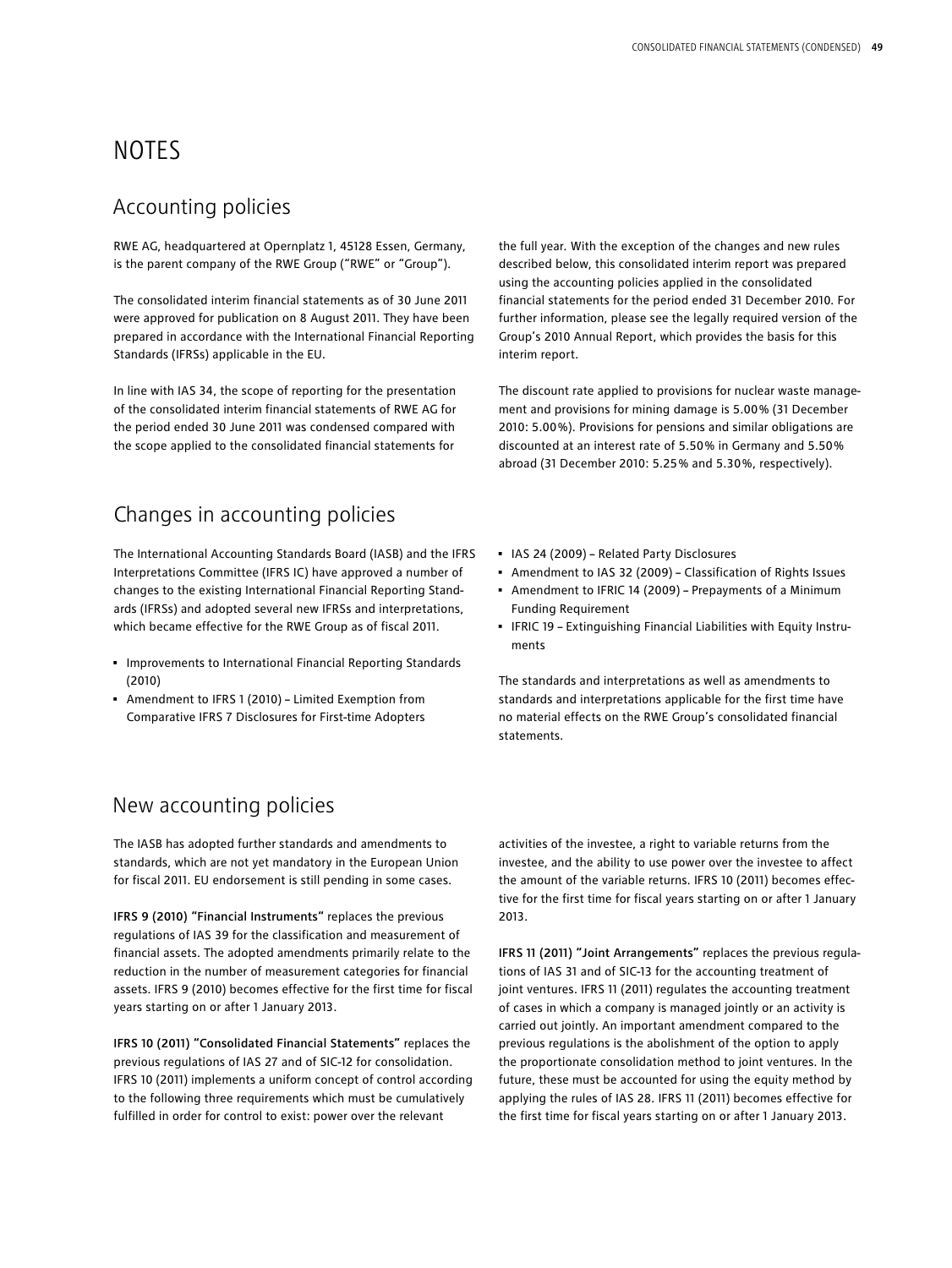IFRS 12 (2011) "Disclosure of Interests in Other Entities" encompasses the disclosure obligations resulting from the application of IFRS 10, IFRS 11 and IAS 28. The mandatory disclosures are to enable users of financial statements to evaluate the risks and financial effects resulting from subsidiaries, joint ventures and joint operations, associated companies and unconsolidated structured entities. IFRS 12 (2011) becomes effective for the first time for fiscal years starting on or after 1 January 2013.

IFRS 13 (2011) "Fair Value Measurement" defines a single framework for measuring fair value across all standards. Furthermore, IFRS 13 (2011) introduces extensive disclosure on fair valuations in the notes. IFRS 13 (2011) becomes effective for the first time for fiscal years starting on or after 1 January 2013.

IAS 28 (2011) "Investments in Associates and Joint Ventures" was supplemented with regulations for the accounting treatment of investments in joint ventures when it was revised. IAS 28 (2011) becomes effective for the first time for fiscal years starting on or after 1 January 2013.

"Presentation of Other Comprehensive Income" (Amendments of IAS 1) relates to the presentation of items included in other income in the presentation of total comprehensive income. In the future, they have to be divided into two categories when they are presented. The criterion for separation is their future recognition in the income statement ("recycling"). The amendments become effective for the first time for fiscal years starting on or after 1 July 2012.

Amendments to IAS 19 "Employee Benefits" encompass the abolishment of the previously existing options to recognise actuarial gains and losses as well as new regulations for considering the expected return on plan assets. In addition, the disclosure obligations in the notes are expanded. These amendments become effective for the first time for fiscal years starting on or after 1 January 2013.

The effects of the standards on the RWE Group's consolidated financial statements are currently being reviewed.

The following standards and amendments to standards are not expected to have any material effects on the RWE Group's consolidated financial statements:

- IAS 27 (2011) Separate Financial Statements
- Amendment to IFRS 1 (2010) Severe Hyperinflation and Removal of Fixed Dates for First-time Adopters
- Amendment to IFRS 7 (2010) Financial Instruments: Disclosures
- Amendment to IAS 12 (2010) Deferred Tax: Recovery of Underlying Assets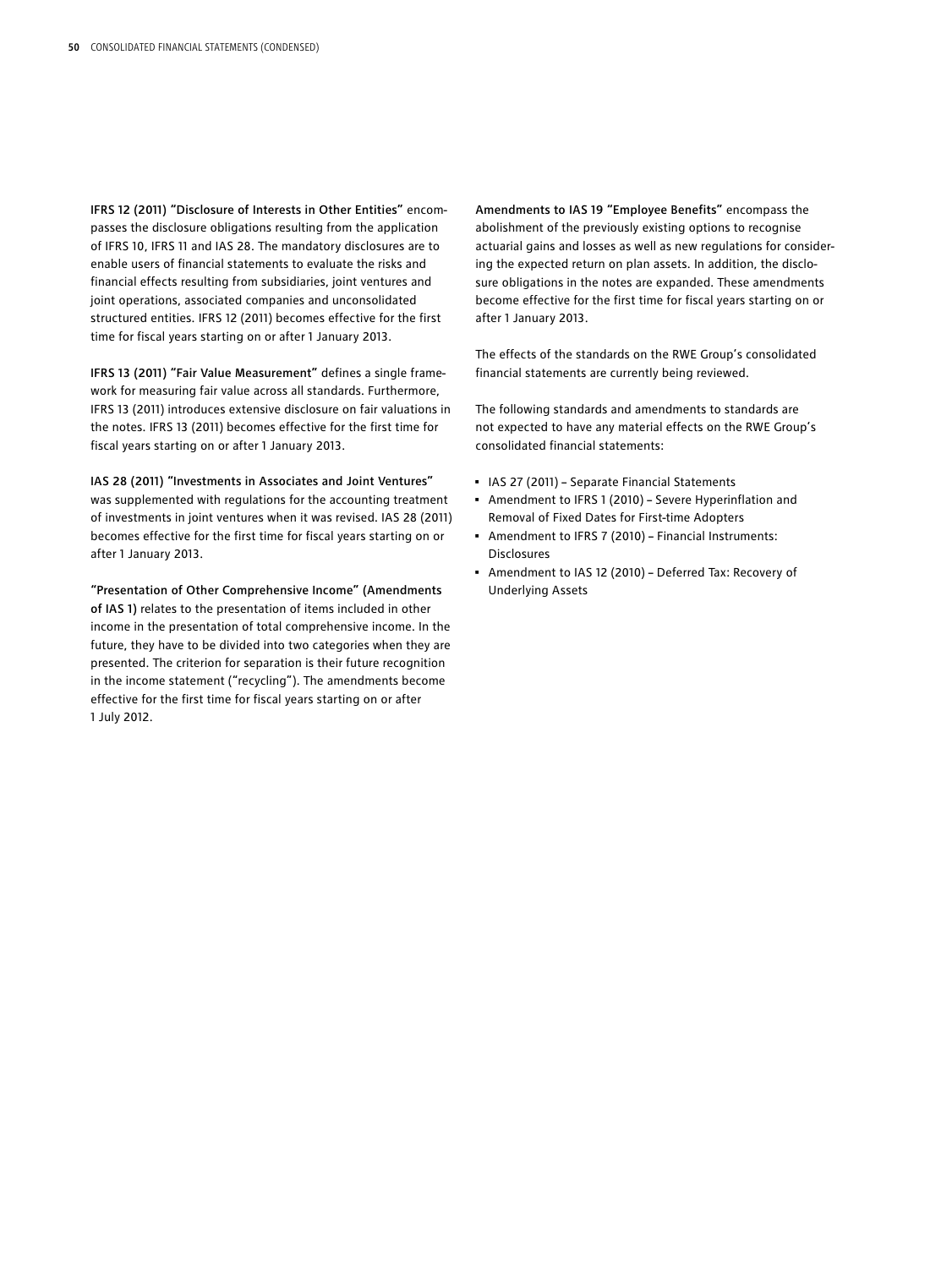### Scope of consolidation

In addition to RWE AG, the consolidated financial statements contain all material German and foreign companies which RWE AG controls directly or indirectly. Principal associates and joint ventures are accounted for using the equity method.

Changes in the scope of consolidation in the first half of 2011 relate to 23 companies that were consolidated for the first time, thereof 10 companies in the Sales/Distribution Networks Segment and nine in the Renewables Segment. Seven former fully consolidated companies were removed from the scope of consolidation, three of which belonged to the United Kingdom Segment and two of which belonged to the Trading/Gas Midstream Segment; seven were merged, five of which belonged to the Sales/ Distribution Networks Segment.

The scope of consolidation is as follows:

|                                     | 30 Jun 2011 | 31 Dec 2010 |
|-------------------------------------|-------------|-------------|
| Fully consolidated companies        | 454         | 445         |
| Investments accounted for using the |             |             |
| equity method                       | 120         | 171         |

Corporate acquisitions. The following business combination is worth mentioning:

A contractual agreement dated 10 January 2011 gave RWE control over Niederrheinische Versorgung und Verkehr AG, Mönchengladbach, (NVV), which was previously included in the consolidated financial statements using the equity method. The following table shows the assets and liabilities assumed:

| <b>Balance-sheet items</b>               | <b>IFRS carrying amounts</b> |
|------------------------------------------|------------------------------|
|                                          | (fair value) upon            |
| $\epsilon$ million (preliminary figures) | first-time consolidation     |
| Non-current assets                       | 669                          |
| Current assets                           | 337                          |
| Non-current liabilities                  | 334                          |
| <b>Current liabilities</b>               | 326                          |
| Net assets                               | 346                          |
| Minority interest                        | $-200$                       |
| Acquisition costs (non-cash)             | 179                          |
| Goodwill                                 | 33                           |

The fair value of the previous shares amounted to €137 million. The first-time consolidation of the previous shares resulted in a gain of €42 million, which was recognised as other operating income in the income statement.

The fair value of the receivables and other assets included in current assets totalled €242 million.

The measurement of the minority interest was based on the prorated net assets of the group of companies that was consolidated for the first time.

The goodwill largely results from anticipated future economic benefits and synergy effects.

Since its first-time consolidation, the NVV Group has contributed €459 million to Group revenue and €16 million to Group income.

The initial accounting treatment of the business combination has not yet been finalised due to the complex structure of the transaction.

Assets and liabilities held for sale. RWE concluded a contract on the sale of its 100% stake in Thyssengas GmbH in December 2010. The transaction was subject to the approval of the EU Commission and the competent anti-trust authorities. The anti-trust authorities and the EU Commission granted approval in December 2010 and late January 2011, respectively. The following assets and liabilities of Thyssengas are stated as held for sale as of 31 December 2010.

| Key figures for Thyssengas<br>$\epsilon$ million | 31 Dec 2010 |
|--------------------------------------------------|-------------|
| Non-current assets                               | 296         |
| Current assets                                   | 93          |
| Non-current liabilities                          | 36          |
| <b>Current liabilities</b>                       |             |

The sale of Thyssengas was completed in February 2011. The company was deconsolidated in the first quarter of 2011. The deconsolidation gain amounted to €207 million and was reported on the income statement as part of other operating income.

The total sales price for business transactions amounted to €478 million (first half of 2010: €153 million) which was fully paid in cash.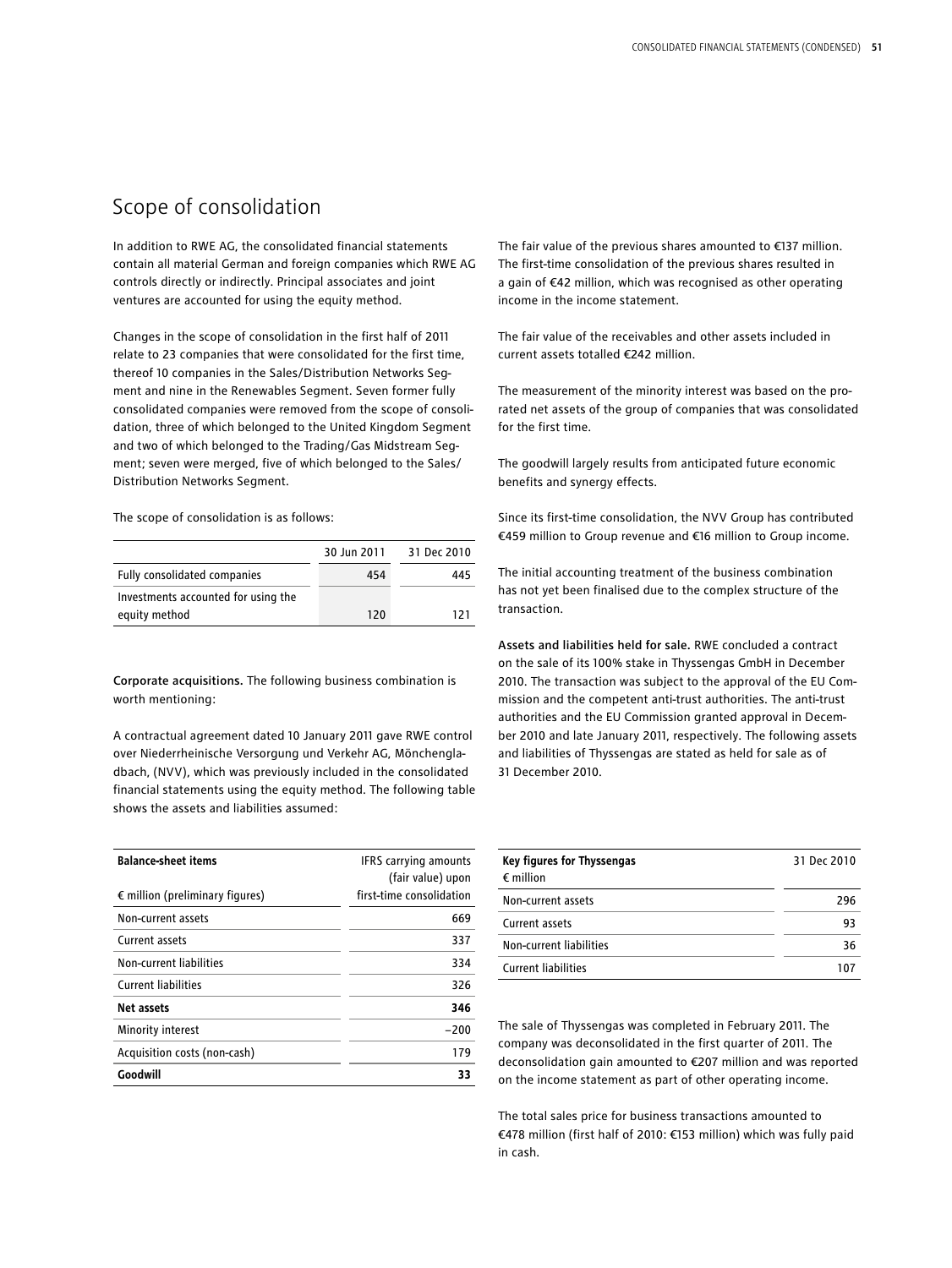### Revenue

Revenue generated by energy trading operations is stated as net figures, i.e. reflecting only realised gross margins.

### Research and development costs

In the first half of 2011, research and development costs totalled €45 million (first half of 2010: €58 million).

### Borrowing costs

In the first half of 2011, €15 million in borrowing costs were capitalised as costs in connection with the acquisition, construction

### Equity

Pursuant to a resolution passed by the Annual General Meeting on 22 April 2010, the company was authorised to conduct share buybacks accounting for up to 10 % of the company's capital stock until 21 October 2011. This resolution was replaced by the resolution passed by the Annual General Meeting on 20 April 2011, authorising the company to conduct share buybacks accounting

for up to 10 % of the company's capital stock and to sell own common shares under certain conditions waiving share- holder subscription rights until 19 October 2012. The company's Executive Board was further authorised to withdraw own shares. As per the preceding resolution, the purchase and sale of these shares

or production of qualifying assets (first half of 2010: €0 million).

The underlying capitalisation rate was 5.30%.

can also be carried out using put and call options.

## Share-based payment

Information was provided on share-based payment plans for executive staff at RWE AG and at subsidiaries in the consolidated financial statements for the period ended 31 December 2010.

## Dividend distribution

RWE AG's 20 April 2011 Annual General Meeting decided to pay a dividend of €3.50 per individual, dividend-bearing share for

In the first quarter of 2011, another tranche was issued within the framework of the Long-Term Incentive Plan for executive staff ("Beat 2010").

fiscal 2010 (fiscal 2009: €3.50). The dividend payment totalled €1,867 million.

## Other liabilities

Other liabilities include €1,782 million (31 December 2010: €1,775 million) in current redemption liabilities from put options of minority interests that are recognised in accordance with IAS 32.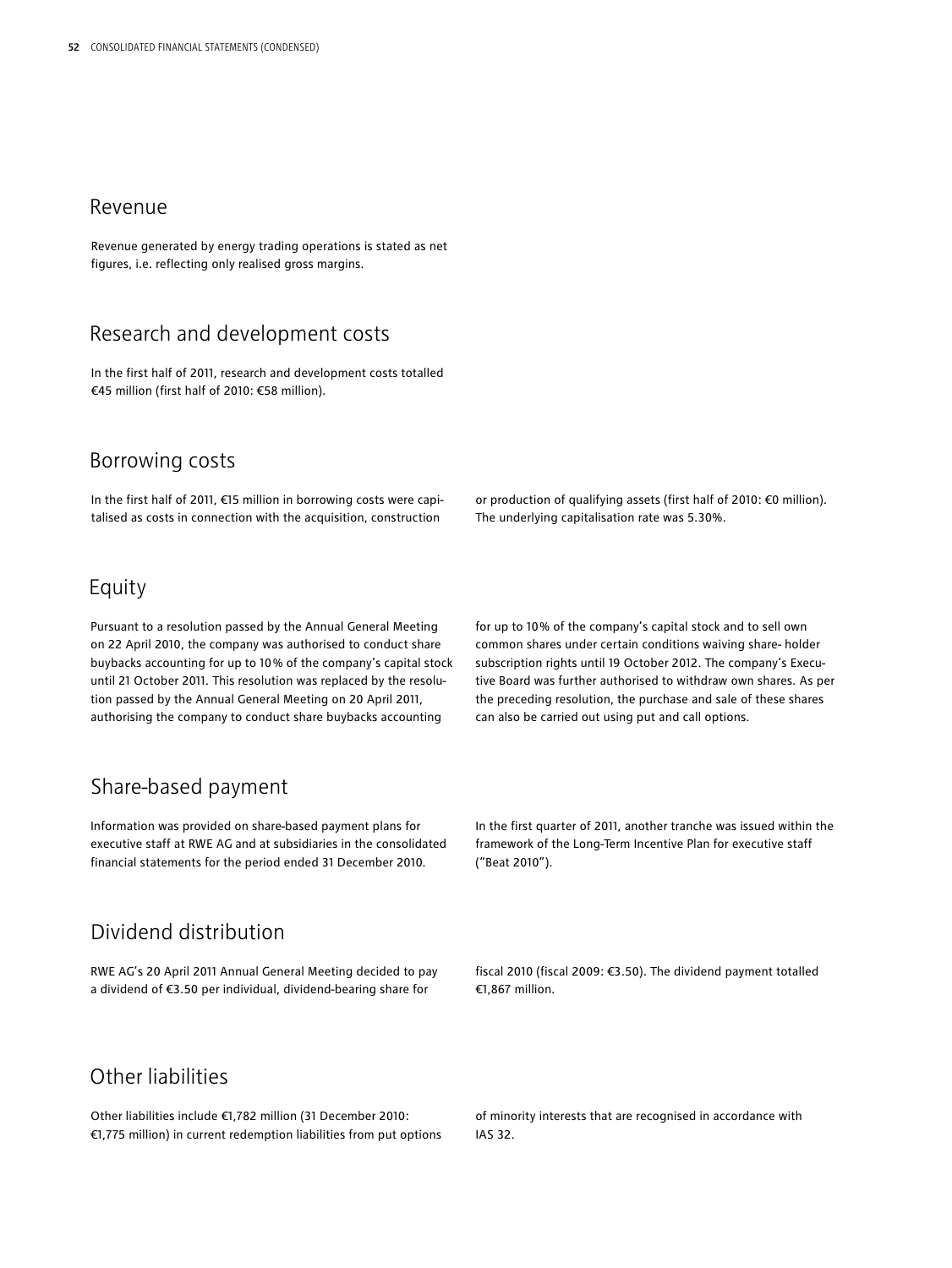### Financial commitments

The last cross-border leases (CBLs) Essent had were contractually terminated with US investors at the end of June 2011. Only certain liability clauses resulting from the previously existing CBL-related liabilities, which were reported in the consolidated financial statements for the period ending on 31 December 2010, will continue to be in effect after the termination of the contracts. The probability of a related claim is estimated to be extremely low.

### Earnings per share

|                                                           |                    | Jan – Jun | Jan – Jun |
|-----------------------------------------------------------|--------------------|-----------|-----------|
|                                                           |                    | 2011      | 2010      |
| Net income/income attributable to RWE AG shareholders     | $\epsilon$ million | 1.590     | 2.043     |
| Number of shares outstanding (weighted average)           | thousands          | 533.559   | 533.559   |
| Basic and diluted earnings per common and preferred share |                    | 2.98      | 3.83      |

### Related party disclosures

The RWE Group classifies associated entities as related parties. In the first half of 2011, transactions concluded with material related parties generated €521 million in income (first half of 2010: €481 million) and €142 million in expenses (first half of 2010: €119 million). As of 30 June 2011, accounts receivable amounted to €1,698 million (31 December 2010: €1,004 million), and accounts payable totalled €19 million (31 December 2010: €12 million). All business transactions are concluded at arm's length conditions and on principle do not differ from those concluded with other companies. Other obligations from executory contracts amounted to €3,588 million (31 December 2010: €4,044 million).

Furthermore, companies in which Dr. Jürgen Großmann, the CEO of RWE AG, is a partner, are classified as related parties of the RWE Group. These are Georgsmarienhütte Holding GmbH and RGM Gebäudemanagement GmbH. In the first half of

### Events after the balance-sheet date

Information on events after the balance-sheet date is presented in the review of operations.

2011, RWE Group companies provided services and deliveries to these companies amounting to €7.1 million (first half of 2010: €4.9 million) and received services and deliveries from these companies amounting to €1.4 million (first half of 2010: €1.1 million). As of 30 June 2011, there were receivables of €1.1 million (31 December 2010: €0.8 million) from and liabilities of €0.7 million to these companies (31 December 2010: €0.5 million). Other obligations from executory contracts primarily relate to a network usage agreement with an annual volume of €5.3 million. All transactions are completed at arm's length prices and on principle, the business relations do not differ from those maintained with other enterprises.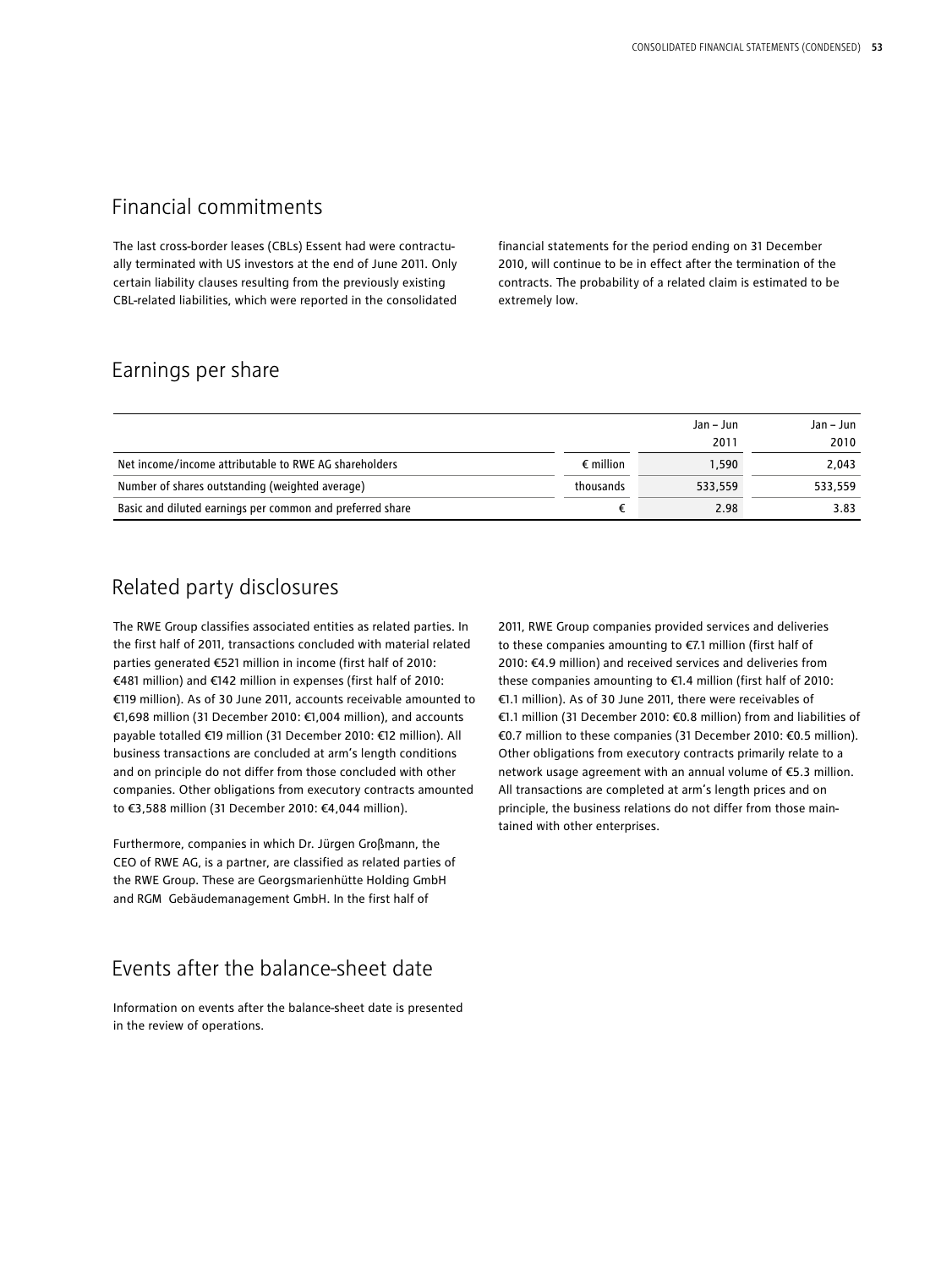## Review Report

### To RWE Aktiengesellschaft, Essen

We have reviewed the condensed consolidated interim financial statements – comprising the income statement and statement of recognised income and expense, balance sheet, cash flow statement, statement of changes in equity and selected explanatory notes – and the interim group management report of RWE Aktiengesellschaft, Essen, for the period from 1 January to 30 June 2011 which are part of the half-year financial report pursuant to § 37w WpHG ("Wertpapierhandelsgesetz": German Securities Trading Act). The preparation of the condensed consolidated interim financial statements in accordance with the IFRS applicable to interim financial reporting as adopted by the EU and of the interim group management report in accordance with the provisions of the German Securities Trading Act applicable to interim group management reports is the responsibility of the parent Company's Board of Managing Directors. Our responsibility is to issue a review report on the condensed consolidated interim financial statements and on the interim group management report based on our review.

We conducted our review of the condensed consolidated interim financial statements and the interim group management report in accordance with German generally accepted standards for the review of financial statements promulgated by the Institut der Wirtschaftsprüfer (Institute of Public Auditors in Germany) (IDW) and additionally observed the International Standard on Review Engagements "Review of Interim Financial Information Performed by the Independent Auditor of the Entity" (ISRE 2410). Those standards require that we plan and perform the review so that we can preclude through critical evaluation, with moderate assurance, that the condensed consolidated interim financial statements have not been prepared, in all material respects, in accordance with the IFRS applicable to interim financial reporting as adopted by the EU and that the interim group management report has not been prepared, in all material respects, in accordance with the provisions of the German Securities Trading Act applicable to interim group management reports. A review is limited primarily to inquiries of company personnel and analytical procedures and therefore does not provide the assurance attainable in a financial statement audit. Since, in accordance with our engagement, we have not performed a financial statement audit, we cannot express an audit opinion.

Based on our review, no matters have come to our attention that cause us to presume that the condensed consolidated interim financial statements have not been prepared, in all material respects, in accordance with the IFRS applicable to interim financial reporting as adopted by the EU nor that the interim group management report has not been prepared, in all material respects, in accordance with the provisions of the German Securities Trading Act applicable to interim group management reports.

Essen, 8 August 2011

PricewaterhouseCoopers Aktiengesellschaft Wirtschaftsprüfungsgesellschaft

Manfred Wiegand Markus Dittmann Wirtschaftsprüfer Wirtschaftsprüfer

(German Public Auditor) (German Public Auditor)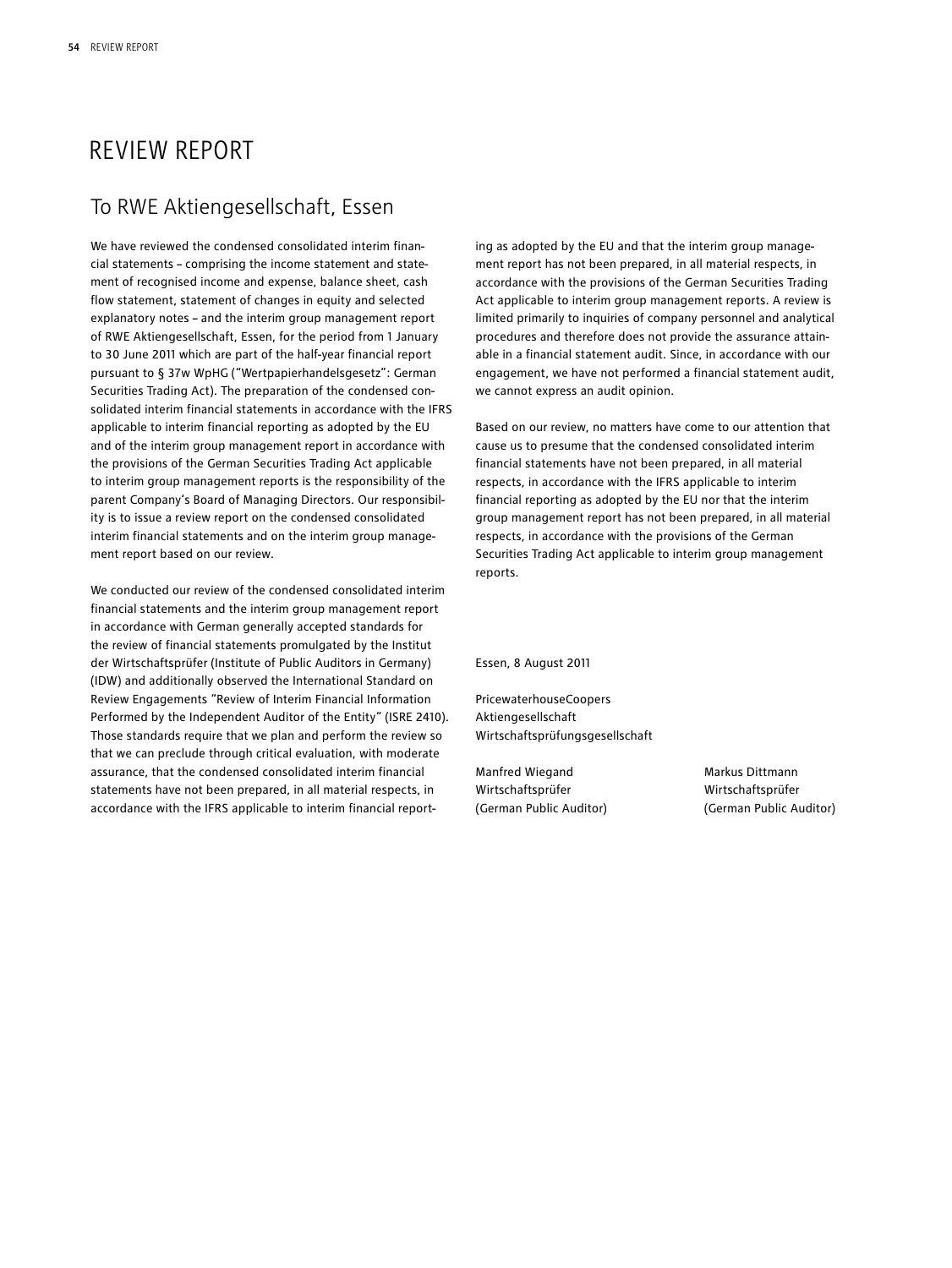## Supervisory Board

Dr. Manfred Schneider Chairman

Frank Bsirske Deputy Chairman

Dr. Paul Achleitner

Werner Bischoff

Carl-Ludwig von Boehm-Bezing

Heinz Büchel

Dieter Faust

Roger Graef - since 20 April 2011 -

Andreas Henrich - until 20 April 2011 -

Manfred Holz - since 20 April 2011 -

Frithjof Kühn

Hans Peter Lafos

Dr. Gerhard Langemeyer - until 20 April 2011 -

Christine Merkamp - since 20 April 2011 -

Dagmar Mühlenfeld

Dr. Wolfgang Reiniger - until 20 April 2011 -

Günter Reppien - until 20 April 2011 -

Dagmar Schmeer

Dr.-Ing. Ekkehard D. Schulz

Dr. Wolfgang Schüssel

Ullrich Sierau - since 20 April 2011 -

Uwe Tigges

Manfred Weber

Dr. Dieter Zetsche

## **EXECUTIVE BOARD**

Dr. Jürgen Großmann President and CEO

Dr. Leonhard Birnbaum

Alwin Fitting

Dr. Rolf Pohlig

Dr. Rolf Martin Schmitz

As of 8 August 2011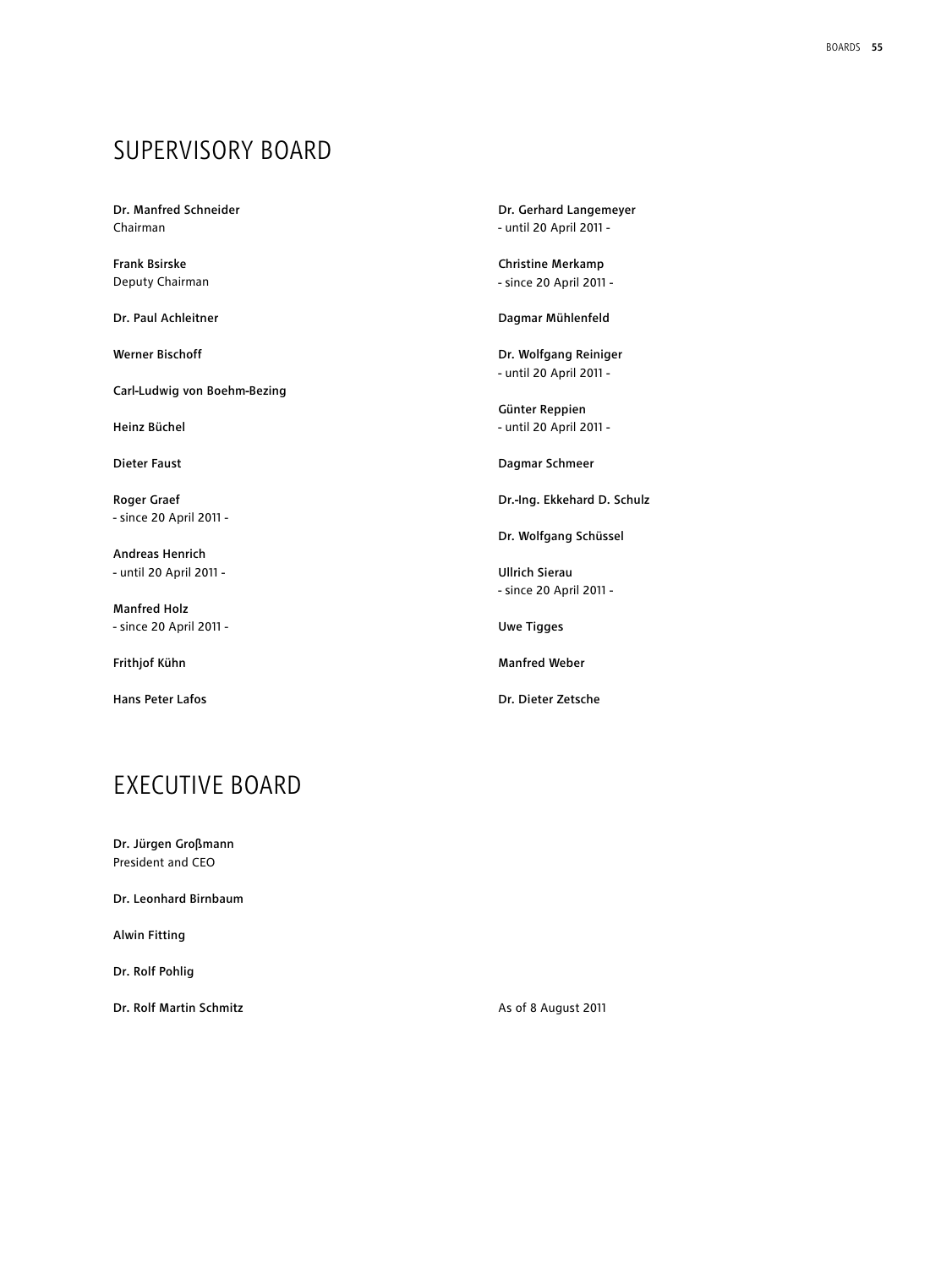## Financial Calendar 2011/2012

| 10 November 2011 | Interim report for the first three quarters of 2011 |
|------------------|-----------------------------------------------------|
| 6 March 2012     | Annual report for fiscal 2011                       |
| 19 April 2012    | Annual General Meeting                              |
| 20 April 2012    | Dividend payment                                    |
| 10 May 2012      | Interim report for the first quarter of 2012        |
| 14 August 2012   | Interim report for the first half of 2012           |
| 14 November 2012 | Interim report for the first three quarters of 2012 |

The interim report for the first half of 2011 was published on 9 August 2011.

This is a translation of the German interim report. In case of divergence from the German version, the German version shall prevail.

The Annual General Meeting and all events concerning the publication of the financial reports are broadcast live on the internet and recorded. We will keep the recordings on our website for at least twelve months.